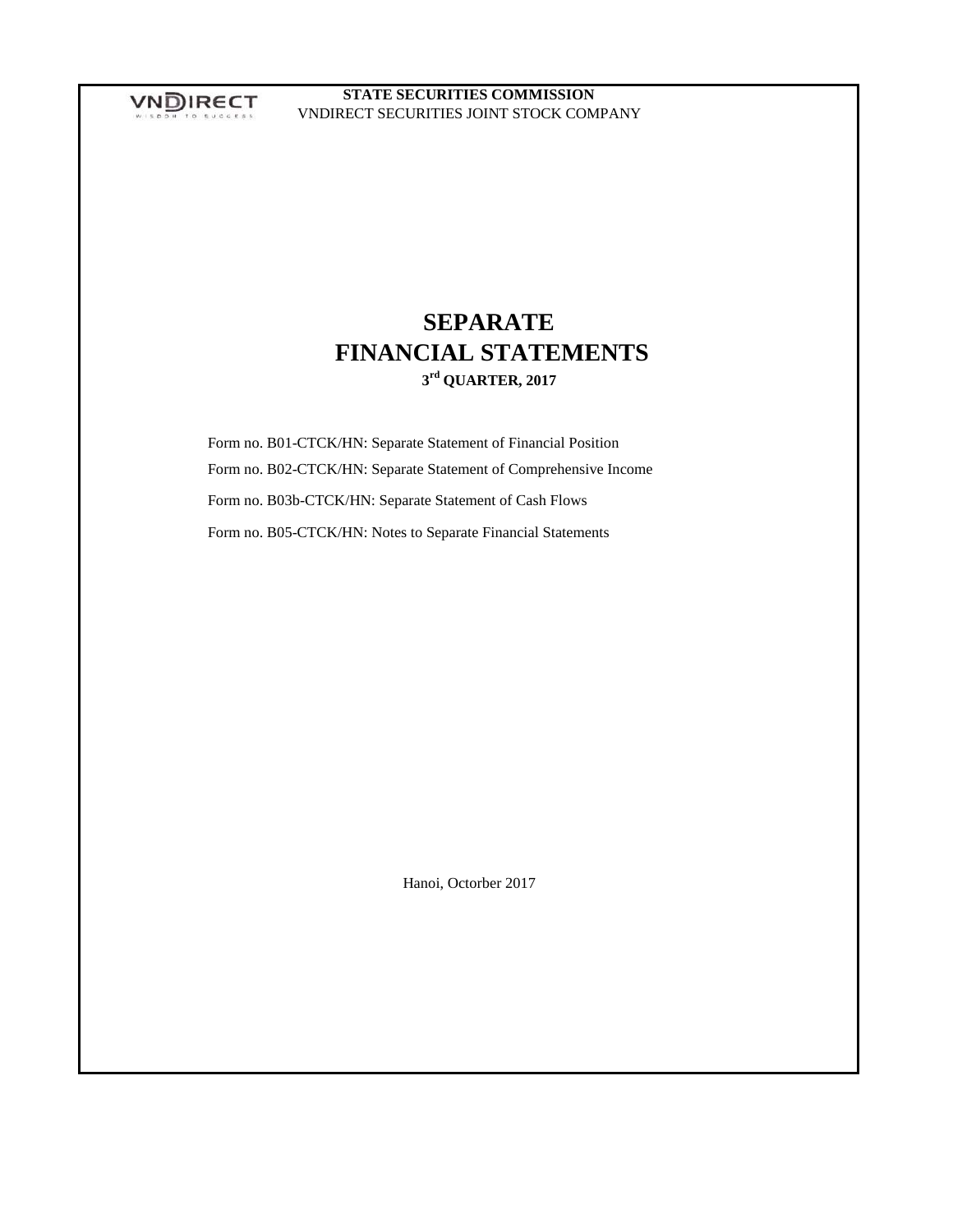Address: No. 1, Nguyen Thuong Hien, Nguyen Du, Hai Ba Trung, Hanoi *Attached to the Circular no. 334 /2016 /TT-BTC* SEPARATE FINANCIAL STATEMENTS *dated 27 /12/ 2016 of the Ministry of Finance*

# **SEPARATE FINANCIAL STATEMENTS**

**As at 30 September 2017**

|               |                                                                                    |         |              |                              | Unit: Vietnamese dong                             |
|---------------|------------------------------------------------------------------------------------|---------|--------------|------------------------------|---------------------------------------------------|
|               | <b>ITEMS</b>                                                                       | Code    | <b>Notes</b> | At the end of the<br>quarter | At the beginning of the<br>year<br>(Reclassified) |
| <b>ASSETS</b> |                                                                                    |         |              |                              |                                                   |
| A.            | <b>CURRENT ASSETS</b> $(100 = 110 + 130)$                                          | 100     |              | 6,687,237,378,797            | 4,972,018,587,213                                 |
| I.            | Financial assets $(110 = 111 \rightarrow 129)$                                     | 110     |              | 6,672,896,410,468            | 4,833,949,115,349                                 |
| 1.            | Cash and Cash equivalent                                                           | 111     | A.1          | 114,784,667,956              | 256,958,791,274                                   |
| 1.1.          | Cash                                                                               | 111.1   |              | 64,534,667,956               | 173,958,791,274                                   |
| 1.2.          | Cash equivalent                                                                    | 111.2   |              | 50,250,000,000               | 83,000,000,000                                    |
| 2.            | Financial assets at fair value through profit<br>and loss (FVTPL)                  | 112     | A.3.1        | 1,084,429,390,448            | 629,374,662,053                                   |
| 3.            | Held-to-maturity investments                                                       | 113     | A.3.2        | 2,493,465,032,772            | 1,630,500,000,000                                 |
| 4.            | Loans to customers                                                                 | 114     | A.3.4        | 2,854,049,162,361            | 1,911,798,465,127                                 |
| 5.            | Financial assets available for sale (AFS)                                          | 115     | A.3.3        | 240,148,400,823              | 530,968,216,861                                   |
| 6.            | Allowance for diminution in value of<br>financial assets and collateral assets     | 116     | A.4          | (192, 241, 536, 835)         | (189, 295, 534, 267)                              |
| 7.            | Account Receivables from Financial assets                                          | 117     |              | 54, 347, 161, 928            | 56,214,395,144                                    |
| 7.1           | Receivables from sale of Financial assets<br>Dividend and interest receivables and | 117.1   |              | 590,912,000                  | 18,109,483,700                                    |
| 7.2           | accruals of Financial Assets                                                       | 117.2   | A.5.1        | 53,756,249,928               | 38,104,911,444                                    |
| 7.2.1.        | Due dividend and interest receivable                                               | 117.3   |              |                              |                                                   |
|               | Of which: Allowance for doubtful dividend<br>and interest receivables              | 117.3.1 |              |                              |                                                   |
| 7.2.2.        | Dividend and interest accrual                                                      | 117.4   |              | 53,756,249,928               | 38,104,911,444                                    |
| 8.            | Prepayment to suppliers                                                            | 118     |              | 24,037,553,394               |                                                   |
| 9.            | Receivables from services provided by the<br><b>Securities Company</b>             | 119     |              |                              | 7,317,124,296                                     |
| 10.           | Internal receivables                                                               | 120     |              |                              |                                                   |
| 11.           | Receivables from securities trading errors                                         | 121     |              |                              |                                                   |
| 12.           | Other receivables                                                                  | 122     | A.5.2        | 3,948,880,050                | 4,185,297,290                                     |
| 13.           | Allowance for diminution in value of<br>receivables (*)                            | 129     | A.6          | (4,072,302,429)              | (4,072,302,429)                                   |
|               | II. Other current assets $(130 = 131 \rightarrow 136)$                             | 130     |              | 14,340,968,329               | 138,069,471,864                                   |
| 1.            | Advances                                                                           | 131     |              | 7,797,184,297                | 2,775,646,115                                     |
| 2.            | Office supplies                                                                    | 132     |              |                              |                                                   |
| 3.            | Short-term prepaid expenses                                                        | 133     | A.7          | 4,360,892,687                | 5,835,778,600                                     |
| 4.            | Short-term mortgage, collaterals and deposits                                      | 134     |              | 1,682,896,845                | 39,898,752,670                                    |
| 5.            | Deductible VAT                                                                     | 135     |              |                              |                                                   |
| 6.            | Taxes and receivables from the State                                               | 136     |              |                              |                                                   |
| 7             | Other current assets                                                               | 137     |              | 499,994,500                  | 89,559,294,479                                    |
| 8.            | Government bond purchased for resale<br>Allowance for diminution in value of other | 138     |              |                              |                                                   |
| 9.            | current assets                                                                     | 139     |              |                              |                                                   |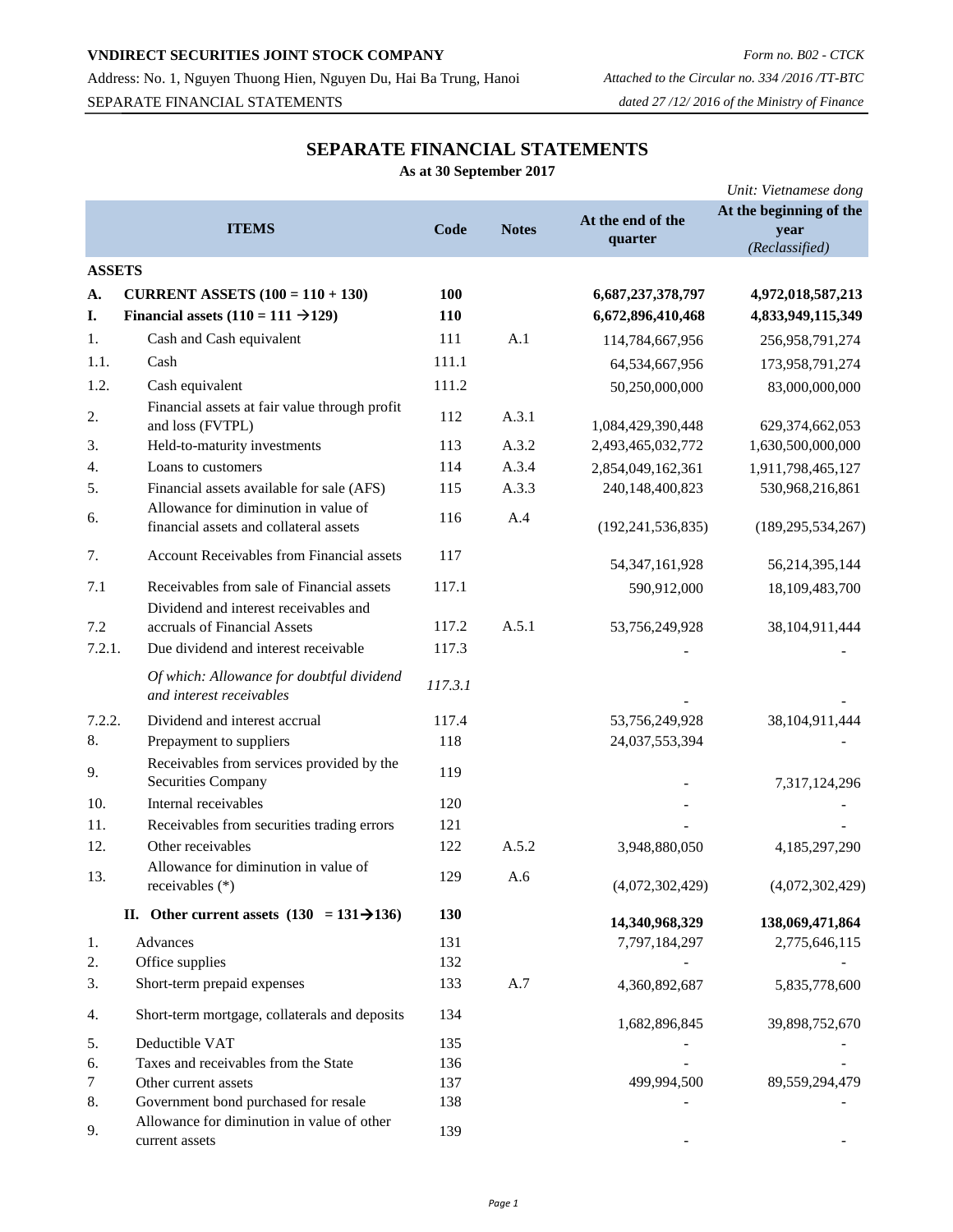| <b>ITEMS</b> |                                                              | Code<br><b>Notes</b> |       | At the end of the<br>quarter          | At the beginning of the<br>year<br>(Reclassified) |  |
|--------------|--------------------------------------------------------------|----------------------|-------|---------------------------------------|---------------------------------------------------|--|
| <b>B.</b>    | <b>LONG-TERM ASSETS <math>(200 = 210 + 220 +</math></b>      | 200                  |       |                                       |                                                   |  |
| I.           | $230 + 240 + 250 - 260$<br><b>Long-term financial assets</b> | 210                  |       | 236, 324, 116, 516<br>110,000,000,000 | 202,074,255,646<br>80,000,000,000                 |  |
| 1.           | Long-term receivables                                        | 211                  |       |                                       |                                                   |  |
| 2.           | Investments                                                  | 212                  |       | 110,000,000,000                       | 80,000,000,000                                    |  |
| 2.1.         | Held-to-maturity investments                                 | 212.1                | A.3.2 |                                       | 80,000,000,000                                    |  |
| 2.2.         | Investment in subsidiaries                                   | 212.2                |       | 110,000,000,000                       |                                                   |  |
| 2.3.         | Investment sin Joint ventures, associates                    | 212.3                |       |                                       |                                                   |  |
| 2.4.         | Other long-term investments                                  | 212.4                |       |                                       |                                                   |  |
| 3.           | Allowance for long-term financial assets                     | 213                  |       |                                       |                                                   |  |
| II.          | <b>Fixed assets</b>                                          | 220                  |       | 55,441,616,109                        | 64,172,261,590                                    |  |
| 1.           | Tangible Fixed Assets                                        | 221                  | A.8   | 35,941,379,168                        | 40,858,984,054                                    |  |
|              | - Historical cost                                            | 222                  |       | 93,841,260,947                        | 94,046,764,254                                    |  |
|              | - Accumulated Depreciation (*)                               | 223a                 |       | (57,899,881,779)                      | (53, 187, 780, 200)                               |  |
|              | - Valuation of Tangible Fixed Assets at fair<br>value        | 223b                 |       |                                       |                                                   |  |
| 2.           | Tangible fixed assets of financial leasing                   | 224                  |       |                                       |                                                   |  |
|              | - Historical cost                                            | 225                  |       |                                       |                                                   |  |
|              | - Accumulated Depreciation (*)                               | 226a                 |       |                                       |                                                   |  |
|              | - Valuation of Tangible fixed assets of                      | <b>226b</b>          |       |                                       |                                                   |  |
|              | financial leasing at fair value                              |                      |       |                                       |                                                   |  |
| 3.           | Intangible Fixed assets                                      | 227                  | A.9   | 19,500,236,941                        | 23,313,277,536                                    |  |
|              | - Historical cost                                            | 228                  |       | 70,001,935,141                        | 66,725,200,461                                    |  |
|              | - Accumulated Depreciation (*)                               | 229a                 |       | (50, 501, 698, 200)                   | (43, 411, 922, 925)                               |  |
|              | - Valuation of Intangible Fixed assets at fair<br>value      | 229b                 |       |                                       |                                                   |  |
| Ш.           | <b>Investment property</b>                                   | 230                  |       |                                       |                                                   |  |
|              | - Historical cost                                            | 231                  |       |                                       |                                                   |  |
|              | - Accumulated Depreciation (*)                               | 232a                 |       |                                       |                                                   |  |
|              | - Valuation of Investment property at fair value             | 232b                 |       |                                       |                                                   |  |
| IV.          | <b>Construction in progress</b>                              | 240                  |       | 1,241,011,000                         | 2,500,000,000                                     |  |
| V.           | Other long-term assets                                       | 250                  |       | 69,641,489,407                        | 55,401,994,056                                    |  |
| 1.           | Long-term mortgage, collaterals and<br>deposits              | 251                  |       |                                       |                                                   |  |
| 2.           | Long-term prepaid expenses                                   | 252                  | A.7   | 4,622,218,185                         | 7,144,232,309                                     |  |
| 3.           | Deferred tax assets                                          | 253                  |       |                                       |                                                   |  |
| 4.           | Money paid to Settlement Assistance Fund                     | 254                  | A.16  | 20,000,000,000                        | 18,257,761,747                                    |  |
| 5.           | Other long-term assets                                       | 255                  |       | 45,019,271,222                        | 30,000,000,000                                    |  |
| VI.          | Allowance for long-term assets                               | 260                  |       |                                       |                                                   |  |
|              | <b>TOTAL ASSETS</b>                                          | 270                  |       |                                       |                                                   |  |
|              | $(270 = 100 + 200)$                                          |                      |       | 6,923,561,495,313                     | 5,174,092,842,859                                 |  |
|              | <b>CAPITAL SOURCE</b>                                        |                      |       |                                       |                                                   |  |
| C.           | <b>LIABILITIES</b> $(300 = 310 + 340)$                       | 300                  |       | 4,503,809,498,749                     | 3,225,829,341,616                                 |  |
| I.           | <b>Short-term liabilities</b>                                | 310                  |       | 4,336,839,820,664                     | 3,131,529,341,616                                 |  |
| 1.           | Short-term borrowings and finance lease<br>liabilities       | 311                  | A.15  | 4,174,182,104,690                     | 2,613,806,976,714                                 |  |
| 1.1.         | Short-Term borrowings                                        | 312                  |       | 4,174,182,104,690                     | 2,613,806,976,714                                 |  |
| 1.2.         | Short-term finance lease liabilities                         | 313                  |       |                                       |                                                   |  |
| 2.           | Short-term finance borrowings                                | 314                  |       |                                       |                                                   |  |
| 3.           | Short-term convertible bonds - Debt<br>component             | 315                  |       |                                       |                                                   |  |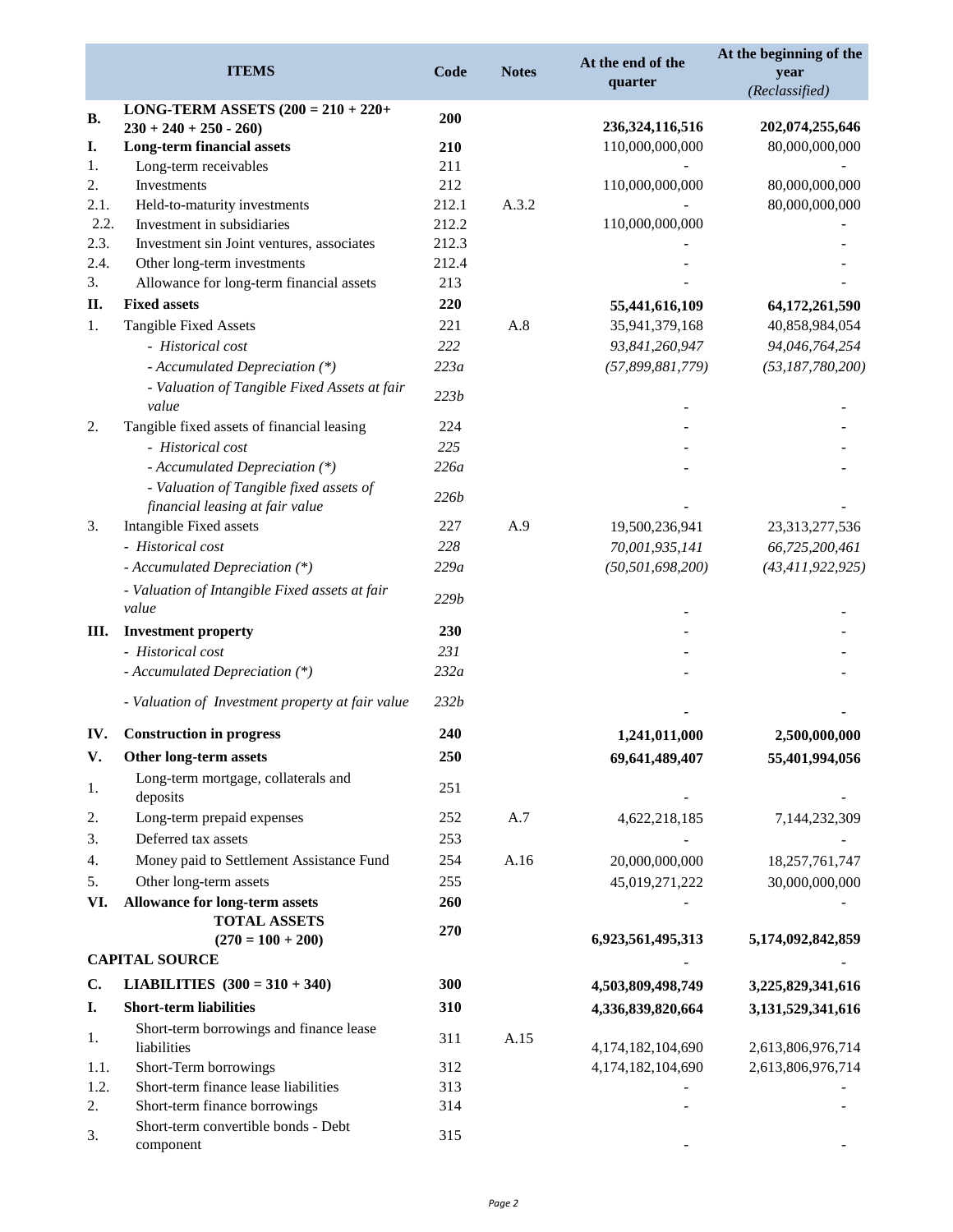| <b>ITEMS</b> |                                                                     | Code   | <b>Notes</b> | At the end of the<br>quarter | At the beginning of the<br>year<br>(Reclassified) |  |
|--------------|---------------------------------------------------------------------|--------|--------------|------------------------------|---------------------------------------------------|--|
| 4.           | Short-term issued bonds                                             | 316    |              | 94,300,000,000               |                                                   |  |
| 5.           | Borrowings from Settlement Assistance Fund                          | 317    |              |                              |                                                   |  |
| 6.           | Payables to securities trading activities                           | 318    | A.10         | 4,201,346,156                | 472,546,426,921                                   |  |
| 7.           | Payables to errors in financial assets trading                      | 319    |              |                              |                                                   |  |
| 8.           | Short-term trade payables                                           | 320    | A.13         |                              |                                                   |  |
| 9.           | Short-term prepayments from customers                               | 321    |              | 78,336,055                   | 588,024,693                                       |  |
| 10.          | Taxes and other payables to State budget                            | 322    | A.11         | 35,361,971,100               | 844,691,201<br>19,061,077,930                     |  |
| 11.          | Payables to employees                                               | 323    |              | 10,903,907,790               | 12,835,449,309                                    |  |
| 12.          | Employee benefits                                                   | 324    |              | 1,703,187,874                | 689,690,314                                       |  |
| 13.          | Short-term accrued expenses                                         | 325    | A.12         | 8,383,242,640                | 8,440,117,883                                     |  |
| 14.          | Short-term intra-company payables                                   | 326    |              |                              |                                                   |  |
| 15.          | Short-term unearned revenues                                        | 327    |              |                              |                                                   |  |
| 16.          | Short-term deposits received                                        | 328    |              |                              |                                                   |  |
| 17.          | Other short-term payables                                           | 329    | A.14         |                              |                                                   |  |
| 18.          | Allowance for short-term payables                                   | 330    |              | 1,419,282,798                | 964,505,522                                       |  |
| 19.          | Bonus, welfare fund                                                 | 331    |              | 6,306,441,561                | 1,752,381,129                                     |  |
| П.           | Long-term liabilities                                               | 340    |              | 166,969,678,085              | 94,300,000,000                                    |  |
| 1.           | Long-term borrowings and finance lease                              | 341    |              |                              |                                                   |  |
|              | liabilities                                                         |        |              |                              |                                                   |  |
| 1.1.<br>1.2. | Long-term borrowings                                                | 342    |              |                              |                                                   |  |
| 2.           | Long-term finance lease liabilities<br>Long-term finance borrowings | 343    |              |                              |                                                   |  |
|              | Long-term convertible bonds - Debt                                  | 344    |              |                              |                                                   |  |
| 3.           | component                                                           | 345    |              |                              |                                                   |  |
| 4.           | Long-term issued bonds                                              | 346    |              | 145,101,000,000              | 94,300,000,000                                    |  |
| 5.           | Long-term trade payables                                            | 347    |              |                              |                                                   |  |
| 6.           | Long-term prepayments from customers                                | 348    |              |                              |                                                   |  |
| 7.           | Long-term accrued expenses                                          | 349    |              |                              |                                                   |  |
| 8.           | Long-term intra-company payables                                    | 350    |              |                              |                                                   |  |
| 9.           | Long-term unearned revenues                                         | 351    |              |                              |                                                   |  |
| 10.          | Long-term deposits received                                         | 352    |              |                              |                                                   |  |
| 11.          | Other long-term payables                                            | 353    |              |                              |                                                   |  |
| 12.          | Allowance for long-term payables                                    | 354    |              |                              |                                                   |  |
| 13.          | Investor protection fund                                            | 355    |              |                              |                                                   |  |
| 14.          | Deferred income tax payables<br>Fund for development of science and | 356    |              | 21,868,678,085               |                                                   |  |
| 15.          | technology                                                          | 357    |              |                              |                                                   |  |
| D.           | <b>OWNERS' EQUITY</b> $(400 = 410 + 420)$                           | 400    |              | 2,419,751,996,564            | 1,948,263,501,243                                 |  |
| I.           | <b>Owners' Equity</b>                                               | 410    |              | 2,419,751,996,564            | 1,948,263,501,243                                 |  |
| 1.           | Owner's invested equity                                             | 411    |              | 1,621,127,995,427            | 1,525,134,111,427                                 |  |
| 1.1.         | Owner's contributed capital                                         | 411.1  |              | 1,549,981,650,000            | 1,549,981,650,000                                 |  |
| a.           | Ordinary shares with voting rights                                  | 411.1a |              | 1,549,981,650,000            | 1,549,981,650,000                                 |  |
| b.           | Preference shares                                                   | 411.1b |              |                              |                                                   |  |
| 1.2.         | Share capital surplus                                               | 411.2  |              | 120,708,515,572              | 65,433,524,852                                    |  |
| 1.3.         | Conversion options on convertible bonds                             | 411.3  |              |                              |                                                   |  |
| 1.4.         | Other owner's capital                                               | 411.4  |              |                              |                                                   |  |
| 1.5.         | Treasury shares (*)                                                 | 411.5  |              | (49, 562, 170, 145)          | (90, 281, 063, 425)                               |  |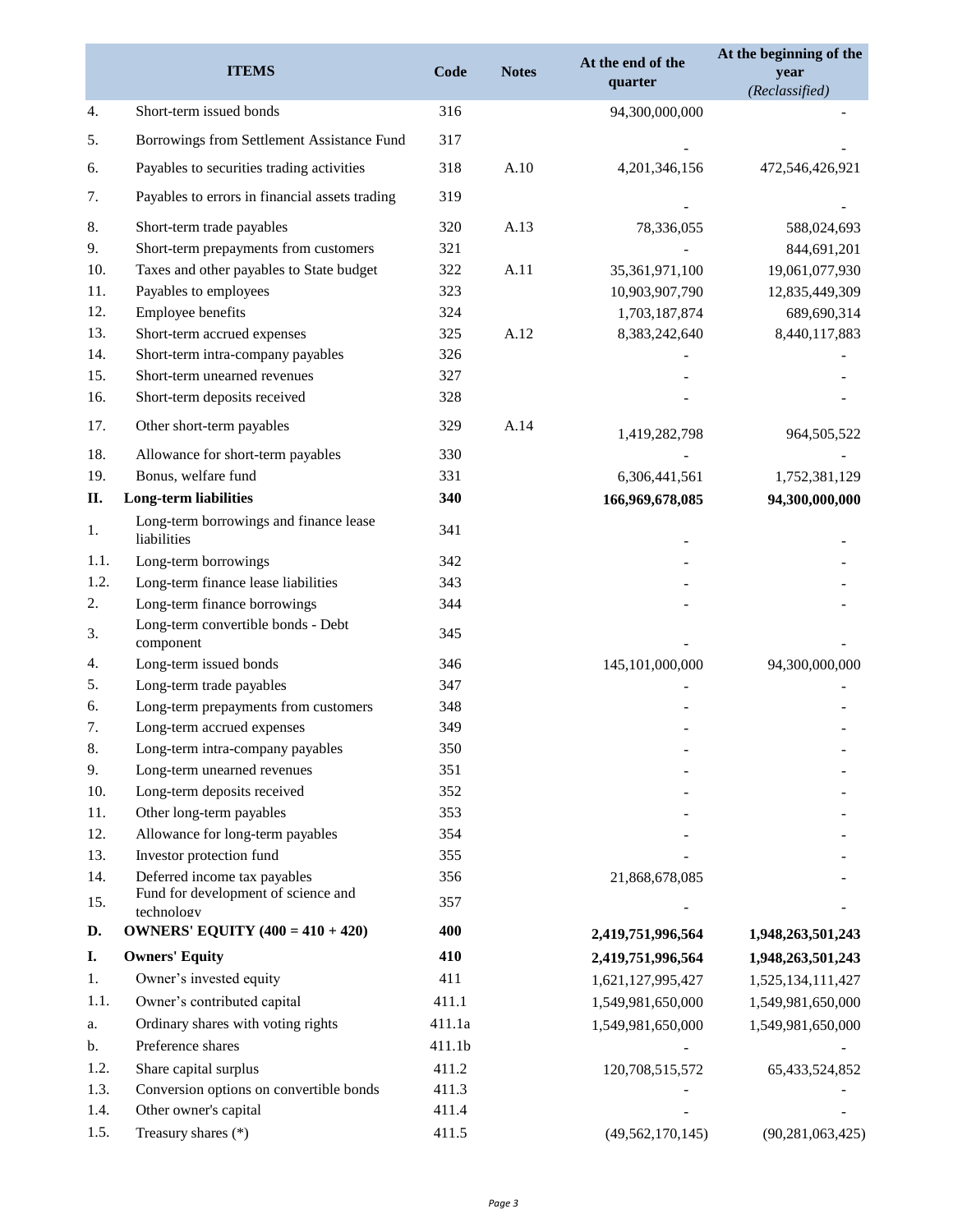|      | <b>ITEMS</b>                                                              | Code  | <b>Notes</b> | At the end of the<br>quarter | At the beginning of the<br>year<br>(Reclassified) |
|------|---------------------------------------------------------------------------|-------|--------------|------------------------------|---------------------------------------------------|
| 2.   | Differences upon asset valuation at fair value                            | 412   |              |                              |                                                   |
| 3.   | Exchange rate differences                                                 | 413   |              |                              |                                                   |
| 4.   | Supplementary charter capital reserve                                     | 414   |              | 48,820,054,976               | 48,820,054,976                                    |
| 5.   | Reserve for financial and operational risks                               | 415   |              | 19,518,327,973               | 19,518,327,973                                    |
| 6.   | Other equity funds                                                        | 416   |              |                              |                                                   |
| 7.   | Undistributed profit                                                      | 417   | A.18         | 730,285,618,188              | 354,791,006,867                                   |
| 7.1. | Earned profit                                                             | 417.1 |              | 642,810,905,848              | 354,791,006,867                                   |
| 7.2. | Unearned profit                                                           | 417.2 |              | 87,474,712,340               |                                                   |
| II.  | <b>Budget sources and other funds</b>                                     | 420   |              |                              |                                                   |
|      | <b>TOTAL LIABILITIES AND OWNER'S</b><br><b>EQUITY</b> $(440 = 200 + 300)$ | 440   |              | 6,923,561,495,313            | 5,174,092,842,859                                 |

|                  | <b>ITEMS</b>                                                                     | <b>Code</b> | <b>Notes</b> | At the end of the<br>quarter | At the beginning of the<br>vear |
|------------------|----------------------------------------------------------------------------------|-------------|--------------|------------------------------|---------------------------------|
| A.               | ASSETS OF THE SECURITIES COMPANY AND<br>ASSETS MANAGED UNDER AGREEMENTS          |             |              |                              |                                 |
| 1.               | Leasehold fixed assets                                                           | 001         |              |                              |                                 |
| 2.               | Valuable certificates kept on consignment                                        | 002         |              |                              |                                 |
| 3.               | Asset received as pledge                                                         | 003         |              |                              |                                 |
| $\overline{4}$ . | Bad debts handled                                                                | 004         |              | 26,178,472,147               | 26, 178, 472, 147               |
| 5.               | Foreign currencies                                                               | 005         |              |                              |                                 |
| 6.               | Outstanding shares                                                               | 006         |              | 150,997,785                  | 147,539,485                     |
| 7.               | Treasury shares                                                                  | 007         |              | 4,000,380                    | 7,458,680                       |
| 8.               | Financial assets listed/registered at VSD of the<br>Securities Company           | 008         |              | 347,556,360,000              | 292,606,200,000                 |
| 9.               | Non-traded financial assets deposited at VSD<br>of the Securities Company        | 009         |              | 2,256,370,000                | 11,400,000                      |
| 10.              | Awaiting financial assets of the Securities<br>Company                           | 010         |              | 9,446,020,000                | 455,660,500,000                 |
| 11.              | Fixing-trading-error financial assets of the<br>Securities Company               | 011         |              |                              |                                 |
| 12.              | Financial assets un-deposited at VSD of the<br><b>Securities Company</b>         | 012         |              | 434,728,230,000              | 236,223,080,000                 |
| 13.              | Financial assets with entitlements of the<br>Securities Company                  | 013         |              |                              |                                 |
| <b>B.</b>        | ASSETS AND PAYABALES RELATING TO ASSETS UNDER<br><b>AGREEMENT WITH CUSTOMERS</b> |             |              |                              |                                 |
| 1.               | Investors' Financial assets listed/registered at<br><b>VSD</b>                   | 021         |              | 22,097,798,860,000           | 17,925,136,390,000              |
| a.               | Unrestricted financial assets                                                    | 021.1       |              | 20,732,728,910,000           | 17,109,551,430,000              |
| b.               | Restricted financial assets                                                      | 021.2       |              |                              |                                 |
| c.               | Pledge transaction                                                               | 021.3       |              | 847,744,210,000              | 616,662,860,000                 |
| d.               | Seizure, frozen financial assets                                                 | 021.4       |              | 54,631,610,000               | 9,879,300,000                   |
| e.               | Financial assets awaiting settlement                                             | 021.5       |              | 462,694,130,000              | 189,042,800,000                 |
| f.               | Financial assets awaiting to be lent out                                         | 021.6       |              |                              |                                 |

# **OFF BALANCE SHEET ITEMS**

at VSD at VSD at VSD

g *Investors' deposited financial assets* 021.7

2. Investors' non-traded financial assets deposited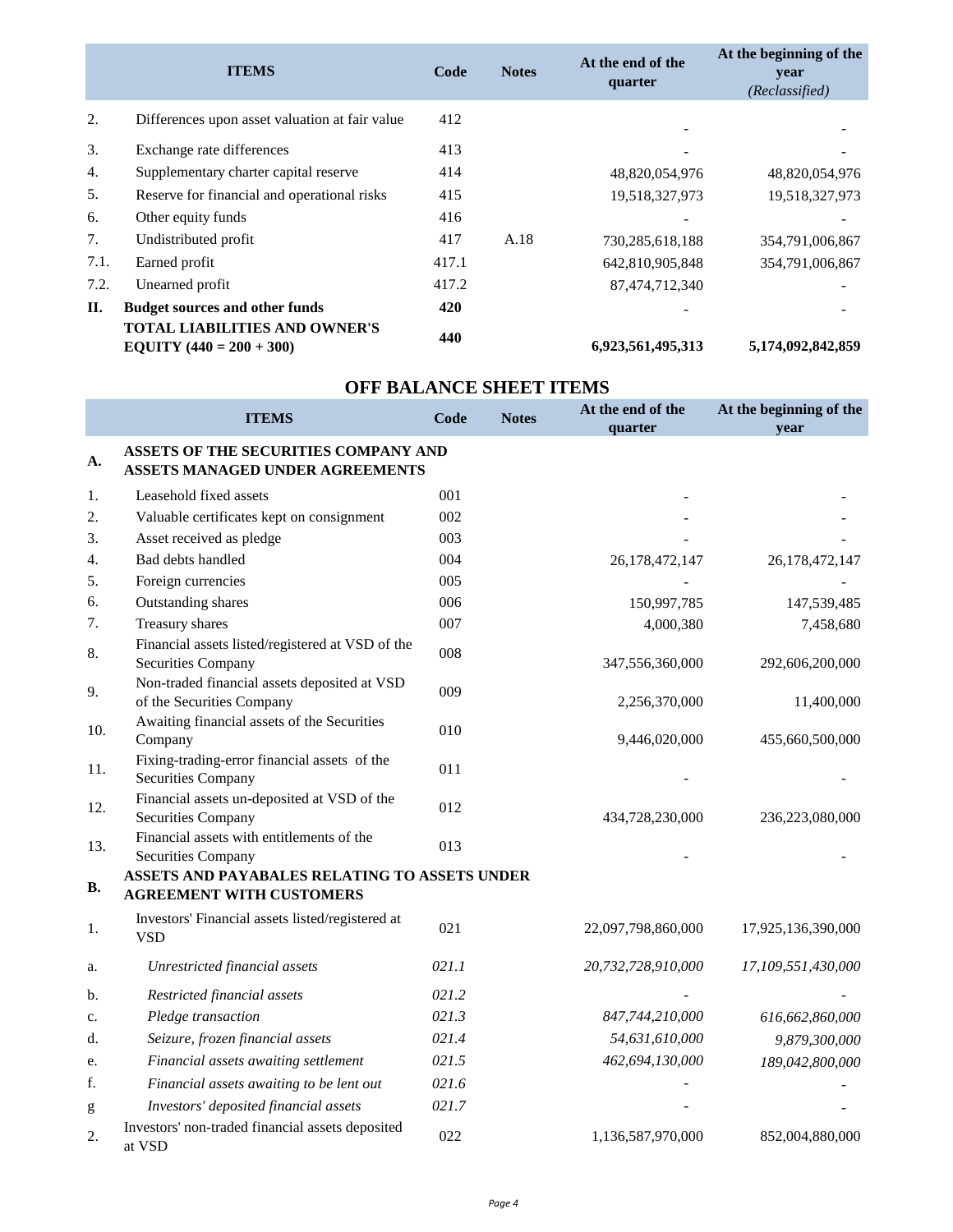|                 | <b>ITEMS</b>                                                                                                              | Code  | <b>Notes</b> | At the end of the<br>quarter | At the beginning of the<br>year<br>(Reclassified) |
|-----------------|---------------------------------------------------------------------------------------------------------------------------|-------|--------------|------------------------------|---------------------------------------------------|
| а.              | Unrestricted and non-traded financial<br>assets deposited at VSD                                                          | 022.1 |              | 773,453,170,000              | 780,592,100,000                                   |
| b.              | Restricted and non-traded financial assets<br>deposited at VSD                                                            | 022.2 |              | 325,348,750,000              | 33,626,730,000                                    |
| $\mathcal{C}$ . | Pledged and non-traded financial assets<br>deposited at VSD                                                               | 022.3 |              | 37,786,050,000               | 37,786,050,000                                    |
| d.              | Seizure, frozen and non-traded financial<br>assets deposited at VSD                                                       | 022.4 |              |                              |                                                   |
| 3.              | Investors' awaiting financial assets                                                                                      | 023   |              | 815,662,597,600              | 177,866,250,000                                   |
| 7.              | Customers' deposits                                                                                                       | 026   |              | 2,228,149,431,505            | 1,192,949,516,223                                 |
| 7.1.            | Investors' deposits for securities trading<br>managed by the Securities Company                                           | 027   |              | 1,421,790,292,666            | 828,810,828,201                                   |
| 7.2.            | Deposits for general trading of securities for<br>customers                                                               | 028   |              | 804,165,335,100              | 357,027,018,800                                   |
| 7.3.            | Deposits for clearing and settlement of<br>securities transactions                                                        | 029   |              | 19,908,455                   | 140,583,472                                       |
| а.              | Deposits for clearing and settlement of<br>securities transactions of domestic investors                                  | 029.1 |              | 1,931,162                    | 78,858,245                                        |
| b.              | Deposits for clearing and settlement of<br>securities transactions of foreign investors                                   | 029.2 |              | 17,977,293                   | 61,725,227                                        |
| 7.4.            | Deposits of organizations issuing securities<br>Payables to investors relating to deposits for                            | 030   |              | 2,173,895,284                | 6,971,085,750                                     |
| 8.              | securities trading managed by the Securities<br>Company                                                                   | 031   |              | 2,225,975,536,221            | 1,185,978,430,473                                 |
| 8.1.            | Payables to domestic investors relating to<br>deposits for securities trading managed by the<br><b>Securities Company</b> | 031.1 |              | 2,192,463,163,621            | 1,148,612,947,376                                 |
| 8.2.            | Payables to foreign investors relating to<br>deposits for securities trading managed by the<br><b>Securities Company</b>  | 031.2 |              | 33,512,372,601               | 37, 365, 483, 097                                 |
| 9.              | Payables to organizations issuing securities                                                                              | 032   |              | 1,015,704,000                | 6,550,385,000                                     |
| 10.             | Receivables from customers relating to errors<br>in financial asset transactions                                          | 033   |              |                              |                                                   |
| 11.             | Payables to customers relating to errors in<br>financial asset transactions                                               | 034   |              |                              |                                                   |
| 12.             | Dividend, principal, bond interest payables                                                                               | 035   |              | 1,158,191,284                | 420,700,750                                       |
| 13              | Investors' cash deposited at VSD                                                                                          | 36    |              | 27,258,073,720               |                                                   |

| <b>Prepared by</b> | Checked by | Approved by         |
|--------------------|------------|---------------------|
| (Signed)           | (Signed)   | (Signed and sealed) |

|  | Ms. Vu Thanh Van   |  |
|--|--------------------|--|
|  | General Accountant |  |

Chief Accountant General Director **Ms. Nguyen Ha Ninh Mr. Nguyen Hoang Giang**

Prepared on 20 October 2017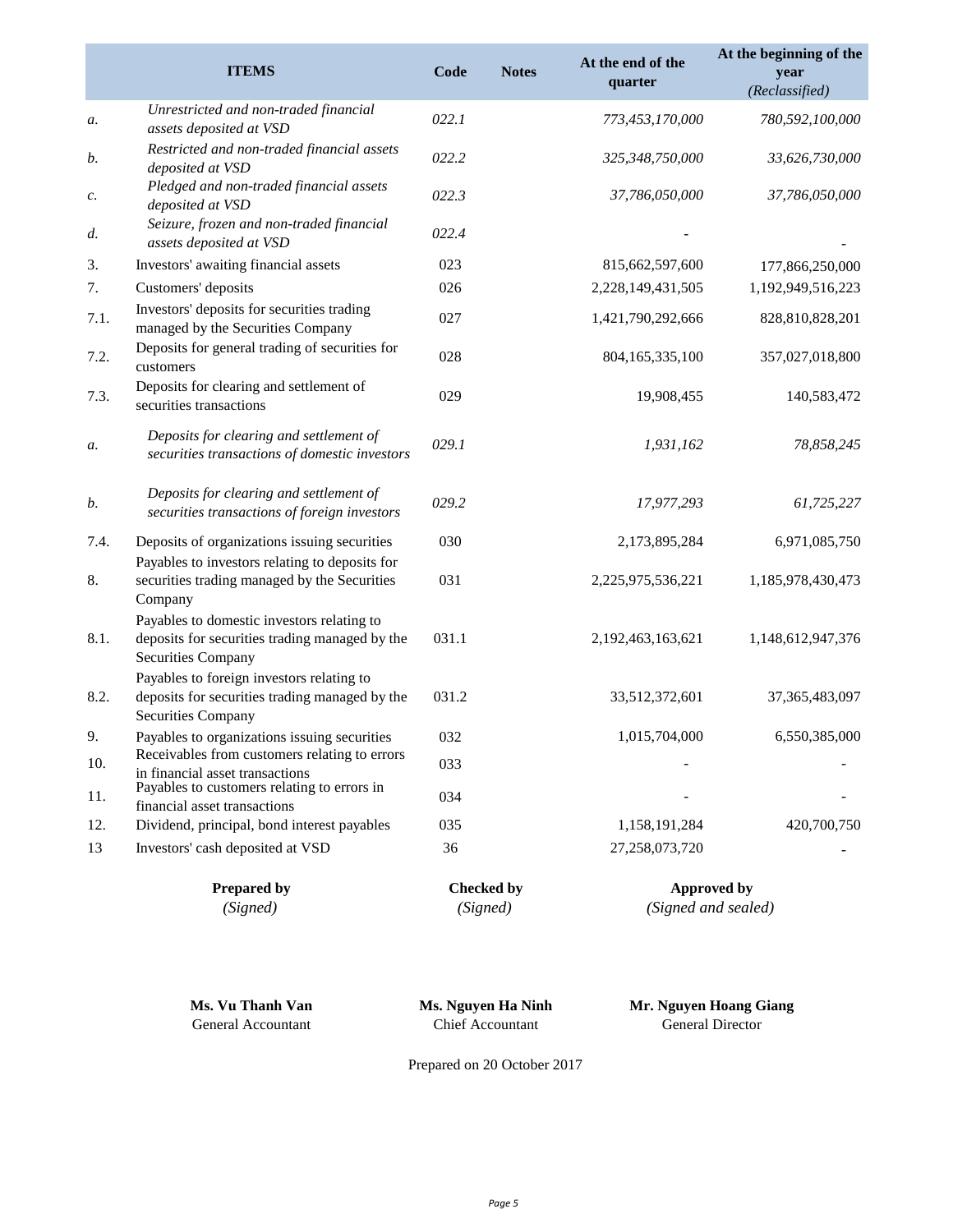## **SEPARATE FINANCIAL STATEMENTS**

*3 rd Quarter, 2017*

|                                                                                                                           |      |                   |                         |                                        |                                       | Unit: Vietnamese dong           |
|---------------------------------------------------------------------------------------------------------------------------|------|-------------------|-------------------------|----------------------------------------|---------------------------------------|---------------------------------|
|                                                                                                                           |      |                   |                         |                                        | Accumulated from the beginning of the |                                 |
| <b>ITEMS</b>                                                                                                              | Code | <b>Notes</b>      | 3 <sup>rd</sup> Quarter |                                        | year to the end of this quarter       |                                 |
|                                                                                                                           |      |                   | This year               | <b>Previous year</b><br>(Reclassified) | This year                             | Previous year<br>(Reclassified) |
| <b>I. OPERATING REVENUE</b>                                                                                               |      |                   |                         |                                        |                                       |                                 |
| 1.1. Gains from Financial assets at fair value through<br>profit/loss (FVTPL)                                             | 01   |                   | 26,379,471,460          | 41,299,277,183                         | 293,351,832,810                       | 131,189,363,297                 |
| a. Gains from selling Financial assets at FVTPL                                                                           | 01.1 | 19.1a             | 41,234,762,291          | 40,032,303,641                         | 146,049,596,089                       | 94, 368, 491, 495               |
| b. Increase upon revaluation of Financial assets at<br><b>FVTPL</b>                                                       | 01.2 |                   | (22,835,595,306)        |                                        | 109, 343, 390, 425                    |                                 |
| c. Dividend, interests arising from Financial assets at<br><i>FVTPL</i>                                                   | 01.3 | 19.1 <sub>b</sub> | 7,980,304,475           | 1,266,973,542                          | 37,958,846,296                        | 36,820,871,802                  |
| 1.2. Gains from held-to-maturity investments (HTM)                                                                        | 02   | 19.1c             | 39,685,730,667          | 42, 195, 460, 254                      | 131,419,504,826                       | 108,952,949,390                 |
| 1.3. Interests from loans and receivables                                                                                 | 03   | 19.1 <sub>d</sub> | 93,754,569,385          | 56,655,853,531                         | 241,409,891,829                       | 147, 165, 208, 733              |
| 1.4. Gains from Financial assets available for sale<br>(AFS)                                                              | 04   | 19.1e             | 5,745,758,611           | 90,977,778                             | 35,608,423,283                        | 175,735,001                     |
| 1.5. Gains from derivative hedging instruments                                                                            | 05   |                   |                         |                                        |                                       |                                 |
| 1.6. Revenue from securities brokerage                                                                                    | 06   |                   | 88,771,578,958          | 54,308,110,371                         | 227,398,449,899                       | 139,077,686,316                 |
| 1.7. Revenue from guarantee, agent issuing securities                                                                     | 07   |                   | 1,066,436,830           | 1,696,862,955                          | 6,372,946,476                         | 1,696,862,955                   |
| 1.8. Revenue from securities investment advisory                                                                          | 08   |                   |                         |                                        |                                       |                                 |
| 1.9. Revenue from securities custodian services                                                                           | 09   |                   | 2,190,215,688           | 1,414,264,898                          | 4,313,329,686                         | 3,505,461,269                   |
| 1.10. Revenue from financial advisory services                                                                            | 10   |                   | 6,575,135,275           | 5, 361, 533, 736                       | 10,014,298,417                        | 8,515,387,327                   |
| 1.11. Other operating revenue                                                                                             | 11   |                   | 257,159,498             | 205, 375, 553                          | 714,710,878                           | 3,207,142,436                   |
| Total revenue from operating activities $(20 = 01$<br>and $11)$                                                           | 20   |                   | 264,426,056,372         | 203,227,716,259                        | 950,603,388,104                       | 543,485,796,724                 |
| <b>II. OPERATING EXPENSES</b>                                                                                             |      |                   |                         |                                        |                                       |                                 |
| 2.1. Loss from Financial assets at fair value through<br>profit/loss (FVTPL)                                              | 21   | 19.2 <sub>b</sub> | 9,618,933,403           | 12,272,390,840                         | 56,082,431,912                        | 37,096,632,531                  |
| a. Loss from selling Financial assets at FVTP                                                                             | 21.1 |                   | 5,957,921,328           | 10,887,966,881                         | 57,872,433,092                        | 87, 217, 417, 860               |
| b. Decrease upon revaluation of Financial assets at<br><b>FVTPL</b>                                                       | 21.2 |                   | 2,240,229,249           | 869,063,957                            | (4,804,122,505)                       | (52, 124, 636, 744)             |
| c. Trading expenses in buying Financial assets at<br><b>FVTPL</b>                                                         | 21.3 |                   | 1,420,782,826           | 515,360,002                            | 3,014,121,325                         | 2,003,851,415                   |
| 2.2. Loss from held-to-maturity investments (HTM)                                                                         | 22   |                   |                         |                                        |                                       |                                 |
| 2.3. Loss and recognition of difference in financial                                                                      |      |                   |                         |                                        |                                       |                                 |
| assets Available for sales (AFS) at fair value upon<br>reclassification                                                   | 23   |                   | (1,849,624,985)         | (3,020,545,409)                        | (1,849,624,985)                       | (3,020,545,409)                 |
| 2.4. Creation/reversal of allowance for financial assets,<br>handling losses from doubtful debts and impairment<br>losses | 24   |                   | 4,439,087,713           | 4,067,419,286                          | 9,599,750,058                         | 15,236,137,027                  |
| 2.5. Loss from derivative hedging instruments                                                                             | 25   |                   |                         |                                        |                                       |                                 |
| 2.6. Expense of proprietary activities                                                                                    | 26   |                   |                         |                                        |                                       |                                 |
| 2.7. Expenses from securities brokerage                                                                                   | 27   |                   | 41,940,233,651          | 34,900,307,742                         | 107,822,601,805                       | 85,404,899,093                  |
| 2.8. Expenses from guarantee activities, agent issuing<br>securities                                                      | 28   |                   |                         |                                        |                                       |                                 |
| 2.9. Expenses from securities investment consulting                                                                       | 29   |                   |                         |                                        | 563,690,000                           | 4,000,000                       |
| 2.10. Expenses from securities custody                                                                                    | 30   |                   | 3,050,169,178           | 2,077,439,739                          | 8,060,526,224                         | 6,385,005,733                   |
| 2.11. Expenses from financial consulting activity                                                                         | 31   |                   |                         | 1,522,875,000                          |                                       | 1,522,875,000                   |
| 2.12. Expenses from other services                                                                                        | 32   |                   |                         |                                        |                                       |                                 |
| Total operating expenses $(40 = 21$ and 33)                                                                               | 40   |                   | 57,198,798,960          | 51,819,887,198                         | 180,279,375,014                       | 142,629,003,975                 |
| III. REVENUE FROM FINANCIAL ACTIVITIES                                                                                    |      |                   |                         |                                        |                                       |                                 |
| 3.1. Realized and unrealized loss in exchange rate<br>difference                                                          | 41   |                   |                         |                                        |                                       |                                 |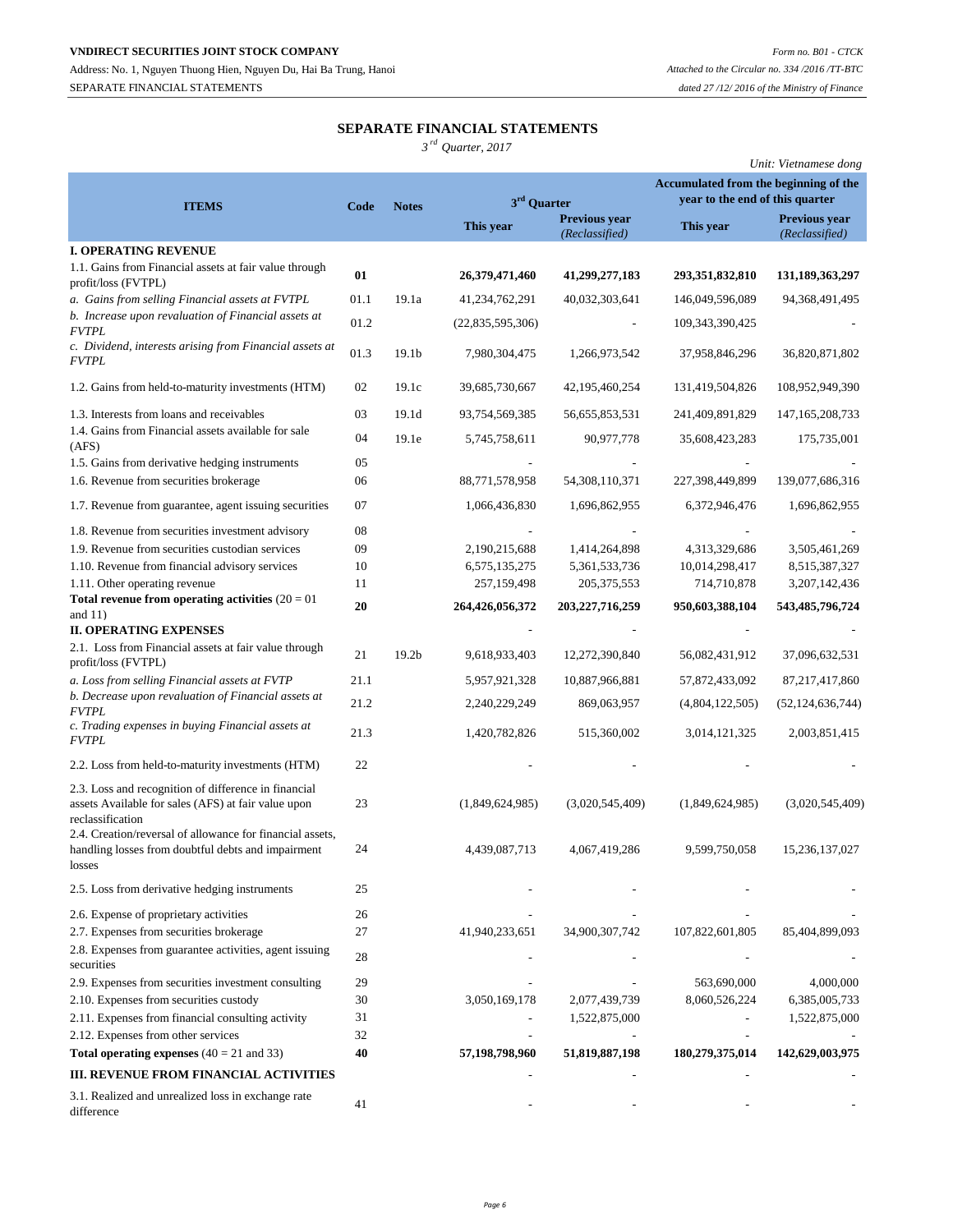| <b>Previous year</b><br><b>Previous vear</b><br>This year<br>This year<br>(Reclassified)<br>(Reclassified)<br>3.2. Revenue, accrual from dividend, variable<br>42<br>20<br>981,497,919<br>3,458,192,649<br>5,482,852,867<br>9,645,548,266<br>interests on deposits<br>3.3. Gains from sale, disposal of investments in<br>43<br>subsidiaries, associates, joint ventures<br>3.4. Other revenue from investments<br>44<br>Total revenue from financial activities (50=41 and<br>50<br>5,482,852,867<br>981,497,919<br>9,645,548,266<br>3,458,192,649<br>44)<br><b>IV. FINANCIAL EXPENSES</b><br>4.1. Realized and unrealized loss in exchange rate<br>51<br>difference<br>52<br>21<br>48,228,071,386<br>145,819,132,100<br>4.2. Interest expenses<br>39,815,235,229<br>90,815,240,468<br>4.3. Loss from sale, disposal of investments in<br>53<br>subsidiaries, associates, joint ventures<br>4.4. Allowance for long-term financial investments<br>54<br>55<br>4.5. Other investment expenses<br>60<br><b>Total financial expenses</b> $(60 = 51$ and 54)<br>48,228,071,386<br>39,815,235,229<br>145,819,132,100<br>90,815,240,468<br>61<br><b>V. SELLING EXPENSES</b><br>VI. GENERAL ADMINISTRATION EXPENSES<br>62<br>22<br>54,769,730,337<br>48,036,622,121<br>161,173,016,867<br>137,205,059,214<br>OF SECURITIES COMPANY<br>VII. OPERATING INCOME (70=20+50-40 -60-61-<br>70<br>109,712,308,556<br>64,537,469,629<br>472,977,412,389<br>176,294,685,715<br>62)<br>VIII. OTHER INCOME AND EXPENSES<br>71<br>23<br>124,836,334<br>2,877,245,243<br>463,410,723<br>2,947,483,960<br>8.1. Other income<br>72<br>24<br>10,876<br>7,973,858<br>8.2. Other expenses<br>3,115,494,726<br>80<br>Total other income and expenses (80=71-72)<br>124,836,334<br>2,877,234,367<br>455,436,865<br>(168, 010, 766)<br>IX. TOTAL ACCOUNTING PROFIT BEFORE<br>90<br>109,837,144,890<br>67,414,703,996<br>473,432,849,254<br>176,126,674,949<br>$TAX (90=70+80)$<br>91<br>9.1. Realized profit<br>132,672,740,196<br>67,414,703,996<br>364,089,458,829<br>176, 126, 674, 949<br>92<br>9.2. Unrealized profit<br>109,343,390,425<br>(22,835,595,306)<br>X. CORPORATE INCOME TAX EXPENSES<br>100<br>20,771,078,229<br>13,229,546,091<br>88, 385, 865, 446<br>28,480,117,999<br>100.1<br>10.1. Current CIT expenses<br>25,338,197,290<br>13,229,546,091<br>66,517,187,361<br>28,480,117,999<br>100.2<br>10.2. Deferred CIT expenses<br>(4, 567, 119, 061)<br>21,868,678,085<br>XI. ACCOUNTING PROFIT AFTER CIT (200 =<br>200<br>89,066,066,661<br>147,646,556,950<br>54, 185, 157, 905<br>385,046,983,808<br>$90 - 100$<br>11.1. Profit after tax distributed to owner<br>201<br>11.2. Profit after tax distributed to Funds (charter<br>capital reserve, Reserve for Financial and Operation<br>202<br>Risks as prescribed by the Company charter at %)<br>300<br><b>AFTER CIT</b><br>12.1. Gain/(Loss) from revaluation of financial assets<br>301<br>available for sale<br>12.2. Gain/(loss) in foreign exchange difference of<br>302<br>offshore activities<br>12.3. Gain/(Loss) from revaluation of fixed assets<br>303<br>according to fair value model<br>12.4. Other comprehensive gain, loss<br>304<br><b>Total comprehensive income</b><br>400<br>XIII. NET INCOME ON ORDINARY SHARES<br>500<br>13.1. Basic earnings per share (VND / share)<br>501<br>590<br>361<br>2,126<br>984<br>13.2. Diluted earnings per share (VND/share)<br>502 | 3 <sup>rd</sup> Quarter<br><b>ITEMS</b><br><b>Notes</b><br>Code |  | Accumulated from the beginning of the<br>year to the end of this quarter |  |  |
|-----------------------------------------------------------------------------------------------------------------------------------------------------------------------------------------------------------------------------------------------------------------------------------------------------------------------------------------------------------------------------------------------------------------------------------------------------------------------------------------------------------------------------------------------------------------------------------------------------------------------------------------------------------------------------------------------------------------------------------------------------------------------------------------------------------------------------------------------------------------------------------------------------------------------------------------------------------------------------------------------------------------------------------------------------------------------------------------------------------------------------------------------------------------------------------------------------------------------------------------------------------------------------------------------------------------------------------------------------------------------------------------------------------------------------------------------------------------------------------------------------------------------------------------------------------------------------------------------------------------------------------------------------------------------------------------------------------------------------------------------------------------------------------------------------------------------------------------------------------------------------------------------------------------------------------------------------------------------------------------------------------------------------------------------------------------------------------------------------------------------------------------------------------------------------------------------------------------------------------------------------------------------------------------------------------------------------------------------------------------------------------------------------------------------------------------------------------------------------------------------------------------------------------------------------------------------------------------------------------------------------------------------------------------------------------------------------------------------------------------------------------------------------------------------------------------------------------------------------------------------------------------------------------------------------------------------------------------------------------------------------------------------------------------------------------------------------------------------------------------------------------------------------------------------------------------------------------------------------------------------------------------------------------------------------------------------------------------------------------------------------------------------------------------------------------|-----------------------------------------------------------------|--|--------------------------------------------------------------------------|--|--|
|                                                                                                                                                                                                                                                                                                                                                                                                                                                                                                                                                                                                                                                                                                                                                                                                                                                                                                                                                                                                                                                                                                                                                                                                                                                                                                                                                                                                                                                                                                                                                                                                                                                                                                                                                                                                                                                                                                                                                                                                                                                                                                                                                                                                                                                                                                                                                                                                                                                                                                                                                                                                                                                                                                                                                                                                                                                                                                                                                                                                                                                                                                                                                                                                                                                                                                                                                                                                                                   |                                                                 |  |                                                                          |  |  |
|                                                                                                                                                                                                                                                                                                                                                                                                                                                                                                                                                                                                                                                                                                                                                                                                                                                                                                                                                                                                                                                                                                                                                                                                                                                                                                                                                                                                                                                                                                                                                                                                                                                                                                                                                                                                                                                                                                                                                                                                                                                                                                                                                                                                                                                                                                                                                                                                                                                                                                                                                                                                                                                                                                                                                                                                                                                                                                                                                                                                                                                                                                                                                                                                                                                                                                                                                                                                                                   |                                                                 |  |                                                                          |  |  |
|                                                                                                                                                                                                                                                                                                                                                                                                                                                                                                                                                                                                                                                                                                                                                                                                                                                                                                                                                                                                                                                                                                                                                                                                                                                                                                                                                                                                                                                                                                                                                                                                                                                                                                                                                                                                                                                                                                                                                                                                                                                                                                                                                                                                                                                                                                                                                                                                                                                                                                                                                                                                                                                                                                                                                                                                                                                                                                                                                                                                                                                                                                                                                                                                                                                                                                                                                                                                                                   |                                                                 |  |                                                                          |  |  |
|                                                                                                                                                                                                                                                                                                                                                                                                                                                                                                                                                                                                                                                                                                                                                                                                                                                                                                                                                                                                                                                                                                                                                                                                                                                                                                                                                                                                                                                                                                                                                                                                                                                                                                                                                                                                                                                                                                                                                                                                                                                                                                                                                                                                                                                                                                                                                                                                                                                                                                                                                                                                                                                                                                                                                                                                                                                                                                                                                                                                                                                                                                                                                                                                                                                                                                                                                                                                                                   |                                                                 |  |                                                                          |  |  |
|                                                                                                                                                                                                                                                                                                                                                                                                                                                                                                                                                                                                                                                                                                                                                                                                                                                                                                                                                                                                                                                                                                                                                                                                                                                                                                                                                                                                                                                                                                                                                                                                                                                                                                                                                                                                                                                                                                                                                                                                                                                                                                                                                                                                                                                                                                                                                                                                                                                                                                                                                                                                                                                                                                                                                                                                                                                                                                                                                                                                                                                                                                                                                                                                                                                                                                                                                                                                                                   |                                                                 |  |                                                                          |  |  |
|                                                                                                                                                                                                                                                                                                                                                                                                                                                                                                                                                                                                                                                                                                                                                                                                                                                                                                                                                                                                                                                                                                                                                                                                                                                                                                                                                                                                                                                                                                                                                                                                                                                                                                                                                                                                                                                                                                                                                                                                                                                                                                                                                                                                                                                                                                                                                                                                                                                                                                                                                                                                                                                                                                                                                                                                                                                                                                                                                                                                                                                                                                                                                                                                                                                                                                                                                                                                                                   |                                                                 |  |                                                                          |  |  |
|                                                                                                                                                                                                                                                                                                                                                                                                                                                                                                                                                                                                                                                                                                                                                                                                                                                                                                                                                                                                                                                                                                                                                                                                                                                                                                                                                                                                                                                                                                                                                                                                                                                                                                                                                                                                                                                                                                                                                                                                                                                                                                                                                                                                                                                                                                                                                                                                                                                                                                                                                                                                                                                                                                                                                                                                                                                                                                                                                                                                                                                                                                                                                                                                                                                                                                                                                                                                                                   |                                                                 |  |                                                                          |  |  |
|                                                                                                                                                                                                                                                                                                                                                                                                                                                                                                                                                                                                                                                                                                                                                                                                                                                                                                                                                                                                                                                                                                                                                                                                                                                                                                                                                                                                                                                                                                                                                                                                                                                                                                                                                                                                                                                                                                                                                                                                                                                                                                                                                                                                                                                                                                                                                                                                                                                                                                                                                                                                                                                                                                                                                                                                                                                                                                                                                                                                                                                                                                                                                                                                                                                                                                                                                                                                                                   |                                                                 |  |                                                                          |  |  |
|                                                                                                                                                                                                                                                                                                                                                                                                                                                                                                                                                                                                                                                                                                                                                                                                                                                                                                                                                                                                                                                                                                                                                                                                                                                                                                                                                                                                                                                                                                                                                                                                                                                                                                                                                                                                                                                                                                                                                                                                                                                                                                                                                                                                                                                                                                                                                                                                                                                                                                                                                                                                                                                                                                                                                                                                                                                                                                                                                                                                                                                                                                                                                                                                                                                                                                                                                                                                                                   |                                                                 |  |                                                                          |  |  |
|                                                                                                                                                                                                                                                                                                                                                                                                                                                                                                                                                                                                                                                                                                                                                                                                                                                                                                                                                                                                                                                                                                                                                                                                                                                                                                                                                                                                                                                                                                                                                                                                                                                                                                                                                                                                                                                                                                                                                                                                                                                                                                                                                                                                                                                                                                                                                                                                                                                                                                                                                                                                                                                                                                                                                                                                                                                                                                                                                                                                                                                                                                                                                                                                                                                                                                                                                                                                                                   |                                                                 |  |                                                                          |  |  |
|                                                                                                                                                                                                                                                                                                                                                                                                                                                                                                                                                                                                                                                                                                                                                                                                                                                                                                                                                                                                                                                                                                                                                                                                                                                                                                                                                                                                                                                                                                                                                                                                                                                                                                                                                                                                                                                                                                                                                                                                                                                                                                                                                                                                                                                                                                                                                                                                                                                                                                                                                                                                                                                                                                                                                                                                                                                                                                                                                                                                                                                                                                                                                                                                                                                                                                                                                                                                                                   |                                                                 |  |                                                                          |  |  |
|                                                                                                                                                                                                                                                                                                                                                                                                                                                                                                                                                                                                                                                                                                                                                                                                                                                                                                                                                                                                                                                                                                                                                                                                                                                                                                                                                                                                                                                                                                                                                                                                                                                                                                                                                                                                                                                                                                                                                                                                                                                                                                                                                                                                                                                                                                                                                                                                                                                                                                                                                                                                                                                                                                                                                                                                                                                                                                                                                                                                                                                                                                                                                                                                                                                                                                                                                                                                                                   |                                                                 |  |                                                                          |  |  |
|                                                                                                                                                                                                                                                                                                                                                                                                                                                                                                                                                                                                                                                                                                                                                                                                                                                                                                                                                                                                                                                                                                                                                                                                                                                                                                                                                                                                                                                                                                                                                                                                                                                                                                                                                                                                                                                                                                                                                                                                                                                                                                                                                                                                                                                                                                                                                                                                                                                                                                                                                                                                                                                                                                                                                                                                                                                                                                                                                                                                                                                                                                                                                                                                                                                                                                                                                                                                                                   |                                                                 |  |                                                                          |  |  |
|                                                                                                                                                                                                                                                                                                                                                                                                                                                                                                                                                                                                                                                                                                                                                                                                                                                                                                                                                                                                                                                                                                                                                                                                                                                                                                                                                                                                                                                                                                                                                                                                                                                                                                                                                                                                                                                                                                                                                                                                                                                                                                                                                                                                                                                                                                                                                                                                                                                                                                                                                                                                                                                                                                                                                                                                                                                                                                                                                                                                                                                                                                                                                                                                                                                                                                                                                                                                                                   |                                                                 |  |                                                                          |  |  |
|                                                                                                                                                                                                                                                                                                                                                                                                                                                                                                                                                                                                                                                                                                                                                                                                                                                                                                                                                                                                                                                                                                                                                                                                                                                                                                                                                                                                                                                                                                                                                                                                                                                                                                                                                                                                                                                                                                                                                                                                                                                                                                                                                                                                                                                                                                                                                                                                                                                                                                                                                                                                                                                                                                                                                                                                                                                                                                                                                                                                                                                                                                                                                                                                                                                                                                                                                                                                                                   |                                                                 |  |                                                                          |  |  |
|                                                                                                                                                                                                                                                                                                                                                                                                                                                                                                                                                                                                                                                                                                                                                                                                                                                                                                                                                                                                                                                                                                                                                                                                                                                                                                                                                                                                                                                                                                                                                                                                                                                                                                                                                                                                                                                                                                                                                                                                                                                                                                                                                                                                                                                                                                                                                                                                                                                                                                                                                                                                                                                                                                                                                                                                                                                                                                                                                                                                                                                                                                                                                                                                                                                                                                                                                                                                                                   |                                                                 |  |                                                                          |  |  |
|                                                                                                                                                                                                                                                                                                                                                                                                                                                                                                                                                                                                                                                                                                                                                                                                                                                                                                                                                                                                                                                                                                                                                                                                                                                                                                                                                                                                                                                                                                                                                                                                                                                                                                                                                                                                                                                                                                                                                                                                                                                                                                                                                                                                                                                                                                                                                                                                                                                                                                                                                                                                                                                                                                                                                                                                                                                                                                                                                                                                                                                                                                                                                                                                                                                                                                                                                                                                                                   |                                                                 |  |                                                                          |  |  |
|                                                                                                                                                                                                                                                                                                                                                                                                                                                                                                                                                                                                                                                                                                                                                                                                                                                                                                                                                                                                                                                                                                                                                                                                                                                                                                                                                                                                                                                                                                                                                                                                                                                                                                                                                                                                                                                                                                                                                                                                                                                                                                                                                                                                                                                                                                                                                                                                                                                                                                                                                                                                                                                                                                                                                                                                                                                                                                                                                                                                                                                                                                                                                                                                                                                                                                                                                                                                                                   |                                                                 |  |                                                                          |  |  |
|                                                                                                                                                                                                                                                                                                                                                                                                                                                                                                                                                                                                                                                                                                                                                                                                                                                                                                                                                                                                                                                                                                                                                                                                                                                                                                                                                                                                                                                                                                                                                                                                                                                                                                                                                                                                                                                                                                                                                                                                                                                                                                                                                                                                                                                                                                                                                                                                                                                                                                                                                                                                                                                                                                                                                                                                                                                                                                                                                                                                                                                                                                                                                                                                                                                                                                                                                                                                                                   |                                                                 |  |                                                                          |  |  |
|                                                                                                                                                                                                                                                                                                                                                                                                                                                                                                                                                                                                                                                                                                                                                                                                                                                                                                                                                                                                                                                                                                                                                                                                                                                                                                                                                                                                                                                                                                                                                                                                                                                                                                                                                                                                                                                                                                                                                                                                                                                                                                                                                                                                                                                                                                                                                                                                                                                                                                                                                                                                                                                                                                                                                                                                                                                                                                                                                                                                                                                                                                                                                                                                                                                                                                                                                                                                                                   |                                                                 |  |                                                                          |  |  |
|                                                                                                                                                                                                                                                                                                                                                                                                                                                                                                                                                                                                                                                                                                                                                                                                                                                                                                                                                                                                                                                                                                                                                                                                                                                                                                                                                                                                                                                                                                                                                                                                                                                                                                                                                                                                                                                                                                                                                                                                                                                                                                                                                                                                                                                                                                                                                                                                                                                                                                                                                                                                                                                                                                                                                                                                                                                                                                                                                                                                                                                                                                                                                                                                                                                                                                                                                                                                                                   |                                                                 |  |                                                                          |  |  |
|                                                                                                                                                                                                                                                                                                                                                                                                                                                                                                                                                                                                                                                                                                                                                                                                                                                                                                                                                                                                                                                                                                                                                                                                                                                                                                                                                                                                                                                                                                                                                                                                                                                                                                                                                                                                                                                                                                                                                                                                                                                                                                                                                                                                                                                                                                                                                                                                                                                                                                                                                                                                                                                                                                                                                                                                                                                                                                                                                                                                                                                                                                                                                                                                                                                                                                                                                                                                                                   |                                                                 |  |                                                                          |  |  |
|                                                                                                                                                                                                                                                                                                                                                                                                                                                                                                                                                                                                                                                                                                                                                                                                                                                                                                                                                                                                                                                                                                                                                                                                                                                                                                                                                                                                                                                                                                                                                                                                                                                                                                                                                                                                                                                                                                                                                                                                                                                                                                                                                                                                                                                                                                                                                                                                                                                                                                                                                                                                                                                                                                                                                                                                                                                                                                                                                                                                                                                                                                                                                                                                                                                                                                                                                                                                                                   |                                                                 |  |                                                                          |  |  |
|                                                                                                                                                                                                                                                                                                                                                                                                                                                                                                                                                                                                                                                                                                                                                                                                                                                                                                                                                                                                                                                                                                                                                                                                                                                                                                                                                                                                                                                                                                                                                                                                                                                                                                                                                                                                                                                                                                                                                                                                                                                                                                                                                                                                                                                                                                                                                                                                                                                                                                                                                                                                                                                                                                                                                                                                                                                                                                                                                                                                                                                                                                                                                                                                                                                                                                                                                                                                                                   |                                                                 |  |                                                                          |  |  |
|                                                                                                                                                                                                                                                                                                                                                                                                                                                                                                                                                                                                                                                                                                                                                                                                                                                                                                                                                                                                                                                                                                                                                                                                                                                                                                                                                                                                                                                                                                                                                                                                                                                                                                                                                                                                                                                                                                                                                                                                                                                                                                                                                                                                                                                                                                                                                                                                                                                                                                                                                                                                                                                                                                                                                                                                                                                                                                                                                                                                                                                                                                                                                                                                                                                                                                                                                                                                                                   |                                                                 |  |                                                                          |  |  |
|                                                                                                                                                                                                                                                                                                                                                                                                                                                                                                                                                                                                                                                                                                                                                                                                                                                                                                                                                                                                                                                                                                                                                                                                                                                                                                                                                                                                                                                                                                                                                                                                                                                                                                                                                                                                                                                                                                                                                                                                                                                                                                                                                                                                                                                                                                                                                                                                                                                                                                                                                                                                                                                                                                                                                                                                                                                                                                                                                                                                                                                                                                                                                                                                                                                                                                                                                                                                                                   |                                                                 |  |                                                                          |  |  |
|                                                                                                                                                                                                                                                                                                                                                                                                                                                                                                                                                                                                                                                                                                                                                                                                                                                                                                                                                                                                                                                                                                                                                                                                                                                                                                                                                                                                                                                                                                                                                                                                                                                                                                                                                                                                                                                                                                                                                                                                                                                                                                                                                                                                                                                                                                                                                                                                                                                                                                                                                                                                                                                                                                                                                                                                                                                                                                                                                                                                                                                                                                                                                                                                                                                                                                                                                                                                                                   |                                                                 |  |                                                                          |  |  |
|                                                                                                                                                                                                                                                                                                                                                                                                                                                                                                                                                                                                                                                                                                                                                                                                                                                                                                                                                                                                                                                                                                                                                                                                                                                                                                                                                                                                                                                                                                                                                                                                                                                                                                                                                                                                                                                                                                                                                                                                                                                                                                                                                                                                                                                                                                                                                                                                                                                                                                                                                                                                                                                                                                                                                                                                                                                                                                                                                                                                                                                                                                                                                                                                                                                                                                                                                                                                                                   |                                                                 |  |                                                                          |  |  |
|                                                                                                                                                                                                                                                                                                                                                                                                                                                                                                                                                                                                                                                                                                                                                                                                                                                                                                                                                                                                                                                                                                                                                                                                                                                                                                                                                                                                                                                                                                                                                                                                                                                                                                                                                                                                                                                                                                                                                                                                                                                                                                                                                                                                                                                                                                                                                                                                                                                                                                                                                                                                                                                                                                                                                                                                                                                                                                                                                                                                                                                                                                                                                                                                                                                                                                                                                                                                                                   |                                                                 |  |                                                                          |  |  |
|                                                                                                                                                                                                                                                                                                                                                                                                                                                                                                                                                                                                                                                                                                                                                                                                                                                                                                                                                                                                                                                                                                                                                                                                                                                                                                                                                                                                                                                                                                                                                                                                                                                                                                                                                                                                                                                                                                                                                                                                                                                                                                                                                                                                                                                                                                                                                                                                                                                                                                                                                                                                                                                                                                                                                                                                                                                                                                                                                                                                                                                                                                                                                                                                                                                                                                                                                                                                                                   |                                                                 |  |                                                                          |  |  |
|                                                                                                                                                                                                                                                                                                                                                                                                                                                                                                                                                                                                                                                                                                                                                                                                                                                                                                                                                                                                                                                                                                                                                                                                                                                                                                                                                                                                                                                                                                                                                                                                                                                                                                                                                                                                                                                                                                                                                                                                                                                                                                                                                                                                                                                                                                                                                                                                                                                                                                                                                                                                                                                                                                                                                                                                                                                                                                                                                                                                                                                                                                                                                                                                                                                                                                                                                                                                                                   |                                                                 |  |                                                                          |  |  |
|                                                                                                                                                                                                                                                                                                                                                                                                                                                                                                                                                                                                                                                                                                                                                                                                                                                                                                                                                                                                                                                                                                                                                                                                                                                                                                                                                                                                                                                                                                                                                                                                                                                                                                                                                                                                                                                                                                                                                                                                                                                                                                                                                                                                                                                                                                                                                                                                                                                                                                                                                                                                                                                                                                                                                                                                                                                                                                                                                                                                                                                                                                                                                                                                                                                                                                                                                                                                                                   |                                                                 |  |                                                                          |  |  |
|                                                                                                                                                                                                                                                                                                                                                                                                                                                                                                                                                                                                                                                                                                                                                                                                                                                                                                                                                                                                                                                                                                                                                                                                                                                                                                                                                                                                                                                                                                                                                                                                                                                                                                                                                                                                                                                                                                                                                                                                                                                                                                                                                                                                                                                                                                                                                                                                                                                                                                                                                                                                                                                                                                                                                                                                                                                                                                                                                                                                                                                                                                                                                                                                                                                                                                                                                                                                                                   |                                                                 |  |                                                                          |  |  |
|                                                                                                                                                                                                                                                                                                                                                                                                                                                                                                                                                                                                                                                                                                                                                                                                                                                                                                                                                                                                                                                                                                                                                                                                                                                                                                                                                                                                                                                                                                                                                                                                                                                                                                                                                                                                                                                                                                                                                                                                                                                                                                                                                                                                                                                                                                                                                                                                                                                                                                                                                                                                                                                                                                                                                                                                                                                                                                                                                                                                                                                                                                                                                                                                                                                                                                                                                                                                                                   |                                                                 |  |                                                                          |  |  |
|                                                                                                                                                                                                                                                                                                                                                                                                                                                                                                                                                                                                                                                                                                                                                                                                                                                                                                                                                                                                                                                                                                                                                                                                                                                                                                                                                                                                                                                                                                                                                                                                                                                                                                                                                                                                                                                                                                                                                                                                                                                                                                                                                                                                                                                                                                                                                                                                                                                                                                                                                                                                                                                                                                                                                                                                                                                                                                                                                                                                                                                                                                                                                                                                                                                                                                                                                                                                                                   | XII. OTHER COMPREHENSIVE GAIN/(LOSS)                            |  |                                                                          |  |  |
|                                                                                                                                                                                                                                                                                                                                                                                                                                                                                                                                                                                                                                                                                                                                                                                                                                                                                                                                                                                                                                                                                                                                                                                                                                                                                                                                                                                                                                                                                                                                                                                                                                                                                                                                                                                                                                                                                                                                                                                                                                                                                                                                                                                                                                                                                                                                                                                                                                                                                                                                                                                                                                                                                                                                                                                                                                                                                                                                                                                                                                                                                                                                                                                                                                                                                                                                                                                                                                   |                                                                 |  |                                                                          |  |  |
|                                                                                                                                                                                                                                                                                                                                                                                                                                                                                                                                                                                                                                                                                                                                                                                                                                                                                                                                                                                                                                                                                                                                                                                                                                                                                                                                                                                                                                                                                                                                                                                                                                                                                                                                                                                                                                                                                                                                                                                                                                                                                                                                                                                                                                                                                                                                                                                                                                                                                                                                                                                                                                                                                                                                                                                                                                                                                                                                                                                                                                                                                                                                                                                                                                                                                                                                                                                                                                   |                                                                 |  |                                                                          |  |  |
|                                                                                                                                                                                                                                                                                                                                                                                                                                                                                                                                                                                                                                                                                                                                                                                                                                                                                                                                                                                                                                                                                                                                                                                                                                                                                                                                                                                                                                                                                                                                                                                                                                                                                                                                                                                                                                                                                                                                                                                                                                                                                                                                                                                                                                                                                                                                                                                                                                                                                                                                                                                                                                                                                                                                                                                                                                                                                                                                                                                                                                                                                                                                                                                                                                                                                                                                                                                                                                   |                                                                 |  |                                                                          |  |  |
|                                                                                                                                                                                                                                                                                                                                                                                                                                                                                                                                                                                                                                                                                                                                                                                                                                                                                                                                                                                                                                                                                                                                                                                                                                                                                                                                                                                                                                                                                                                                                                                                                                                                                                                                                                                                                                                                                                                                                                                                                                                                                                                                                                                                                                                                                                                                                                                                                                                                                                                                                                                                                                                                                                                                                                                                                                                                                                                                                                                                                                                                                                                                                                                                                                                                                                                                                                                                                                   |                                                                 |  |                                                                          |  |  |
|                                                                                                                                                                                                                                                                                                                                                                                                                                                                                                                                                                                                                                                                                                                                                                                                                                                                                                                                                                                                                                                                                                                                                                                                                                                                                                                                                                                                                                                                                                                                                                                                                                                                                                                                                                                                                                                                                                                                                                                                                                                                                                                                                                                                                                                                                                                                                                                                                                                                                                                                                                                                                                                                                                                                                                                                                                                                                                                                                                                                                                                                                                                                                                                                                                                                                                                                                                                                                                   |                                                                 |  |                                                                          |  |  |
|                                                                                                                                                                                                                                                                                                                                                                                                                                                                                                                                                                                                                                                                                                                                                                                                                                                                                                                                                                                                                                                                                                                                                                                                                                                                                                                                                                                                                                                                                                                                                                                                                                                                                                                                                                                                                                                                                                                                                                                                                                                                                                                                                                                                                                                                                                                                                                                                                                                                                                                                                                                                                                                                                                                                                                                                                                                                                                                                                                                                                                                                                                                                                                                                                                                                                                                                                                                                                                   |                                                                 |  |                                                                          |  |  |
|                                                                                                                                                                                                                                                                                                                                                                                                                                                                                                                                                                                                                                                                                                                                                                                                                                                                                                                                                                                                                                                                                                                                                                                                                                                                                                                                                                                                                                                                                                                                                                                                                                                                                                                                                                                                                                                                                                                                                                                                                                                                                                                                                                                                                                                                                                                                                                                                                                                                                                                                                                                                                                                                                                                                                                                                                                                                                                                                                                                                                                                                                                                                                                                                                                                                                                                                                                                                                                   |                                                                 |  |                                                                          |  |  |
|                                                                                                                                                                                                                                                                                                                                                                                                                                                                                                                                                                                                                                                                                                                                                                                                                                                                                                                                                                                                                                                                                                                                                                                                                                                                                                                                                                                                                                                                                                                                                                                                                                                                                                                                                                                                                                                                                                                                                                                                                                                                                                                                                                                                                                                                                                                                                                                                                                                                                                                                                                                                                                                                                                                                                                                                                                                                                                                                                                                                                                                                                                                                                                                                                                                                                                                                                                                                                                   |                                                                 |  |                                                                          |  |  |

*(Signed)*

Prepared by **Approved by** Checked by **Checked by Approved by Approved by** *(Signed) (Signed and sealed)*

**Ms. Vu Thanh Van Ms. Nguyen Ha Ninh** General Accountant Chief Accountant

**Mr. Nguyen Hoang Giang** General Director

Prepared on 20 October 2017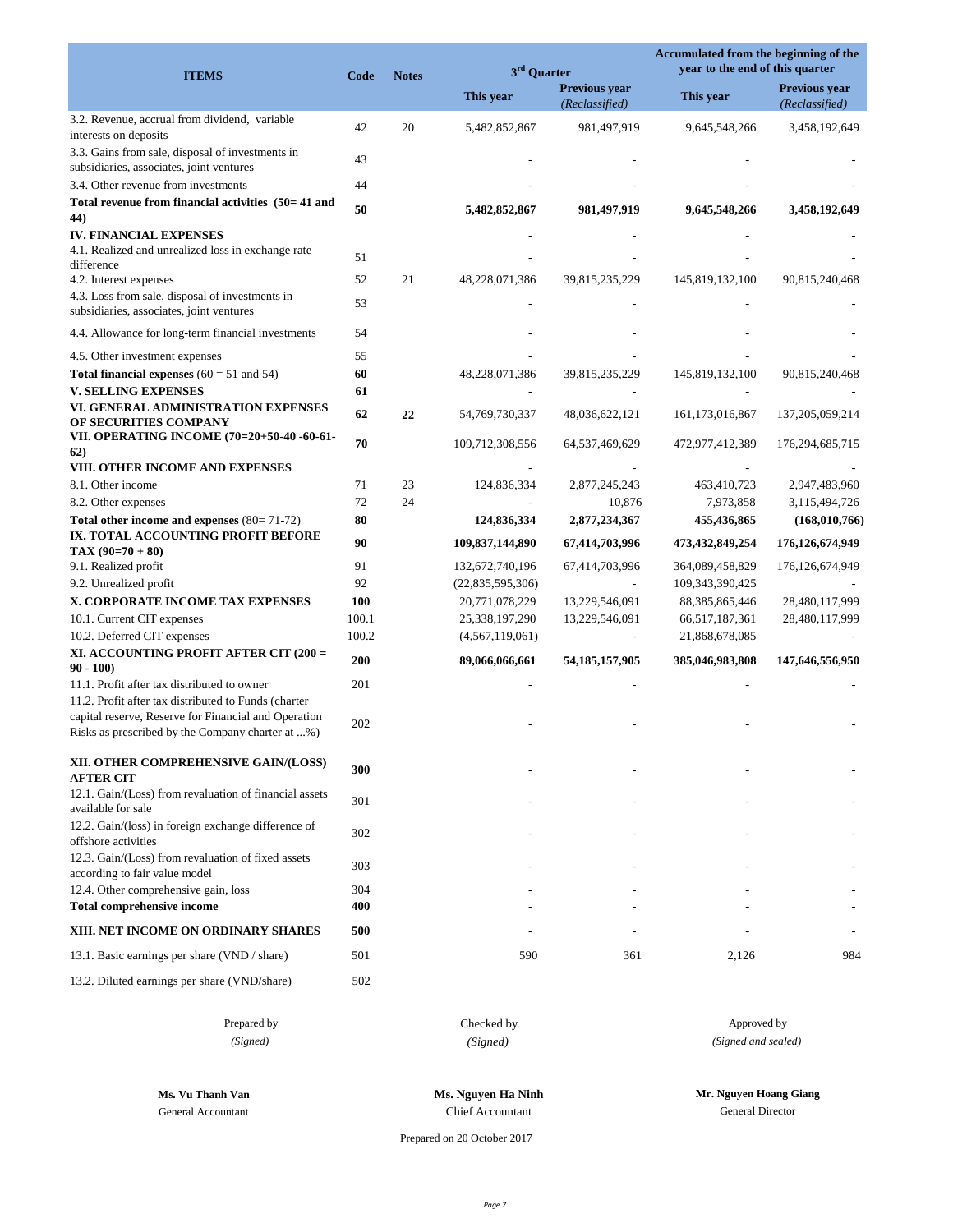### **VNDIRECT SECURITIES JOINT STOCK COMPANY** *Form no. B03b - CTCK*

Address: No. 1, Nguyen Thuong Hien, Nguyen Du, Hai Ba Trung, Hanoi *Attached to the Circular no. 334 /2016 /TT-BTC* SEPARATE FINANCIAL STATEMENTS *dated 27 /12/ 2016 of the Ministry of Finance*

# **SEPARATE FINANCIAL STATEMENTS**

**(Indirect method)**

*3 rd Quarter, 2017*

|                                                                                                                      |          |              |                                        | Unit: Vietnamese dongs                      |
|----------------------------------------------------------------------------------------------------------------------|----------|--------------|----------------------------------------|---------------------------------------------|
| <b>ITEMS</b>                                                                                                         | Code     | <b>Notes</b> | <b>Accumulated until</b>               | <b>Accumulated until</b>                    |
|                                                                                                                      |          |              | 30/09/2017                             | 30/09/2016                                  |
| I. Cash flows from operating activities                                                                              |          |              |                                        |                                             |
| 1. Profit before Corporate Income Tax                                                                                | 01       |              | 473, 432, 849, 254                     | 176, 126, 674, 949                          |
| 2. Adjustment for:                                                                                                   | 02       |              | (201, 834, 667, 076)                   | 19,304,346,611                              |
| - Depreciation of fixed assets                                                                                       | 03       |              | 11,801,876,854                         | 13,746,005,408                              |
| - Allowances                                                                                                         | 04       |              | 2,946,002,568                          | (39,909,045,126)                            |
| - Other adjustments                                                                                                  | 09       |              | (216, 582, 546, 498)                   | 45,467,386,329                              |
| 4. Decrease in nonmonetary revenue                                                                                   | 18       |              | (109, 343, 390, 425)                   |                                             |
| - Profit upon revaluation of Financial assets at fair<br>value through profit/loss FVTPL                             | 19       |              | (109, 343, 390, 425)                   |                                             |
| 5 .Operating profit before change of working capital                                                                 | 30       |              | (1,932,511,693,954)                    | (2,783,012,950,411)                         |
| - Increase/(decrease) in Financial assets at fair value<br>through profit/loss FVTPL                                 | 31       |              | (455, 054, 728, 395)                   | (1,244,716,343,070)                         |
| - Increase/(decrease) in held-to-maturity (HTM)<br>investments                                                       | 32       |              | (782, 965, 032, 772)                   |                                             |
| - Increase/(decrease) in loans                                                                                       | 33       |              | (942, 250, 697, 234)                   | (325, 401, 649, 896)                        |
| - Increase/(decrease) in Financial assets available for<br>sales AFS                                                 | 34       |              | 290,819,816,038                        | 2,400,000                                   |
| $\left( -\right)$ Increase, $\left( +\right)$ decrease in receivables from selling<br>Financial assets               | 35       |              | 17,518,571,700                         | 8,789,405,000                               |
| $(-)$ Increase, $(+)$ decrease in dividend, interests<br>receivables and accruals of financial assets                | 36       |              | (15,651,338,484)                       | (19,339,506,686)                            |
| $\left( -\right)$ Increase, $\left( +\right)$ decrease in eceivables from services<br>provided by Securities Company | 37       |              | 7,317,124,296                          |                                             |
| $(-)$ Increase, $(+)$ decrease in receivables from securities<br>trading errors                                      | 38       |              |                                        |                                             |
| $(-)$ Increase, $(+)$ decrease in other receivables                                                                  | 39       |              | (1,505,821,013)                        | (39,986,207,342)                            |
| - Increase/(decrease) in other assets                                                                                | 40       |              | 122,253,617,622                        | (98, 722, 398, 058)                         |
| - Increase/(decrease) in payable expenses (not including<br>interest expenses)                                       | 41       |              | (56,875,243)                           |                                             |
| - Increase/(decrease) in prepaid expenses                                                                            | 42       |              | 3,996,900,037                          | 1,542,292,855                               |
| - Paid CIT                                                                                                           | 43       |              | (53,580,980,803)                       | (22, 385, 108, 149)                         |
| - Paid interests                                                                                                     | 44       |              | (141, 025, 140, 249)                   | (71, 103, 441, 581)                         |
| - Increase/(decrease) in payables to suppliers                                                                       | 45       |              | (509, 688, 638)                        | (2,251,005,729)                             |
| - Increase/(decrease) in employee welfare                                                                            | 46       |              | 4,554,060,432                          | 1,752,381,129                               |
| - Increase/(decrease) taxes and payables to the State<br>(not including paid CIT)                                    | 47       |              | 16,300,893,170                         | 9,908,483,420                               |
| - Increase/(decrease) in payables to employees                                                                       | 48       |              | (1,931,541,519)                        | 1,034,235,293                               |
| - Increase/(decrease) in payables to FA trading errors                                                               | 49       |              |                                        |                                             |
| - Increase/(decrease) in Other payables<br>Net cash flows from operating activities                                  | 50<br>60 |              | (740, 832, 899)<br>(1,770,256,902,201) | (982, 136, 487, 597)<br>(2,587,581,928,851) |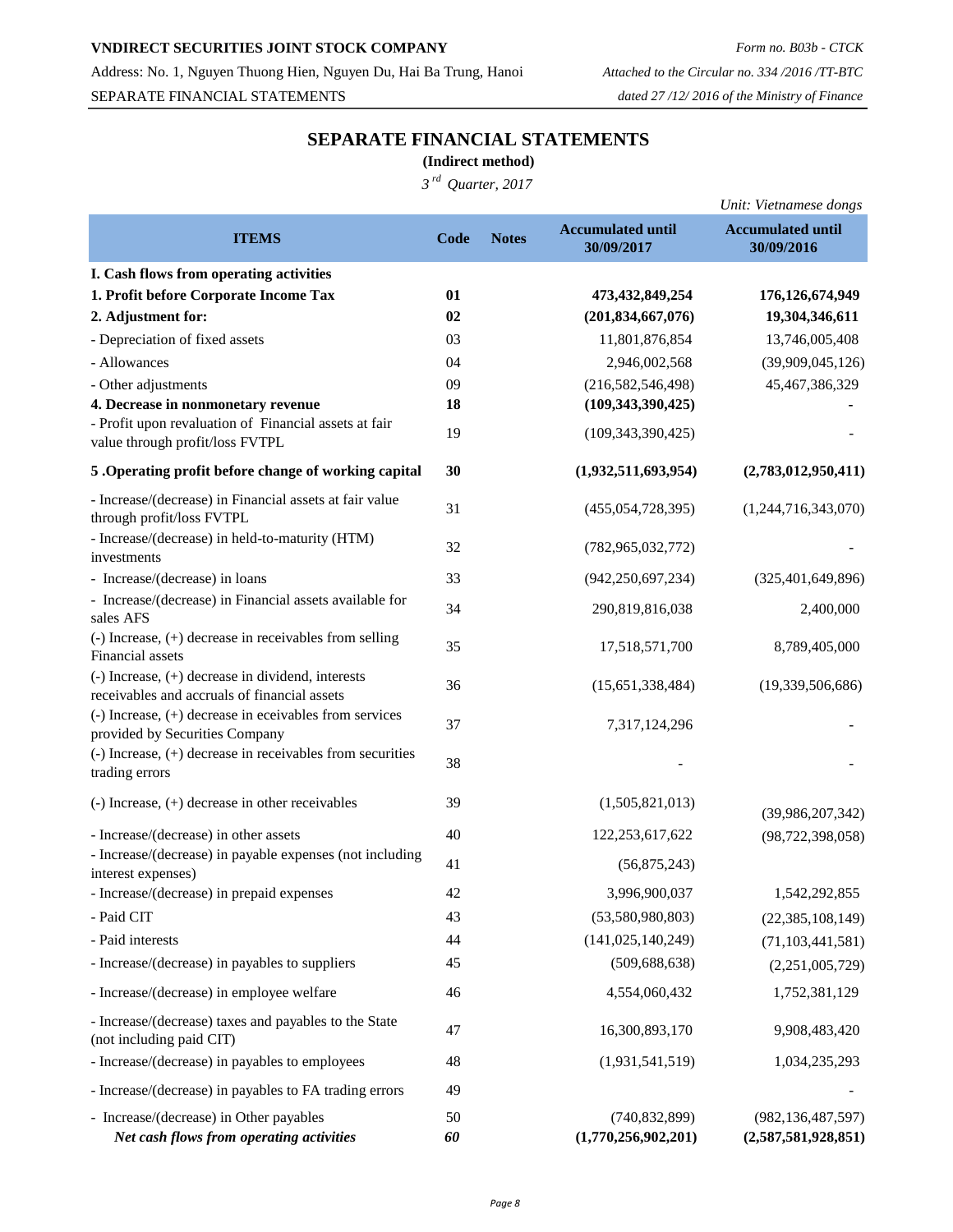| <b>ITEMS</b>                                                                                                                                                     | Code  | <b>Notes</b> | <b>Accumulated until</b><br>30/09/2017 | <b>Accumulated until</b><br>30/09/2016 |
|------------------------------------------------------------------------------------------------------------------------------------------------------------------|-------|--------------|----------------------------------------|----------------------------------------|
| <b>II. Cash Flows from Investing Activities</b>                                                                                                                  |       |              |                                        |                                        |
| 1. Expenditures on purchase and construction of fixed<br>assets, investment properties and other assets                                                          | 61    |              | (1,812,242,373)                        | (7,468,837,537)                        |
| 2. Proceeds from disposal or transfer of fixed assets,<br>investment properties and other assets                                                                 | 62    |              |                                        |                                        |
| 3. Expenditures on equity investments in subsidiaries,<br>joint ventures, associates and other investments                                                       | 63    |              | (22,000,000,000)                       |                                        |
| 4. Proceeds from equity investment in subsidiaries,<br>joint ventures, associates and other investments<br>5. Proceeds from dividend and profit distributed from | 64    |              |                                        |                                        |
| long-term financial investments                                                                                                                                  | 65    |              |                                        |                                        |
| Net cash flows from investing activities                                                                                                                         | 70    |              | (23,812,242,373)                       | (7,468,837,537)                        |
| <b>III. Cash Flows from Financing Activities</b>                                                                                                                 |       |              |                                        |                                        |
| 1. Proceeds from issuance of shares and receipt of<br>owner's contributed capital                                                                                | 71    |              |                                        |                                        |
| 2. Repayment of contributed capital to owner and<br>repurchase of stock issued                                                                                   | 72    |              | 40,718,893,280                         | (58, 584, 410, 000)                    |
| 3. Principal                                                                                                                                                     | 73    |              | 42,410,703,911,111                     | 25,642,374,791,612                     |
| 3.1. Borrowings from Settlement Assistance Fund                                                                                                                  | 73.1  |              |                                        |                                        |
| 3.2. Other borrowings                                                                                                                                            | 73.2  |              | 42,410,703,911,111                     | 25,642,374,791,612                     |
| 4. Repayment of principal                                                                                                                                        | 74    |              | (40,799,527,783,135)                   | (24,400,686,130,514)                   |
| 4.1. Repayment of principal of borrowings from<br>Settlement Assistance Fund                                                                                     | 74.1  |              |                                        |                                        |
| 4.2. Repayment of principal of Financial borrowings                                                                                                              | 74.2  |              |                                        |                                        |
| 4.3. Repayment of principal of other borrowings                                                                                                                  | 74.3  |              | (40,799,527,783,135)                   | (24,400,686,130,514)                   |
| 5. Repayment of finance lease liablities                                                                                                                         | 75    |              |                                        |                                        |
| 6. Dividends and profits paid to owners                                                                                                                          | 76    |              |                                        | (74,998,892,500)                       |
| Net cash flows from financing activities                                                                                                                         | 80    |              | 1,651,895,021,256                      | 1,108,105,358,598                      |
| IV. Increase/decrease in net cash flows during the<br>period                                                                                                     | 90    |              | (142, 174, 123, 318)                   | (1,486,945,407,790)                    |
| V. Cash and cash equivalents at the beginning of the<br>period                                                                                                   | 101   |              | 256,958,791,274                        | 1,552,666,092,480                      |
| Cash at bank at the beginning of the period                                                                                                                      | 102   |              | 256,958,791,274                        | 1,552,666,092,480                      |
| - Cash At bank for operation of the securities Company                                                                                                           | 102.1 |              | 173,958,791,274                        | 199,231,759,147                        |
| - Cash equivalents                                                                                                                                               | 102.2 |              | 83,000,000,000                         | 1,353,434,333,333                      |
| - Effect of exchange rate fluctuations in foreign<br>currency exchange                                                                                           | 102.3 |              |                                        |                                        |
| VI. Cash and cash equivalents at the end of the<br>period                                                                                                        | 103   |              | 114,784,667,956                        | 65,720,684,690                         |
| Cash at bank at the end of the period                                                                                                                            | 104   |              |                                        |                                        |
| - Cash At bank for operation of the securities Company                                                                                                           | 104.1 |              | 64,534,667,956                         | 65,720,684,690                         |
| - Cash equivalents                                                                                                                                               | 104.2 |              | 50,250,000,000                         |                                        |
| - Effect of exchange rate fluctuations in foreign<br>currency exchange                                                                                           | 104.4 |              |                                        |                                        |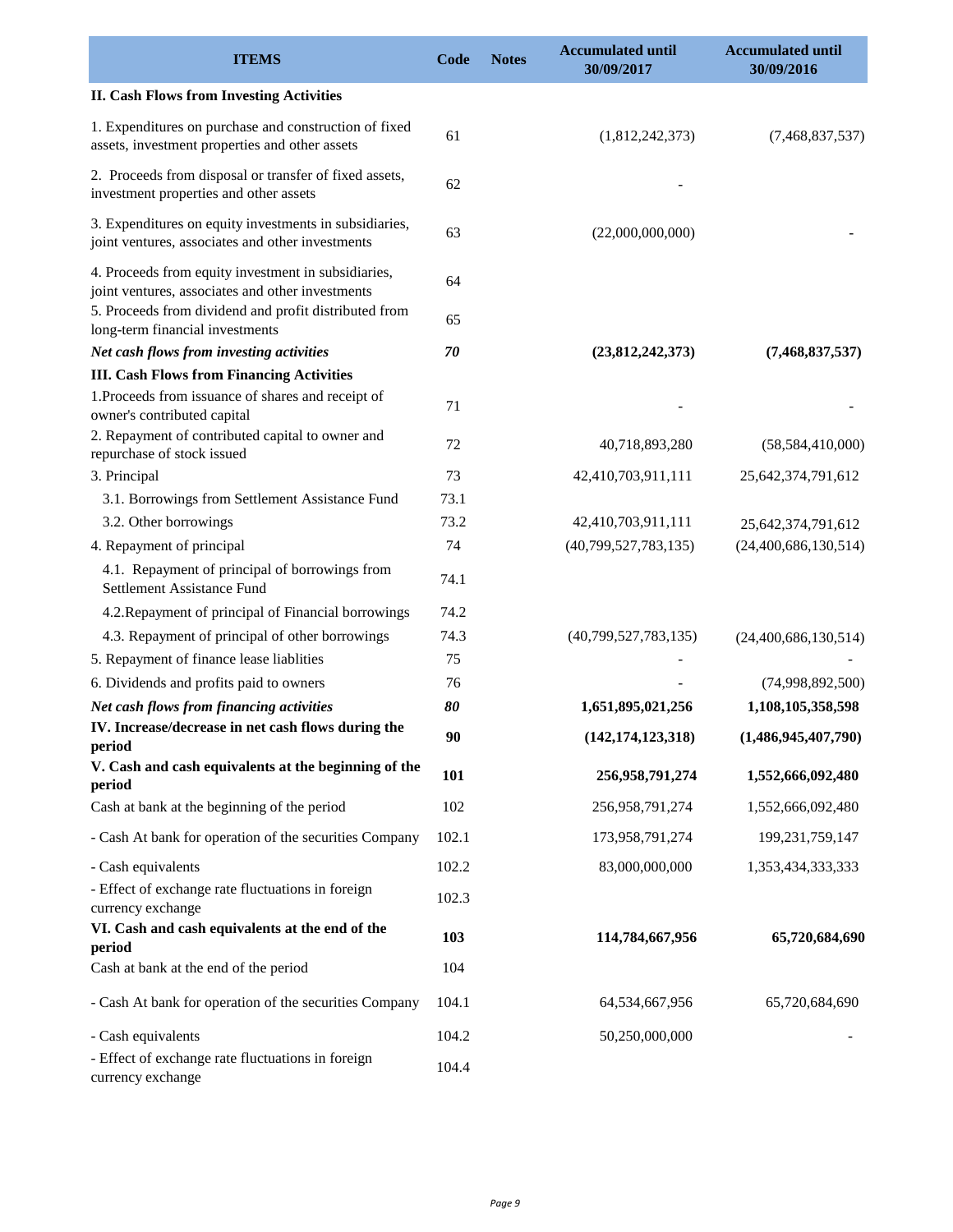|              |      |              | <b>Accumulated until</b> | <b>Accumulated until</b> |
|--------------|------|--------------|--------------------------|--------------------------|
| <b>ITEMS</b> | Code | <b>Notes</b> | 30/09/2017               | 30/09/2016               |

### **CASH FLOWS FROM BROKERAGE, TRUST ACTIVITIES OF CUSTOMERS**

| <b>ITEMS</b>                                                                                                           | Code       | <b>Notes</b> | <b>Accumulated until</b><br>30/9/2017 | <b>Accumulated until</b><br>30/9/2016 |
|------------------------------------------------------------------------------------------------------------------------|------------|--------------|---------------------------------------|---------------------------------------|
| I. Cash flows from brokerage, trust activities of                                                                      |            |              |                                       |                                       |
| customers                                                                                                              |            |              |                                       |                                       |
| 1. Proceeds from sale of securities for customers under<br>brokerage agreement                                         | 01         |              | 68,106,308,937,974                    | 45,407,619,414,657                    |
| 2. Expenditures on purchase of securites for customers<br>under brokerage agreement                                    | 02         |              | (68, 106, 429, 612, 991)              | (45,407,587,936,308)                  |
| 7. Receipts of money to pay for securities transactions<br>of customers                                                | 07         |              | 1,040,117,780,765                     | 487,009,079,680                       |
| 12. Proceeds from Organizations issuing securities                                                                     | 12         |              | 1,665,478,622,016                     | 1,477,779,809,742                     |
| 13. Expenditures paid to Organizations issuing<br>securities                                                           | 13         |              | (1,670,275,812,482)                   | (1,477,803,779,792)                   |
| Net increase/decrease in cash flows during the period                                                                  | 20         |              | 1,035,199,915,282                     | 487,016,587,979                       |
| II. Cash and cash equivalents of customers at the<br>beginning of the period                                           | 30         |              | 1,192,949,516,223                     | 1,093,853,504,988                     |
| Cash at bank at the beginning of the period :                                                                          | 31         |              | 1,192,949,516,223                     | 1,093,853,504,988                     |
| - Cash deposited by investors managed by the<br>Securities Comapany for securities trading. This is a<br>term deposit. | 32         |              | 828,810,828,201                       | 625,999,593,790                       |
| - Deposits for general trading of securities for<br>customers                                                          | 34         |              | 357,027,018,800                       | 466,763,327,000                       |
| - Deposits for clearing and settlement of securities<br>transactions                                                   | 35         |              | 140,583,472                           | 142, 142, 273                         |
| - Term deposits of organizations issuing securities                                                                    | 36         |              | 6,971,085,750                         | 948, 441, 925                         |
| Cash equivalents                                                                                                       | 37         |              |                                       |                                       |
| Effect of exchange rate fluctuations in foreign currency<br>exchange                                                   | 38         |              |                                       |                                       |
| III. Cash and cash equivalents of customers at the<br>end of the period $(40 = 20 + 30)$                               | 40         |              | 2,228,149,431,505                     | 1,580,870,092,967                     |
| Cash at bank at the end of the period :                                                                                | 41         |              | 2,228,149,431,505                     | 1,580,870,092,967                     |
| - Cash deposited by investors for securities trading<br>managed by the Securities Comapany. This is a term<br>deposit. | 42         |              | 1,421,790,292,666                     | 1,005,138,072,470                     |
| - Deposits for general trading of securities for<br>customers                                                          | 44         |              | 804,165,335,100                       | 574,633,928,000                       |
| - Deposits for clearing and settlement of securities<br>transactions                                                   | 45         |              | 19,908,455                            | 173,620,622                           |
| - Term deposits of organizations issuing securities                                                                    | 46         |              | 2,173,895,284                         | 924,471,875                           |
| Cash equivalents                                                                                                       | 47         |              |                                       |                                       |
| Effect of exchange rate fluctuations in foreign currency<br>exchange                                                   | 48         |              |                                       |                                       |
| Prepared by                                                                                                            | Checked by |              | Approved by                           |                                       |
| (Signed)                                                                                                               | (Signed)   |              | (Signed and sealed)                   |                                       |

**Ms. Vu Thanh Van Ms. Nguyen Ha Ninh Mr. Nguyen Hoang Giang** General Accountant Chief Accountant General Director

Prepared on 20 October 2017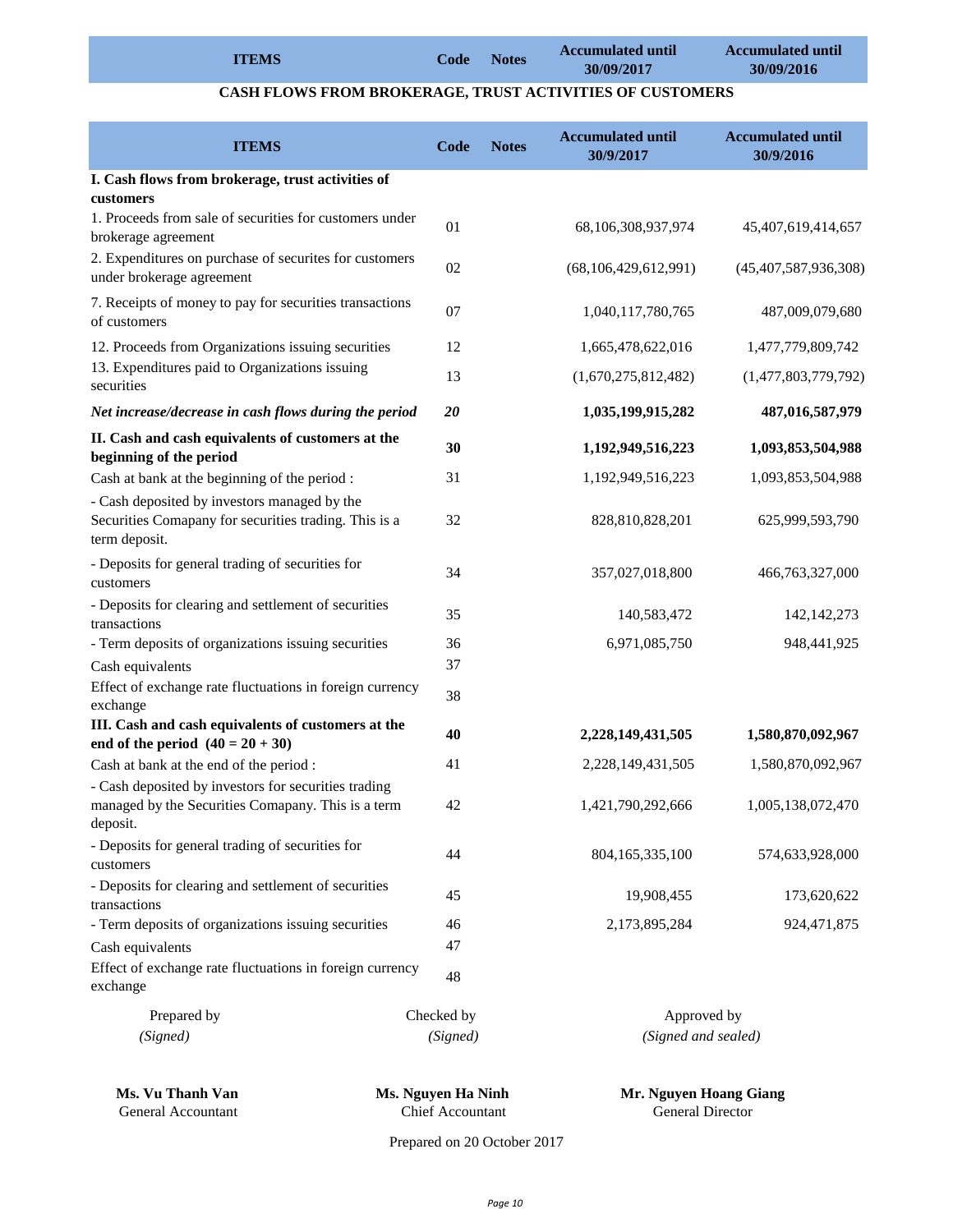Address: No. 1, Nguyen Thuong Hien, Nguyen Du, Hai Ba Trung, Hanoi Seperate Statements of Changes in Owner's Equity for the reporting period ended 30 September 2017 (continued)

# **SEPERATE STATEMENTS OF CHANGES IN OWNER'S EQUITY**

### **3 rd Quarter, 2017**

|                                                        |                        |                    |                     |                          |                          |                     |                      |                       | Unit: Vietnamese dong |
|--------------------------------------------------------|------------------------|--------------------|---------------------|--------------------------|--------------------------|---------------------|----------------------|-----------------------|-----------------------|
|                                                        | <b>Opening balance</b> |                    |                     | <b>Increase/Decrease</b> |                          |                     |                      | <b>Ending balance</b> |                       |
| <b>Contents</b>                                        | <b>Notes</b>           | 1/1/2016           | 1/1/2017            | 2016                     |                          |                     | 2017                 | 30/09/2016            | 30/09/2017            |
|                                                        |                        |                    |                     | <b>Increase</b>          | <b>Decrease</b>          | <b>Increase</b>     | <b>Decrease</b>      |                       |                       |
| <b>Changes in owner's equity</b>                       |                        | 1,935,431,563,239  | 1,948,263,501,243   | 89,062,146,950           |                          | 351,429,683,808     | (120, 058, 811, 513) | 2,024,493,710,189     | 2,419,751,996,564     |
| Owner's invested equity                                |                        | 1,615,415,174,852  | 1,615,415,174,852   |                          |                          | 55,274,990,720      | $\sim$               | 1,615,415,174,852     | 1,670,690,165,572     |
| Ordinary shares with voting<br>rights                  |                        | 1,549,981,650,000  | 1,549,981,650,000   |                          |                          |                     |                      | 1,549,981,650,000     | 1,549,981,650,000     |
| Additional capital                                     |                        |                    |                     |                          |                          |                     |                      |                       |                       |
| Share capital surplus                                  |                        | 65,433,524,852     | 65,433,524,852      |                          | $\tilde{\phantom{a}}$    | 55,274,990,720      |                      | 65,433,524,852        | 120,708,515,572       |
| Conversion options on<br>convertible bonds             |                        |                    |                     |                          |                          |                     |                      |                       |                       |
| Other owner's capital                                  |                        |                    |                     |                          |                          |                     |                      |                       |                       |
| Treasury shares (*)                                    |                        | (4,333,425)        | (90, 281, 063, 425) | (58, 584, 410, 000)      |                          | (88, 892, 290, 720) | (129, 611, 184, 000) | (58, 588, 743, 425)   | (49, 562, 170, 145)   |
| Supplementary charter capital<br>reserve               |                        | 39,505,678,545     | 48,820,054,976      |                          |                          |                     |                      | 39,505,678,545        | 48,820,054,976        |
| Reserve fund for financial and<br>operational risks    |                        | 10,203,951,542     | 19,518,327,973      |                          |                          |                     |                      | 10,203,951,542        | 19,518,327,973        |
| Difference upon revaluation of<br>assets at fair value |                        |                    |                     |                          |                          |                     |                      |                       |                       |
| Exchange rate differences                              |                        |                    |                     |                          |                          |                     |                      |                       |                       |
| Other equity funds                                     |                        |                    |                     |                          |                          |                     |                      |                       |                       |
| Undistributed earnings                                 |                        | 270, 311, 091, 725 | 354,791,006,867     | 147,646,556,950          |                          | 385,046,983,808     | 9,552,372,487        | 417,957,648,675       | 730,285,618,188       |
| Earned profit                                          |                        | 270,311,091,725    | 354,791,006,867     | 147,646,556,950          | $\overline{\phantom{a}}$ | 297,572,271,468     | 9,552,372,487        | 417,957,648,675       | 642,810,905,848       |
| Unearned profit                                        |                        |                    |                     |                          | $\overline{\phantom{a}}$ | 87,474,712,340      |                      |                       | 87,474,712,340        |
| <b>Total</b>                                           |                        | 1,935,431,563,239  | 1,948,263,501,243   | 89,062,146,950           |                          | 351,429,683,808     | (120, 058, 811, 513) | 2,024,493,710,189     | 2,419,751,996,564     |

 *- -*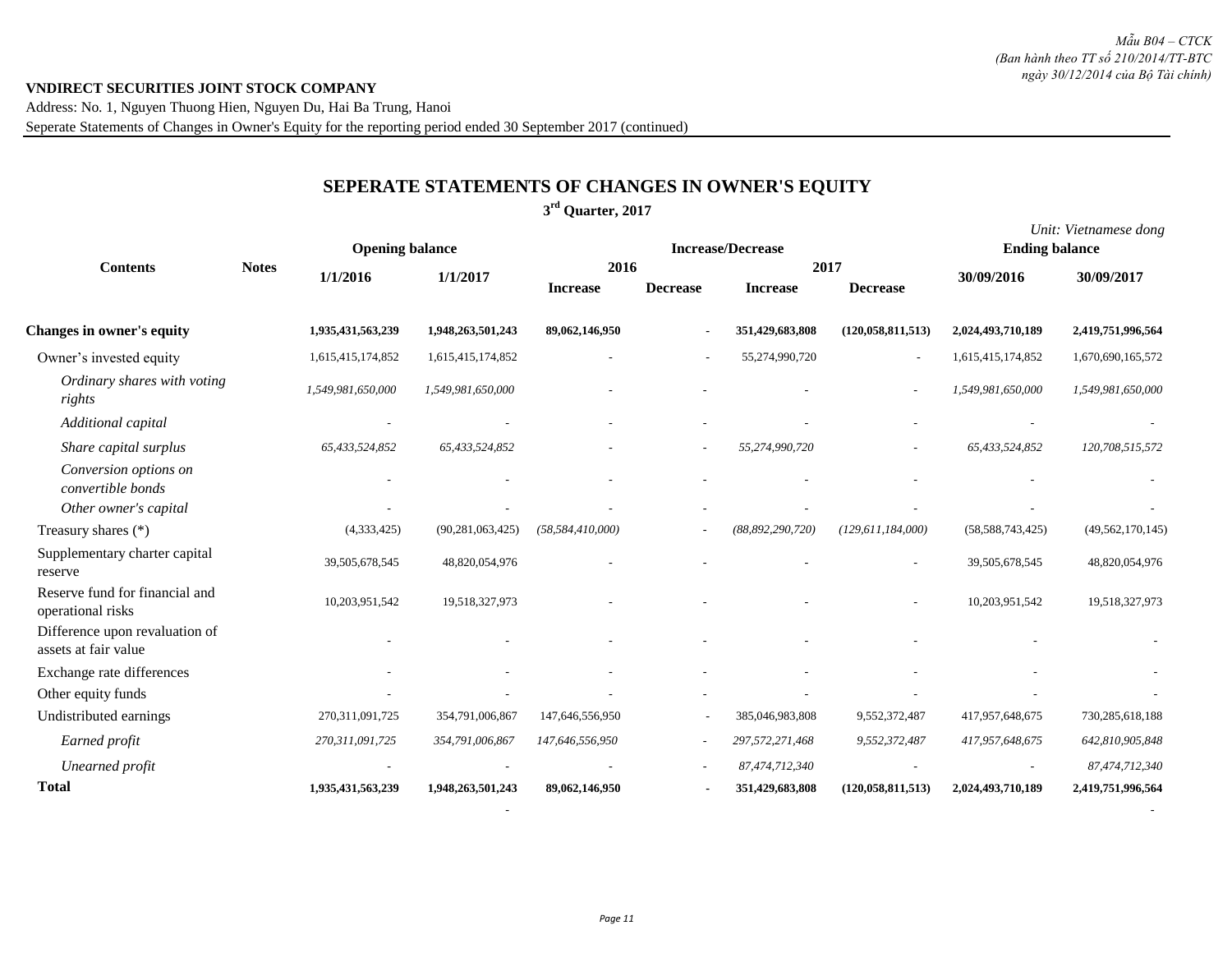Address: No. 1, Nguyen Thuong Hien, Nguyen Du, Hai Ba Trung, Hanoi Seperate Statements of Changes in Owner's Equity for the reporting period ended 30 September 2017 (continued)

# **SEPERATE STATEMENTS OF CHANGES IN OWNER'S EQUITY**

### **3 rd Quarter, 2017**

|                                                                                     |                         | <b>Opening balance</b> |                   |                         |                 | <b>Increase/Decrease</b> |                      | <b>Ending balance</b>              | Unit: Vietnamese dong |
|-------------------------------------------------------------------------------------|-------------------------|------------------------|-------------------|-------------------------|-----------------|--------------------------|----------------------|------------------------------------|-----------------------|
| <b>Contents</b>                                                                     | <b>Notes</b>            | 1/1/2016               | 1/1/2017          | 2016<br><b>Increase</b> | <b>Decrease</b> | 2017<br><b>Increase</b>  | <b>Decrease</b>      | 30/09/2016                         | 30/09/2017            |
| Other comprehensive income                                                          |                         |                        |                   |                         |                 |                          |                      |                                    |                       |
| Gain/(Loss) from revaluation of<br>financial assets available for<br>sale           |                         |                        |                   |                         |                 |                          |                      |                                    |                       |
| Gain, loss from revaluation of<br>financial assets according to fair<br>value model |                         |                        |                   |                         |                 |                          |                      |                                    |                       |
| Gain, loss from exchange rate<br>difference of offshore activities                  |                         |                        |                   |                         |                 |                          |                      |                                    |                       |
| Other comprehensive gain, loss                                                      |                         |                        |                   |                         |                 |                          |                      |                                    |                       |
| <b>TOTAL</b>                                                                        |                         | 1,935,431,563,239      | 1,948,263,501,243 | 89,062,146,950          | $\blacksquare$  | 351,429,683,808          | (120, 058, 811, 513) | 2,024,493,710,189                  | 2,419,751,996,564     |
|                                                                                     | Prepared by<br>(Signed) |                        | #REF!             | Checked by<br>(Signed)  |                 |                          |                      | Approved by<br>(Signed and sealed) |                       |

**Ms. Vu Thi Thanh Van Ms. Nguyen Ha Ninh Mr. Nguyen Hoang Giang**

General Accountant Chief Accountant General Director

Prepared on 20 October 2017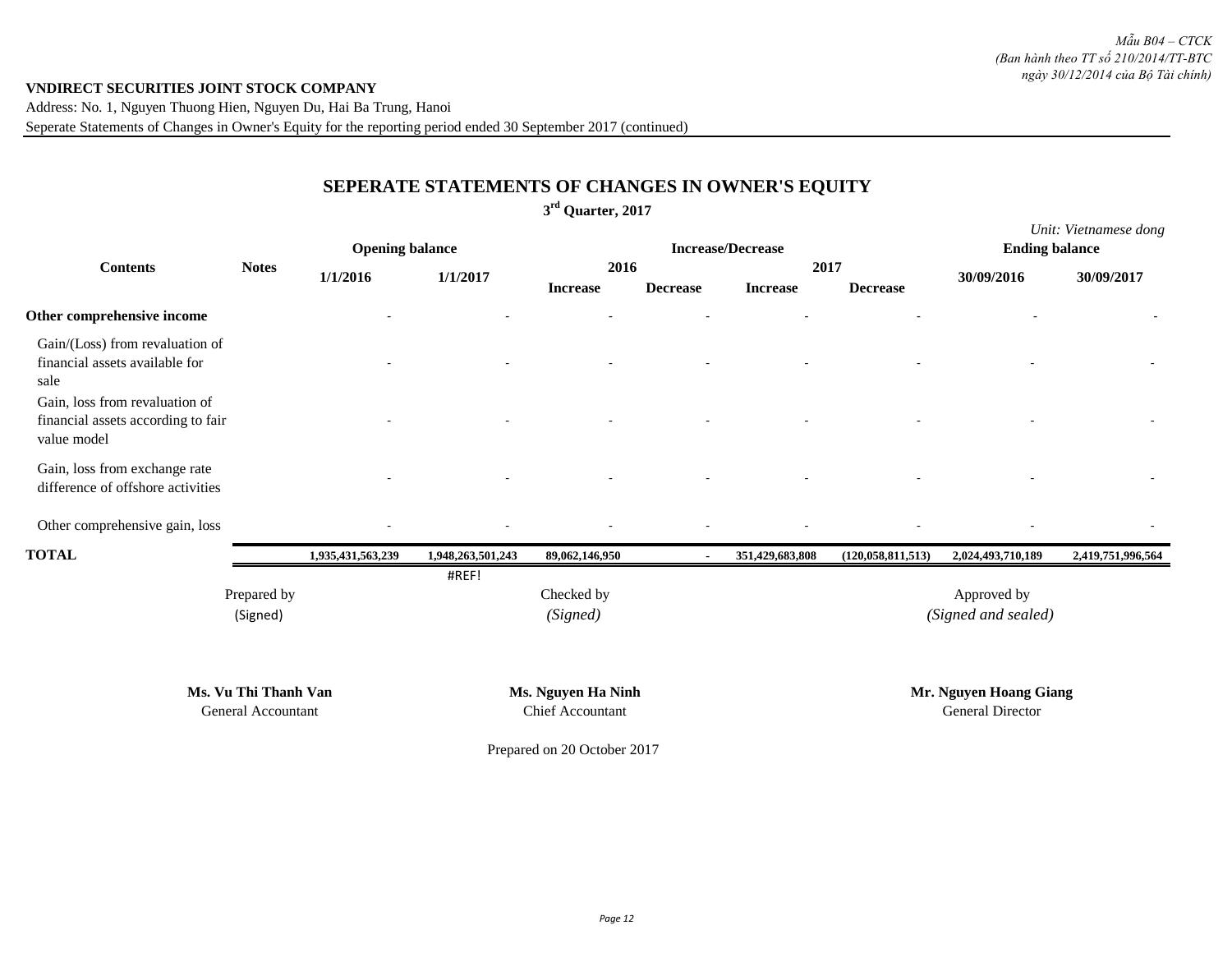Address: No. 1, Nguyen Thuong Hien, Nguyen Du, Hai Ba Trung, Hanoi Notes to the Seperate Financial Statements for the reporting period ended 30 September 2017 (continued)

# **NOTES TO SEPARATE FINANCIAL STATEMENTS 3 rd Quarter, 2017**

#### **1 Features of operation of the Securities Company**

#### 1.1

The Business Registration Certificate No. 0103014521 issued by the Department of Planning and Investment of Hanoi on 7 November 2006.

License for Securities TradingNo. 101/UBCK-GP issued by the State Securities Commission on 31 December 2007 and the amended License no. 11/GPDC-UBCK dated 6 February 2015.

VNDIRECT Securities Joint Stock Company ("the Company") is a joint stock company established in Vietnam. Main activities of the Company include securities brokerage, proprietary trading, financial and investment advisory, securities depository and underwriting.

As at 30 September 2017, the Company has 689 employees (30/09/2016: 638 employees).

1.2 Address: No. 01 Nguyen Thuong Hien, Nguyen Du Ward, Hai Ba Trung District, Hanoi

1.3 Company Charter was issued on 25 September 2006 and revised, supplemented on 29 May 2017

# **2 Accounting period, currency used in accounting:**

## *2.1 Accounting period*

The Company's annual accounting period starts on 1 January and ends on 31 December.

# *2.2 Currency used in accounting*

The Company's accounting currency is Vietnam Dong ("VND") which is also used for the purpose of preparing and presenting the financial statements.

#### **3 Applied Accounting Standards and Regimes**

#### *3.1 Applied Accounting Regimes*

The consolidated financial statements have been prepared in accordance with Vietnamese Accounting Standards, Vietnamese Enterprise Accounting System, the Circular No. 210/2014/TT-BTC dated 30 December 2014 ("Circular 210") issued by the Ministry of Finance providing accounting guidelines applicable to securities companies, and the Circular No. 334/2016/TT-BTC dated 27 December, 2016 issued by the Ministry of Finance amending, supplementing and replacing Annexes 02 and 04 of the Circular 210, and legal regulations relating to the preparation and presentation of financial statements. In order to obtain sufficient information on the consolidated financial position, operating income and cash flows of the Company, these seperated financial statements should be read in conjunction with the notes to the consolidated financial statements of the Company.

#### *3.2 Applied accounting method*

Computer-based journal

#### **4 Applied Accounting Policies**

#### *4.1 Principles of recognition of cash and cash equivalents*

Cash includes cash on hand, demand deposits, deposits from investors for securities transactions, of which investors' deposits for securities transactions are accounted separately from the account balance at Company's bank. Cash equivalents are short-term, highly liquid investments that are readily convertible to known amounts of cash, which are subject to an insignificant risk of change in value and are used for purposes of short-term payment commitments rather than for investment purposes or other purposes. Bank overdrafts that are repayable on demand and are integral part of the Company's cash management are charged to cash and cash equivalents for the purpose of presentation of statements of cash flows.

Investors' deposits for purchase of securities are presented outside the balance sheet (off balance sheet).

*4.2* Principles and methods of accounting for financial assets at fair value through profit and loss, held-to-maturity *investments, loans and receivables, financial assets available for sale, financial liabilities*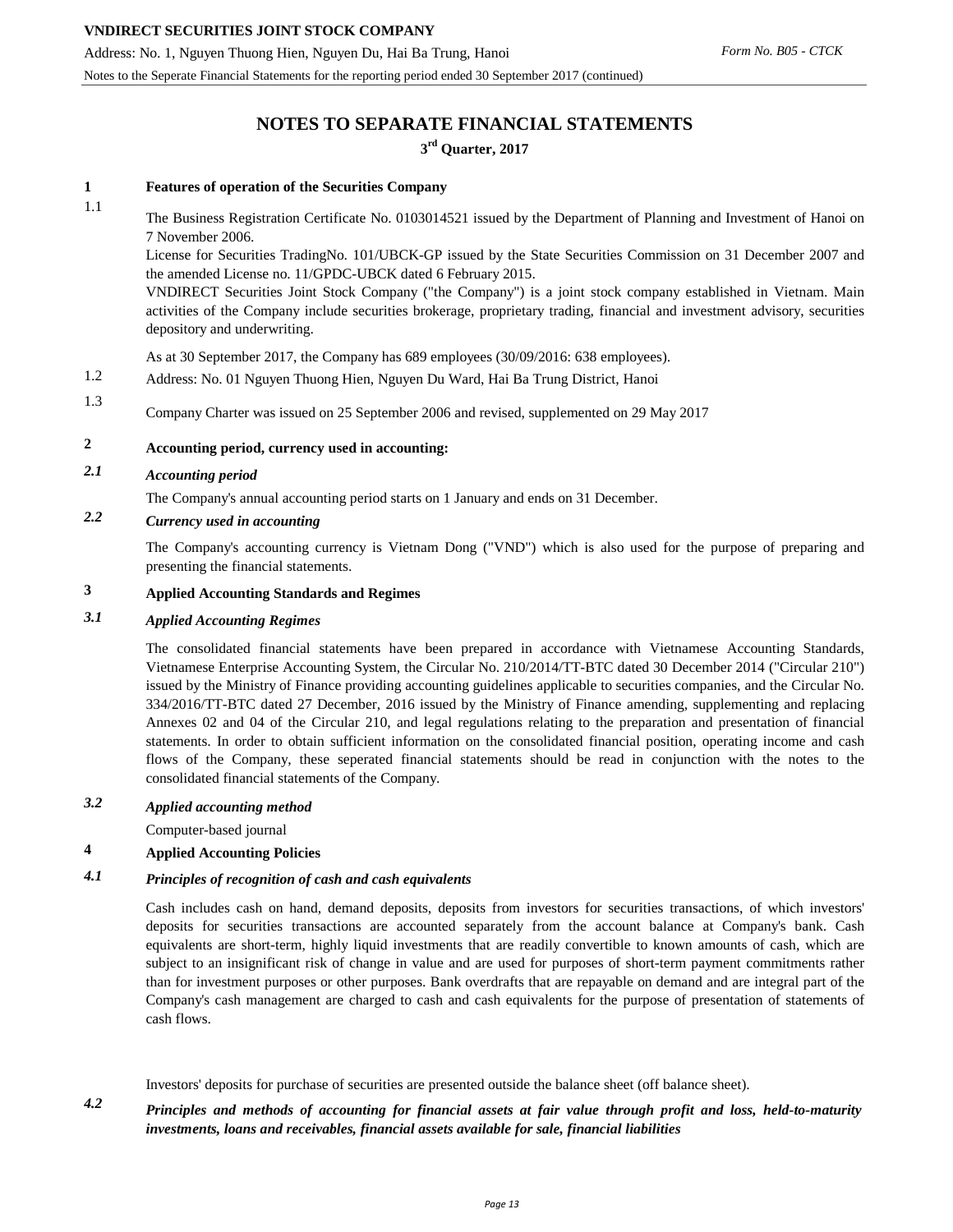The Company recognizes financial assets at fair value through profit or loss, held-to-maturity financial investments, loans and receivables, financial assets available for sale, financial liabilities on the date the Company officially become a party to the contractual provisions of the investments (to be accounted for on the transaction date).

- *4.2.1* Principles of classification of financial assets and financial liabilities in the investment portfolio of the Securities *Company (in compliance with Accounting Standards, Accounting Regime and current regulations on securities):*
- *4.2.1.1 Principles of classification of financial assets: (FVTPL, HTM, Loans, AFS)*

*Financial assets at fair value through profit or loss*

A financial asset at fair value through profit or loss is an asset that satisfies one of following conditions:

- it is acquired mainly for the purpose of reselling in the short term
- there is evidence that it is held for short-term profit-taking; or
- it is a derivative (except it is a financial guarantee contract or effective hedging instrument)

#### *Held-to-maturity investments*

Held-to-maturity investments are non-derivative financial assets with fixed or determinable payments that the Company intends and is able to hold to maturity, except for:

- those that the Company designates as at fair value through profit or loss upon initial recognition
- those that the Company designates as available-for-sale; and
- those meet the definition of loans and receivables..

#### *Available-for-sale financial assets*

Available-for-sale financial assets are any non-derivative financial assets designated on initial recognition as available for sale or any other instruments that are not classified as:

- **loans** and receivables;
- held-to-maturity investments;
- financial assets at fair value through profit or loss.

These are financial assets invested by the Company but have no short-term investment objectives and long-term objectives have also not been determined.

#### *Loans*

Loans under Financial asset category are non-derivative financial assets with fixed or determinable payments that are not quoted in an active market

Types of loan commitments:

- *Contracts for deposit transactions*
- *Contracts for advances of securities sale*

Risks in the lending operations under the Securities Law is the probable loss due to failure or inability of customers to perform or part or all of their obligations under the loan commitments, specific and general risk provisions for risks should be made for possible losses to the loans of the Securities Company. The Securities Company will create provisions for impairment losses, including specific provisions and general provisions

*4.2.1.2 Principles of classification of financial liabilities: (Borrowings, financial borrowings, convertible bonds, issued bonds, finance lease liabilities, payable to the suppliers, liabilities arising in securities trading)*

#### *Financial liabilities at fair value through profit or loss*

Financial liabilities at fair value through profit or loss are those satisfying one of following conditions: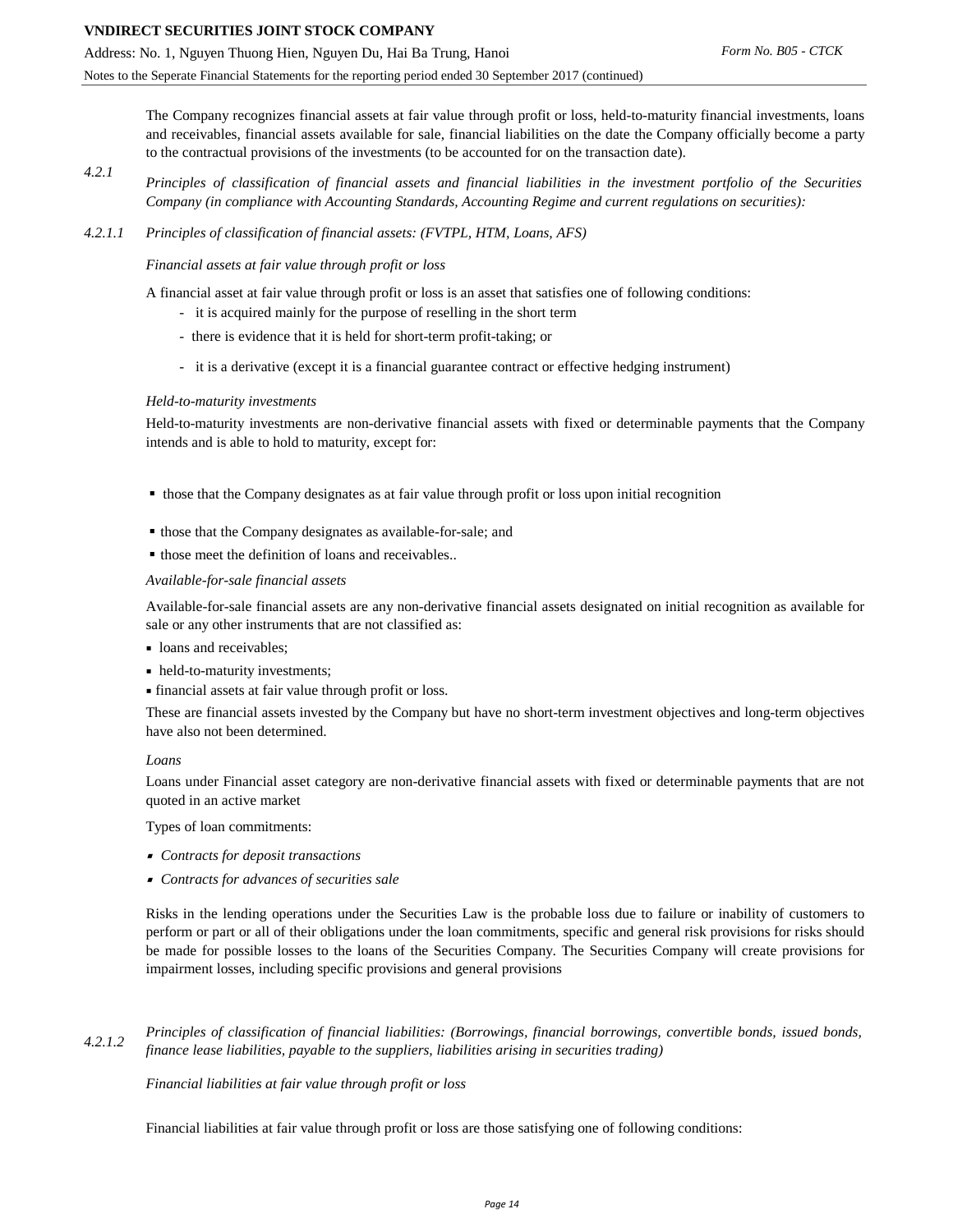- Financial liabilities are classified as held for trading by the Board of Directors. A financial liability shall be classified as held for trading if meeting one of following conditions:
	- it is created for the purpose of repuchase in short-term;
	- there is evidence that it is held for short-term profit-taking; or
	- it is a derivative (except it is a financial guarantee contract or effective hedging instrument)
- On initial recognition, the company designates the financial liability as a liability at fair value through profit/loss

#### *Financial liabilities measured at amortised cost*

Financial liabilities that are not classified as f inancial liabilities at fair value through profit/loss shall be classified as Financial liabilities measured at amortised cost.

The classification of the above financial instruments is for presentation and presentation purposes only and is not intended to describe the methods for determining the value of financial instruments. Accounting policies on valuation of financial instruments are set out in other relevant notes.

- *4.2.2* Recognition principles and accounting methods for recognition of the value upon revaluation of investments at market value or fair value (in case there is no market value) (in compliance with current regulations of Securities Law) or at *cost:*
- 4.2.2.1 For Shares

Listed shares are stated at cost less allowance for diminution in value of securities by reference to the closing price of Ho Chi Minh Stock Exchange and the average price of Hanoi Stock Exchange on the last day of the period

Unlisted equity securities which are freely traded on the over-the-counter market ("OTC") are stated at cost less allowance for diminution in value of securities based on trading prices provided by at least three securities companies.

Long-term investment securities which are unlisted equity securities, and are not freely traded on the OTC market are stated at cost less allowance for impairment based on the evaluation of the Board of Directors. Debt securities are stated at cost, amortized using the effective interest rate less allowance for impairment based on the evaluation of the Board of Directors. The Board of Directors determines the value of the allowance for diminution in value after reviewing its historical cost, market condition, current and prospective business results and expected cash flows of the issuing organizations

The allowance for diminution in value of available-for-sale securities and long-term securities investments as mentioned above is reversed when the subsequent increase in recoverable amount is attributable to an event occurring after the allowance is made. The increased carrying amount due to reversal should not be more than what the depreciated historical cost would have been if the impairment had not been recognised.

The historical cost of available-for-sale securities and long-term investments is determined by the weighted average method

4.2.2.2 For money market instruments:

Of which:

- Fixed-term deposits with different maturities are re-valued when there is a possibility of irrecoverable losses and risks.

# *4.3 Methods for recognition of tangible fixed assets*

**(i)** *Historical cost*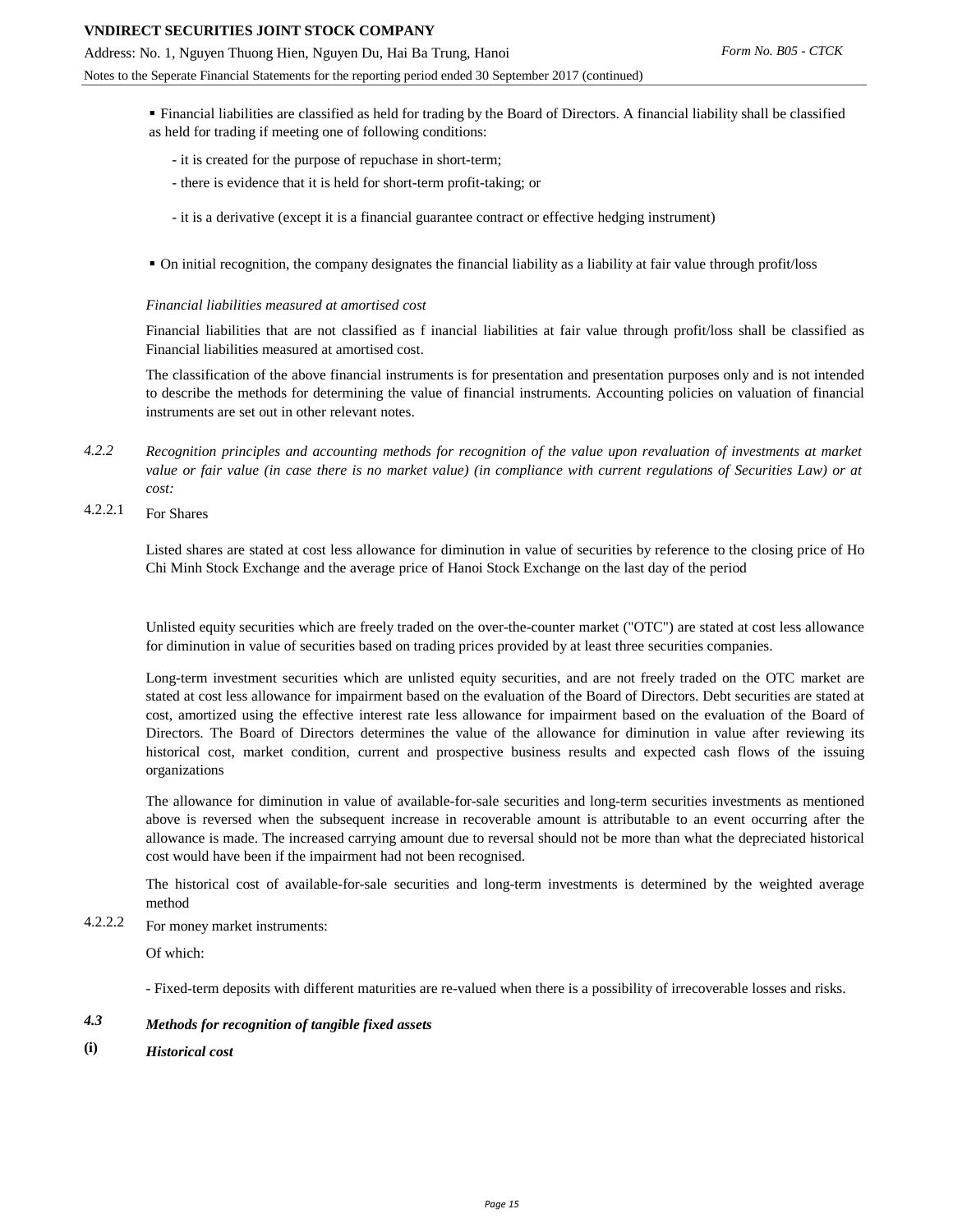The asset is stated at cost less accumulated depreciation. Cost includes original purchase price, import duties, nonrefundable purchase tax and costs necessary to bring the asset to working condition for its intended use, and cost of dismantling and removing the asset and restoring the site. Expenditures arising after the tangible fixed assets are put into use, such as repair, mantenance, overhaul are charged to the income statement as incurred. When tangible fixed assets are sold or retired, any gain or loss resulting from their disposal (the difference between the net disposal proceeds and the carrying amount) is included in the income statement. In cases where it can be clearly demonstrated that these expenses increase the expected future economic benefits from the use of tangible fixed assets beyond the standard operating level upon initial assesment, these costs are capitalized as an additional cost of tangible fixed assets.

#### **(ii)** *Depreciation*

Depreciation is computed on a straight-line basis over the useful life of the assets. The useful life of the assets is estimated as follows:

- Buildings and structures: 10 years
- $\blacksquare$  Office supplies 03 10 years

# *4.4 Principles of recognition of intangible fixed assets*

Intangible fixed assets include computer software. The purchase price of new computer software that is not an integral part of the related hardware is capitalized and accounted for as an intangible fixed asset. Computer software is amortized on a straight-line basis from 3 to 10 years

*4.5 Principles of recognition and presentation of impairment of non-monetary assets*

# *4.6 Principles of recognition of long-term financial investments (Subsidiaries, joint ventures, associatest)*

Investments are initially recorded at cost. When dividends are received from the investee, the Company recognizes it in the income statement in the period.

# *4.7 Principles of recognition and presentation of short-term, long-term deposits received*

Received deposits are not assets of the Company. Upon receipt of the deposit according to the commitments of the economic contracts, the Company shall record it separately by each object and make a full repayment after the termination of the economic contract.

#### *4.8 Accounting principles and methods for short-term and long-term receivables*

- *4.8.1 Accounting principles and methods for receivables from financial assets*
- (a) Dividend receivables and accruals:

Distributed dividends and earnings arising from Financial Assets on the Company's investment portfolio are recognized when the Company is entitled to receive dividends from the ownership of shares established (at the ex-date) for shares formed before the ex-date and accompanied by the Notice of dividend distribution of the issuing organization (according to the Resolution of the General Meeting of Shareholders, the Members' Council on the distribution of dividends). Dividends are not recognized to the Company for securities traded after the ex-date.

(b) Receivables and accrued interests on *financial assets:*

- Receivables and accrued interests are due but yet to paid:

Interest arising from the financial accounts of the Company is recognized on the basis of accrued interest over time and actual interest rates in each accounting period.

- Receivables and accrued interest for period but not yet due:

Monthly, the Company prepares accrued interests arising from financial assets based on actual interest rates and the time the interests incurred in the period.

*4.8.2 Accounting principles and methods for other receivables:*

Other receivables are stated at cost.

*4.8.3 Accounting principles and methods for allowance for doubtful debts*

Receivables from securities trading and other receivables are stated at cost less allowance for doubtful debts.

According to Circular 228, allowance for doubtful debts shall be created as follows: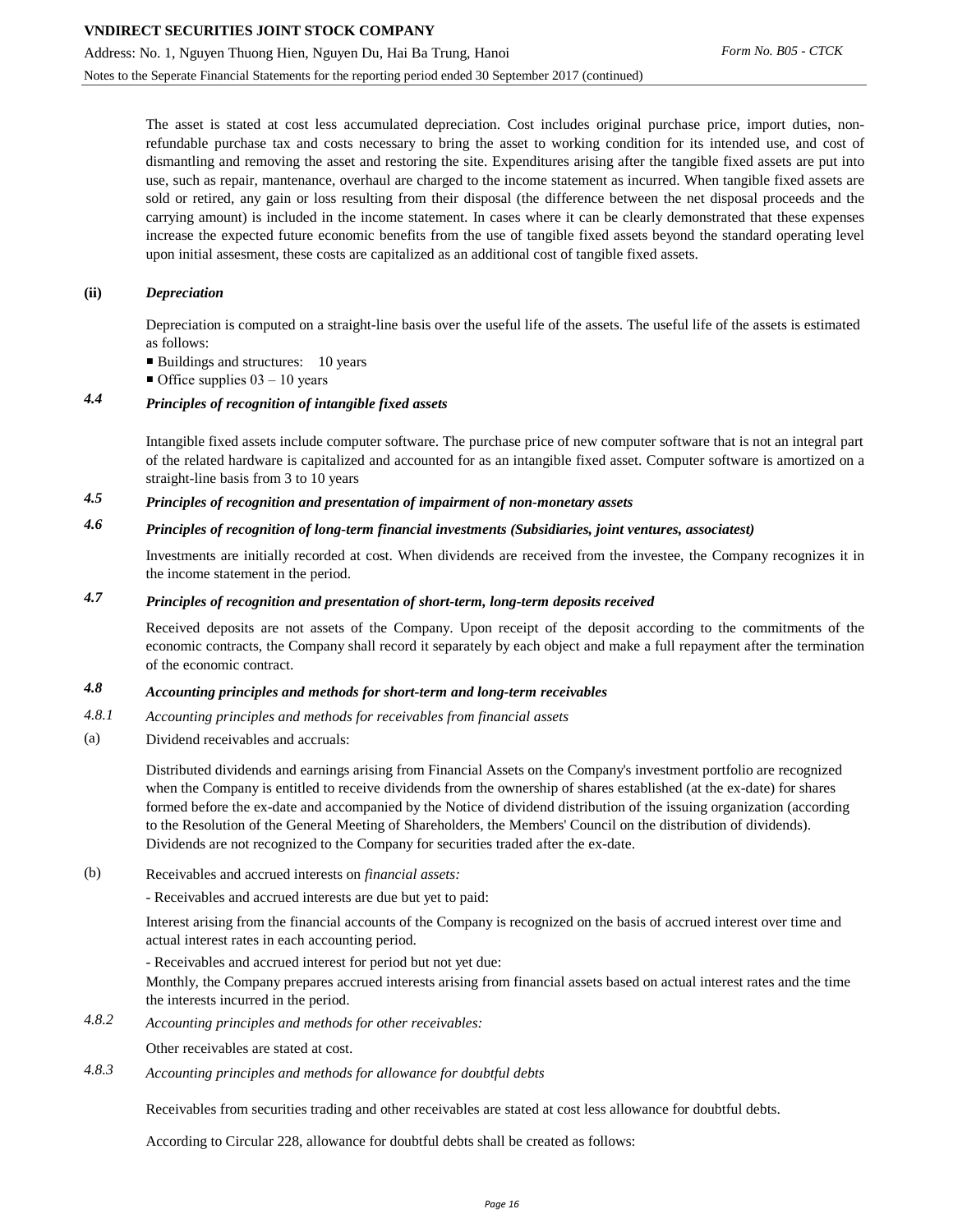Address: No. 1, Nguyen Thuong Hien, Nguyen Du, Hai Ba Trung, Hanoi

Notes to the Seperate Financial Statements for the reporting period ended 30 September 2017 (continued)

| Overdue                                                  | Amount set aside |
|----------------------------------------------------------|------------------|
| From over six $(06)$ months to less than one $(01)$ year | 30%              |
| From one $(01)$ year to less than two $(02)$ years       | 50%              |
| From two $(02)$ years to less than three $(03)$ years    | 70%              |
| Over three $(03)$ years                                  | 100%             |

*4.8.4* Corporate income tax *Accounting principles and methods for taxes and payables to the State:*

> Corporate income tax based on profit or loss in the period comprises current income tax and deferred income tax. Corporate income tax is recognized in the income statements unless the income tax relates to items directly recognized in owner's equity, then the income tax is also recorded directly in owner'sequity.

> Current income tax is xpected tax payable on the taxable income for the year, using tax rates enacted or substantively enacted at the balance sheet date, and any adjustments in taxes related to the previous year.

> Deferred income tax is calculated using the liability method on the balance sheet for temporary differences between the carrying amounts of assets and liabilities for financial reporting purposes and amounts determined for tax purposes. The amount of deferred tax is recognized on the basis of the estimated recoverable amount or the expected payment for the carrying amount of the assets and liabilities, using tax rates enacted or substantively enactedat the balance sheet date.

> Deferred income tax assets are recognized only to the extent that it is probable that future taxable profits will be available and such profits can be deductible with these deferred income tax assets.

*4.8.5 Principle of profit distribution of the Securities Company (to shareholders or capital contributors, funds of the Securities Company).*

The Company creates the following funds before distributing profit:

|                                       | Percentage set aside each year | <b>Maximum balance</b> |  |
|---------------------------------------|--------------------------------|------------------------|--|
| Supplementary charter capital reserve | 5% profit after tax            | 10% of charter capital |  |
| Financial reserve:                    | 5% profit after tax            | 10% of charter capital |  |

- 4.9 *Accounting principles and methods of recognition of revenue, income of the Securities Company:*
- *4.9.1 Principles and methods of recognition of revenue and accrued revenue from devidend, interests of main asssets:*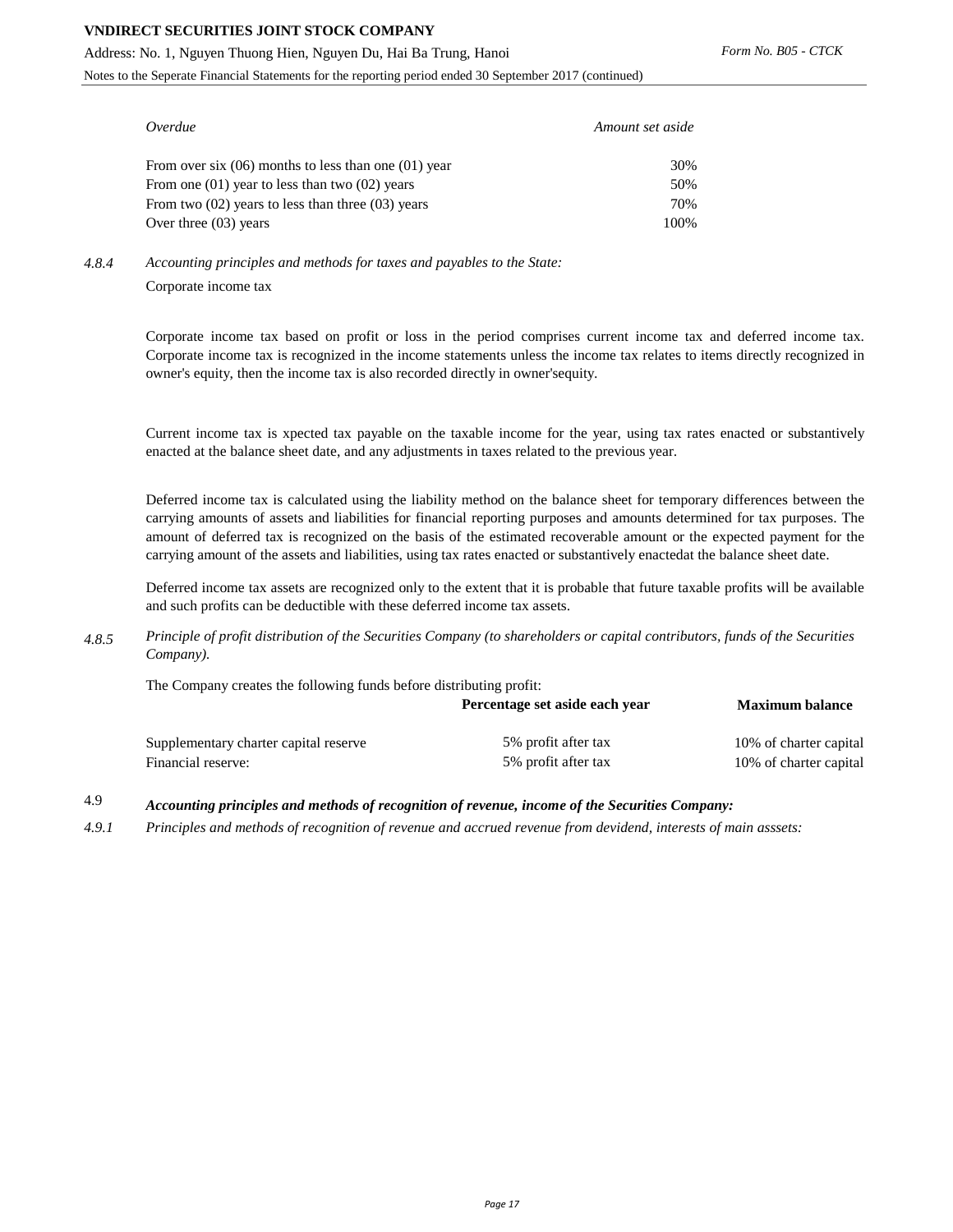Notes to the Seperate Financial Statements for the reporting period ended 30 September 2017 (continued)

### **(i) Revenue from securities brokerage services**

Revenue from securities brokerage services is recognized in the income statements when the securities transaction is completed.

#### **(ii) Revenue from investment of securities**

Revenues from securities dealing are recognized in the statement of income when the Company receives the Notice of payment for securities trading from the Vietnam Securities Depository (for Listed securities) and of completion of asset transfer agreements (for unlisted securities).

Income from interest on bonds is amortized on the statement of income using the effective interest rate.

#### **(iii) Revenue from securities investment consultancy**

Revenue from investment advisory activities is recognized in the statements of income in accordance with the completion progress of the transaction at the balance sheet date. Completion progress is assessed on the basis of review of work undertaken.

#### **(iv) Revenue from securities depository services**

Revenue from securities depository services is recognized in the statement of income when the services are rendered.

#### **(v) Revenue from interests**

Revenue from interests is recognized on a time proportion basis based on the principal and interest rate applicable. **(vi) Revenue from dividend**

Revenue from dividend is recognized when the right to receive dividend is established.

# **4.10** *Principles of recognition of financial revenue and expenses:*

Recognition of interest expenses: Borrowing costs are recognized as an expense in the period in which they are incurred, except where the borrowing costs relate to loans for the purpose of forming qualifying assets. The cost of borrowing is capitalized and charged to the cost of those assets.

# **4.11** *Principles and methods of recognition of Corporate Income Tax expense:*

Current corporate income tax is the expected tax payable on the taxable income for the year, using tax rates enacted or substantively enacted at the balance sheet date, and adjustment of tax payable related to the previous year.

#### **5. Policies for valuation of financial assets on the list of financial assets of the Scurities company**

From 01/01/2017, the Company re-evaluates investment items at fair value in accordance with the Circular 210/2014/TT-BTC.

## **6. Additional information for the consolidated financial statements**

### **A Notes to the consolidated financial statements**

|                                                                 | 30/09/2017        | 31/12/2016      |
|-----------------------------------------------------------------|-------------------|-----------------|
| Cash and cash equivalents                                       |                   |                 |
| Cash on bank for operation of the Securities Company            | 64, 501, 542, 597 | 173,902,030,786 |
| Deposits for clearing and settlement of securities transactions | 33,125,359        | 56,760,488      |
| Cash equivalents                                                | 50,250,000,000    | 83,000,000,000  |
| <b>Total</b>                                                    | 114,784,667,956   | 256,958,791,274 |
|                                                                 |                   |                 |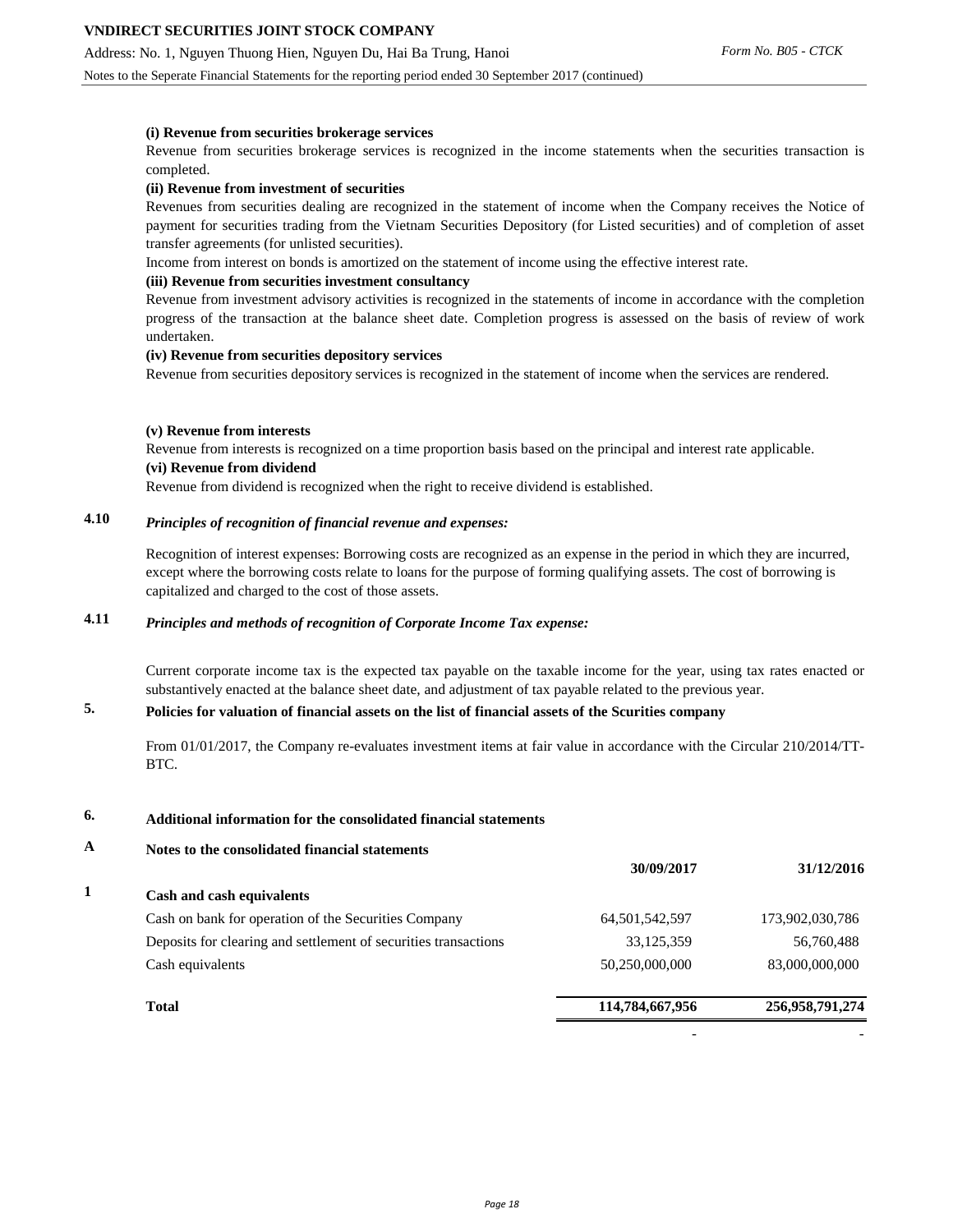Address: No. 1, Nguyen Thuong Hien, Nguyen Du, Hai Ba Trung, Hanoi

Notes to the Seperate Financial Statements for the reporting period ended 30 September 2017 (continued)

# **2 Value of trading volume in the year**

|     | <b>ITEMS</b>                                                |            | <b>Trading volume in</b><br>the year | Value of trading volume<br>in the year |
|-----|-------------------------------------------------------------|------------|--------------------------------------|----------------------------------------|
|     | a) Of the Securities Company                                |            |                                      |                                        |
|     | - Shares                                                    |            | 143,221,947                          | 3,429,179,951,920                      |
|     | - Bonds                                                     |            | 222,848,093                          | 48,568,044,429,078                     |
|     | - Other securities                                          |            |                                      |                                        |
|     | <b>Total</b>                                                |            | 366,070,040                          | 51,997,224,380,998                     |
|     | b) Of the Investors                                         |            |                                      |                                        |
|     | - Shares                                                    |            | 7,373,328,435                        | 119,009,270,338,630                    |
|     | - Bonds                                                     |            | 335, 106, 202                        | 5,497,355,563,542                      |
|     | - Other securities                                          |            | 295,230                              | 4,060,239,800                          |
|     | <b>Total</b>                                                |            | 7,708,729,867                        | 124,510,686,141,972                    |
| 3   | <b>Financial assets</b>                                     |            |                                      |                                        |
| 3.1 | Financial assets at fair value through profit/loss (FVTPL): |            |                                      |                                        |
|     | <b>THE TENTAL</b>                                           | 30/09/2017 |                                      | 31/12/2016                             |

| <b>FVTPL</b> assets |                 |                   |                        |                    |  |
|---------------------|-----------------|-------------------|------------------------|--------------------|--|
|                     | Carrying amount | <b>Fair value</b> | <b>Carrying amount</b> | <b>Fair value</b>  |  |
| <b>Shares</b>       | 975,086,000,023 | 1,084,429,390,448 | 629, 374, 662, 053     | 659, 293, 766, 570 |  |
| <b>Total</b>        | 975,086,000,023 | 1,084,429,390,448 | 629,374,662,053        | 659, 293, 766, 570 |  |
|                     |                 |                   |                        |                    |  |

- -

# **3.2 Held-to-maturity investments (HTM)**

#### *a. Short-term Held-to-maturity investments (HTM)*

|                                                                      | 30/09/2017             |                   | 31/12/2016             |                   |  |
|----------------------------------------------------------------------|------------------------|-------------------|------------------------|-------------------|--|
| <b>FVTPL</b> assets                                                  | <b>Carrying amount</b> | <b>Fair value</b> | <b>Carrying amount</b> | <b>Fair value</b> |  |
| Term deposits with<br>remaining maturity<br>of 3 months to 1<br>year | 2,493,465,032,772      |                   | 1,630,500,000,000      |                   |  |
| <b>Total</b>                                                         | 2,493,465,032,772      |                   | 1,630,500,000,000      |                   |  |
|                                                                      |                        |                   |                        |                   |  |

### *b. Long-term Held-to-maturity investments (HTM)*

| <b>FVTPL</b> assets                                        | 30/09/2017               |                   | 31/12/2016             |                   |  |
|------------------------------------------------------------|--------------------------|-------------------|------------------------|-------------------|--|
|                                                            | <b>Carrying amount</b>   | <b>Fair value</b> | <b>Carrying amount</b> | <b>Fair value</b> |  |
| Term deposits with<br>remaining maturity<br>of over 1 year | $\overline{\phantom{0}}$ |                   | 80,000,000,000         |                   |  |
| <b>Total</b>                                               |                          |                   | 80,000,000,000         |                   |  |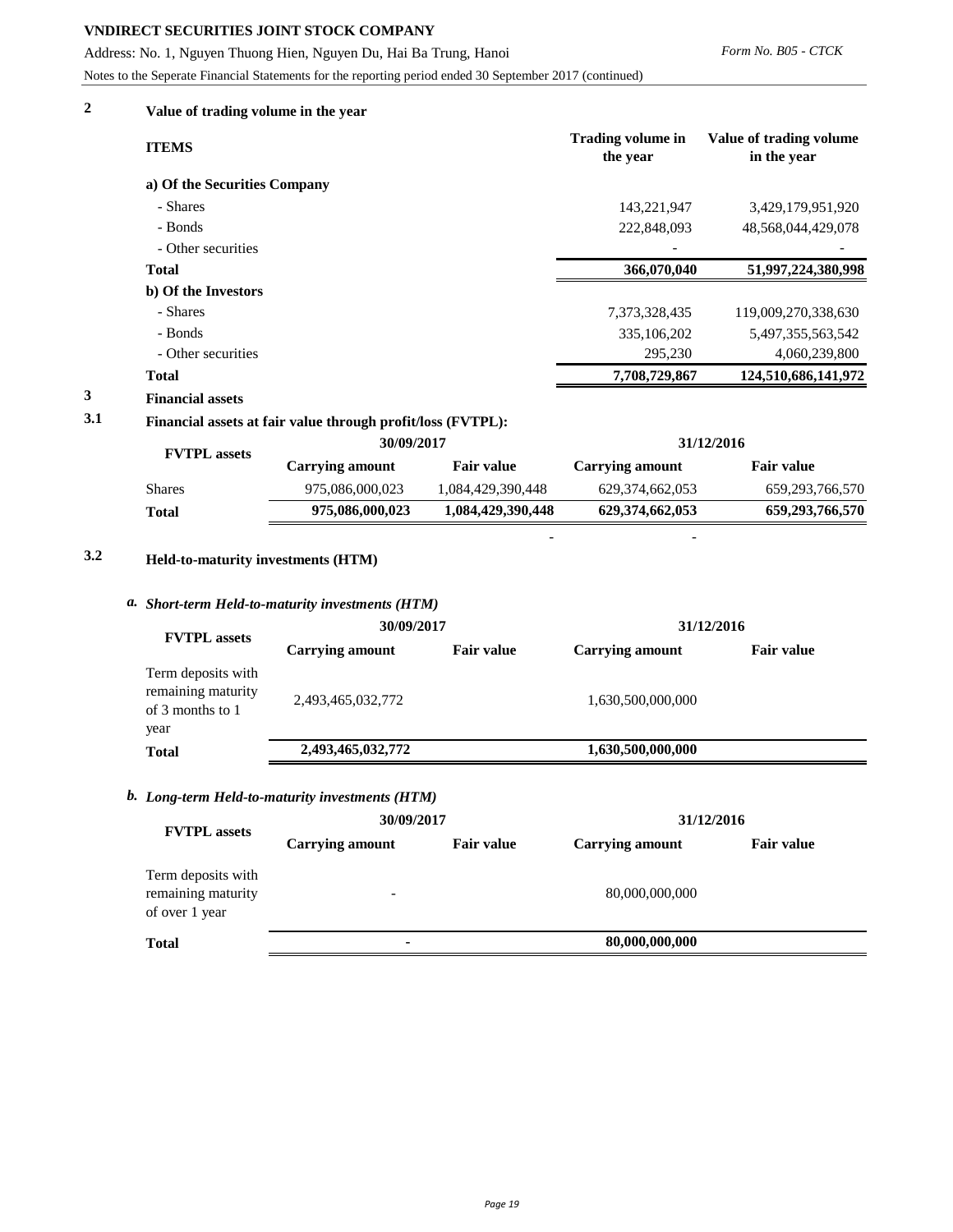Address: No. 1, Nguyen Thuong Hien, Nguyen Du, Hai Ba Trung, Hanoi

Notes to the Seperate Financial Statements for the reporting period ended 30 September 2017 (continued)

# **3.3 Financial assets available for sale (AFS)**

| Form No. B05 - CTCK |  |
|---------------------|--|
|                     |  |

| <b>AFS</b> assets     | 30/09/2017               |                   | 31/12/2016             |                   |
|-----------------------|--------------------------|-------------------|------------------------|-------------------|
|                       | <b>Carrying amount</b>   | <b>Fair value</b> | <b>Carrying amount</b> | <b>Fair value</b> |
| Equity securities     | 7,500,000,000            | 7,500,000,000     | 7,500,000,000          | 7,500,000,000     |
| Debt securities       | 232,648,400,823          | 232,648,400,823   | 523,468,216,861        | 523,468,216,861   |
| Of which:             |                          |                   |                        |                   |
| - Government<br>bonds | $\overline{\phantom{a}}$ |                   | 456.075.000.000        | 456,075,000,000   |
| - Corporate bonds     | 232,648,400,823          | 232.648.400.823   | 67, 393, 216, 861      | 67,393,216,861    |
| <b>Total</b>          | 240,148,400,823          | 240,148,400,823   | 530,968,216,861        | 530,968,216,861   |

# **3.4 Loans and receivables**

| <b>Loans and</b>                       | 30/09/2017        |                   | 31/12/2016             |                   |
|----------------------------------------|-------------------|-------------------|------------------------|-------------------|
| receivables                            | Carrying amount   | <b>Fair value</b> | <b>Carrying amount</b> | <b>Fair value</b> |
| Margin loans                           | 2,672,319,371,464 |                   | 1,851,910,000,000      |                   |
| Advances for the<br>sale of securities | 181,729,790,897   |                   | 59,888,465,127         |                   |
| <b>Total</b>                           | 2,854,049,162,361 |                   | 1,911,798,465,127      |                   |

- - -

- -

# **4 Allowance for impairment of financial assets and collateral assets**

(See Appendix 1)

# **5 Receivables**

**5.2**

#### **5.1 Dividends, interests receivables and accruals of financial assets**

|                                           | 30/09/2017     | 31/12/2016       |
|-------------------------------------------|----------------|------------------|
| Accrued dividends                         |                | 77,775,700       |
| Accrued interests on term deposits        | 13,474,278,262 | 10,056,209,947   |
| Accrued interests on loans                | 40,281,971,666 | 27,970,925,797   |
| <b>Total</b>                              | 53,756,249,928 | 38,104,911,444   |
| <b>Other receivables</b>                  |                |                  |
|                                           | 30/09/2017     | 31/12/2016       |
| Receivables from resigned employees       | 1,963,775,333  | 1,963,775,333    |
| Other receivables                         | 1,985,104,717  | 2,221,521,957    |
| <b>Total</b>                              | 3,948,880,050  | 4, 185, 297, 290 |
| <b>Provision for doubtful receivables</b> |                |                  |
|                                           | 30/09/2017     | 31/12/2016       |
| Receivables from resigned employees       | 1,963,775,333  | 1,963,775,333    |
| Other receivables                         | 2,108,527,096  | 2,108,527,096    |
|                                           | 4,072,302,429  | 4,072,302,429    |
|                                           |                |                  |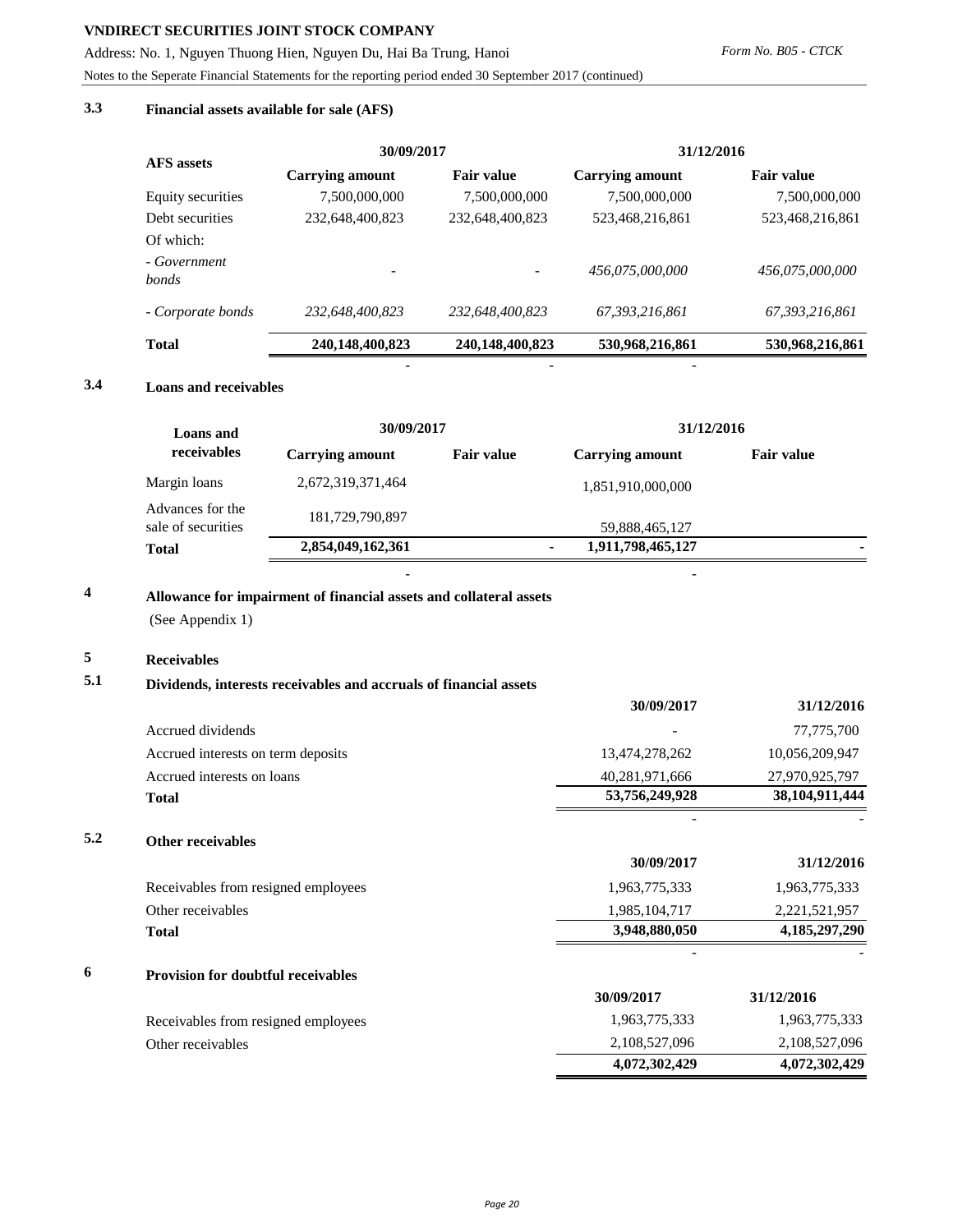Address: No. 1, Nguyen Thuong Hien, Nguyen Du, Hai Ba Trung, Hanoi

Notes to the Seperate Financial Statements for the reporting period ended 30 September 2017 (continued)

| 7    | <b>Prepayment expenses</b>                                             |                  |                     |
|------|------------------------------------------------------------------------|------------------|---------------------|
| a    | Short-term prepayment expenses                                         | 30/09/2017       | 31/12/2016          |
|      | Balance as at 01 January                                               | 5,835,778,600    | 6,801,431,430       |
|      | Increase in the year                                                   | 16,044,908,116   | 26,437,281,424      |
|      | Amortization in the year                                               | (17,519,794,029) | (27, 402, 934, 254) |
|      | Balance on the last day of the period                                  | 4,360,892,687    | 5,835,778,600       |
| b    | Long-term prepayment expenses                                          | 30/09/2017       | 31/12/2016          |
|      | Balance as at 01 January                                               | 7,144,232,309    | 7,606,814,449       |
|      | Increase in the year                                                   | 2,170,636,880    | 4,398,213,447       |
|      | Allocation in the year                                                 | (4,684,863,504)  | (4,860,795,587)     |
|      | Disposal in the year                                                   | (7,787,500)      | (4,860,795,587)     |
|      | Balance on the last day of the period                                  | 4,622,218,185    | 7,144,232,309       |
| 8    | Increase and decrease of tangible fixed assets                         |                  |                     |
|      | (See Appendix 02)                                                      |                  |                     |
| 9    | Increase and decrease of intangible fixed assets                       | 30/09/2017       | 31/12/2016          |
|      | <b>Historical cost</b>                                                 |                  |                     |
|      | Balance as at 01 January                                               | 66,725,200,461   | 60,537,955,633      |
|      | Increase in the year                                                   | 3,276,734,680    | 3,441,325,472       |
|      | Construction in progress carried forward                               |                  | 2,745,919,356       |
|      | Balance on the last day of the period                                  | 70,001,935,141   | 66,725,200,461      |
|      | <b>Accumulated depreciation</b>                                        |                  |                     |
|      | Balance as at 01 January                                               | 43,411,922,925   | 33,927,467,812      |
|      | Depreciation of the year                                               | 7,089,775,275    | 9,484,455,113       |
|      | Balance on the last day of the period                                  | 50,501,698,200   | 43,411,922,925      |
|      | <b>Residual value</b>                                                  |                  |                     |
|      | Balance as at 01 January                                               | 23,313,277,536   | 26,610,487,821      |
|      | Balance on the last day of the period                                  | 19,500,236,941   | 23,313,277,536      |
| 10   | Payables for securities trading activities                             |                  |                     |
|      |                                                                        | 30/09/2017       | 31/12/2016          |
| 10.1 | Payables to the Stock Exchange                                         | 4,201,346,156    | 2,786,010,521       |
| 10.2 | Payables relating to delivery and receipt of securities, issuing agent |                  |                     |
| 10.3 | Payables to Vietnam Securities Depository (VSD)                        |                  |                     |
| 10.4 | Payables for purchase of financial assets                              |                  | 469,760,416,400     |
| 10.5 | Payables to other organizations and individuals                        |                  |                     |
|      | <b>Total</b>                                                           | 4,201,346,156    | 472,546,426,921     |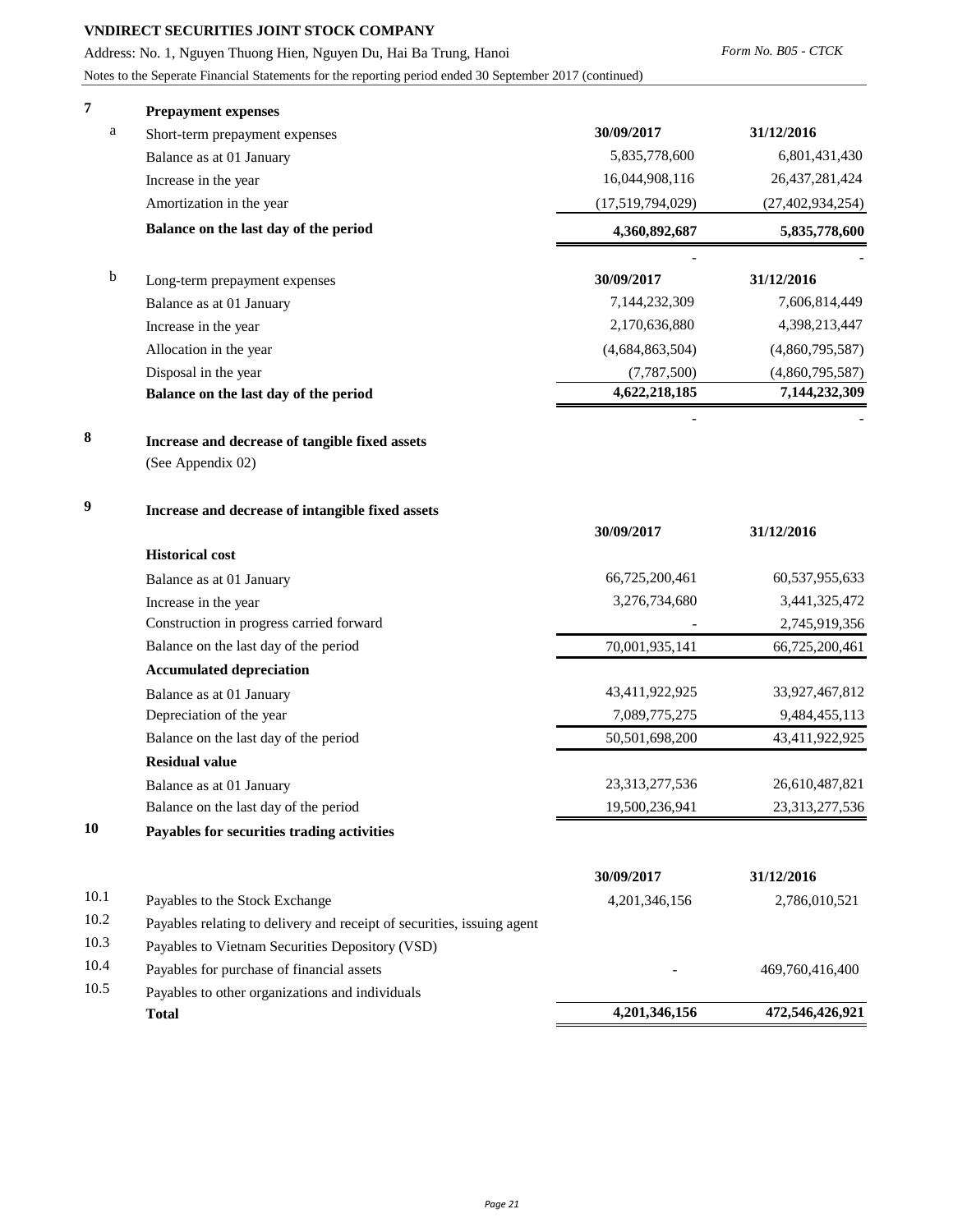Address: No. 1, Nguyen Thuong Hien, Nguyen Du, Hai Ba Trung, Hanoi

Notes to the Seperate Financial Statements for the reporting period ended 30 September 2017 (continued)

| 11 | Taxes and payables to the State                     |                |                |
|----|-----------------------------------------------------|----------------|----------------|
|    |                                                     | 30/09/2017     | 31/12/2016     |
|    | Corporate income tax                                | 25,338,197,290 | 12,401,990,732 |
|    | Personal income tax                                 | 9,835,557,863  | 6,535,694,713  |
|    | Value added tax                                     | 188,215,947    | 123,392,485    |
|    | Other taxes (contractor tax)                        |                |                |
|    | Charges, fees and other payables                    |                |                |
|    | <b>Total</b>                                        | 35,361,971,100 | 19,061,077,930 |
| 12 | <b>Accrued expenses</b>                             |                |                |
|    |                                                     | 30/09/2017     | 31/12/2016     |
|    | Loan interests/bond interests                       | 7,963,187,600  | 6,064,752,333  |
|    | Allocation of management costs                      | 54,929,469     |                |
|    | Other accrued expenses                              | 365,125,571    | 2,375,365,550  |
|    | <b>Total</b>                                        | 8,383,242,640  | 8,440,117,883  |
| 13 | Payable to suppliers                                |                |                |
|    |                                                     | 30/09/2017     | 31/12/2016     |
|    | Thai Duong Construction Consultancy and Trading JSC | 5,000,000      | 5,000,000      |
|    | TD Advertising and Trading Co., Ltd                 | 5,593,933      | 5,593,933      |
|    | Research Institute of Forest Industry               | 501,600        | 501,600        |
|    | SL International Co., Ltd                           |                | 576,929,160    |
|    | Thang Tam Interior Decoration Co., Ltd              | 20,744,340     |                |
|    | AWA Waterproofing Co., Ltd                          | 46,496,182     |                |
|    | <b>Total</b>                                        | 78,336,055     | 588,024,693    |
| 14 | Other payables                                      |                |                |
|    |                                                     | 30/09/2017     | 31/12/2016     |
|    | Received short-term deposits                        | 131,015,962    | 23,105,962     |
|    | Other payables                                      | 1,288,266,836  | 941,399,560    |
|    | <b>Total</b>                                        | 1,419,282,798  | 964,505,522    |

# **15 Borrowings (detailed by types of borrowings arising in the operation period of securities companies)**

| <b>Short-term</b><br><b>Borrowings</b>                  | Loan balance at the<br>beginning of the period | Loans in the period | Repayment in the<br>period | Loan balance at the end of<br>the period |
|---------------------------------------------------------|------------------------------------------------|---------------------|----------------------------|------------------------------------------|
| - Bank loans                                            | 2,613,806,976,714                              | 42,359,902,911,111  | 40,799,527,783,135         | 4,174,182,104,690                        |
| - Personal loans<br>- Other loans                       |                                                |                     |                            |                                          |
| <b>Total</b><br>- Other short-term<br><b>Borrowings</b> | 2,613,806,976,714                              | 42,359,902,911,111  | 40,799,527,783,135         | 4,174,182,104,690                        |
| <b>Total</b>                                            | 2,613,806,976,714                              | 42,359,902,911,111  | 40,799,527,783,135         | 4,174,182,104,690                        |
|                                                         |                                                |                     |                            |                                          |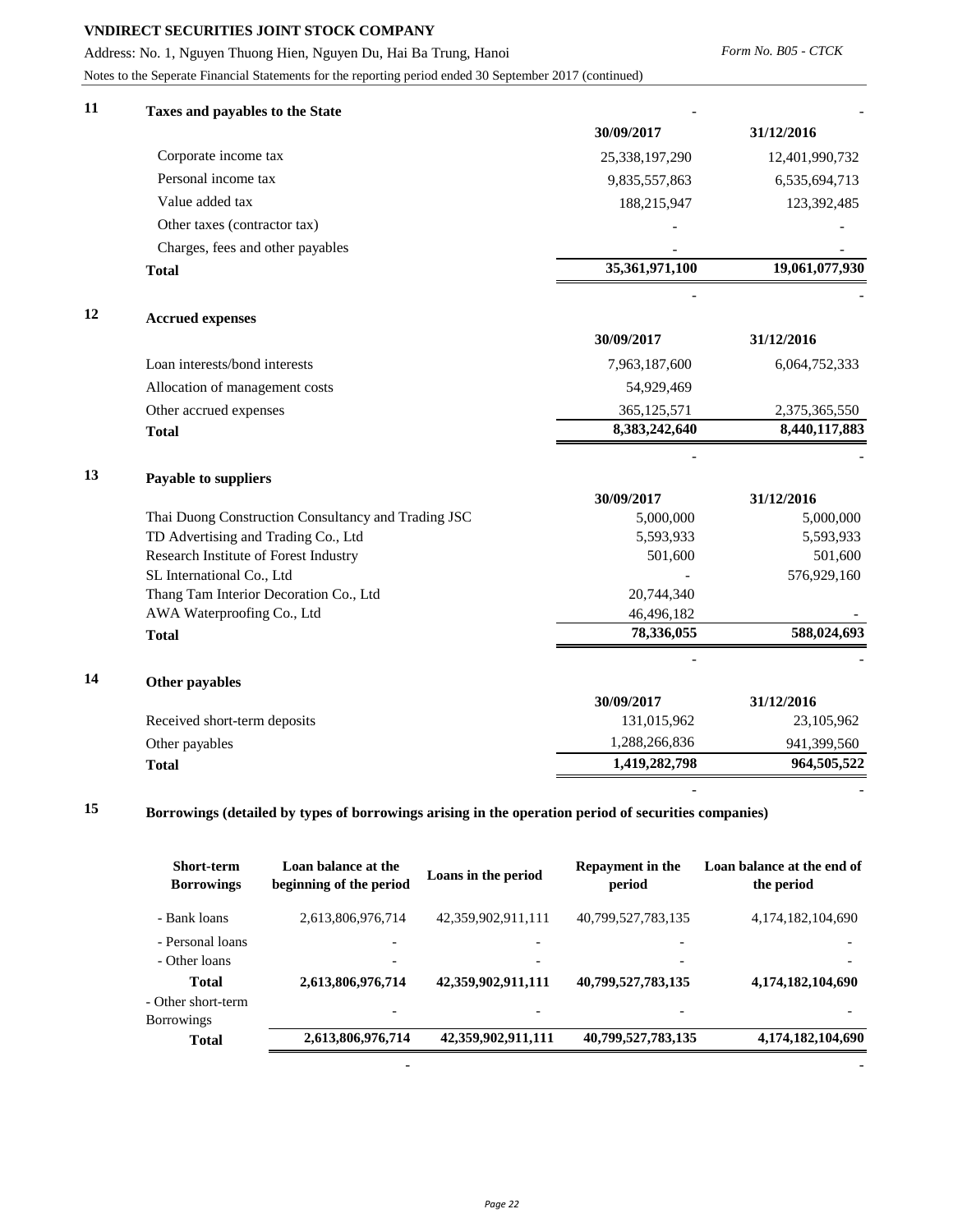Address: No. 1, Nguyen Thuong Hien, Nguyen Du, Hai Ba Trung, Hanoi

Notes to the Seperate Financial Statements for the reporting period ended 30 September 2017 (continued)

*Form No. B05 - CTCK* 

| 16 | <b>Payment to the Settlement Assistance Fund</b>                                                                                                                                                                                                                                                                                                  | 30/09/2017         | 31/12/2016                      |
|----|---------------------------------------------------------------------------------------------------------------------------------------------------------------------------------------------------------------------------------------------------------------------------------------------------------------------------------------------------|--------------------|---------------------------------|
|    | - Initial payment                                                                                                                                                                                                                                                                                                                                 | 18,257,761,747     | 15,757,761,747                  |
|    | - Additional payment                                                                                                                                                                                                                                                                                                                              | 705,758,183        | 1,576,387,771                   |
|    | - Interests allocated in the year                                                                                                                                                                                                                                                                                                                 | 1,036,480,070      | 923,612,229                     |
|    | <b>Total</b>                                                                                                                                                                                                                                                                                                                                      | 20,000,000,000     | 18,257,761,747                  |
| 17 | <b>Undistributed earnings</b>                                                                                                                                                                                                                                                                                                                     | 30/09/2017         | 31/12/2016                      |
|    | Undistributed realized earnings                                                                                                                                                                                                                                                                                                                   | 642,810,905,848    | 354,791,006,867                 |
|    | Unrealized earnings                                                                                                                                                                                                                                                                                                                               | 87,474,712,340     |                                 |
|    | <b>Total</b>                                                                                                                                                                                                                                                                                                                                      | 730,285,618,188    | 354,791,006,867                 |
|    |                                                                                                                                                                                                                                                                                                                                                   |                    |                                 |
| 18 | The distribution of income to shareholders or capital contributors                                                                                                                                                                                                                                                                                |                    |                                 |
|    |                                                                                                                                                                                                                                                                                                                                                   | Năm 2017           | Năm 2016                        |
| 1  | Realized profit not distributed in the                                                                                                                                                                                                                                                                                                            | 354,791,006,867    | 270, 311, 091, 725              |
|    | previous year (as at $31/12/2016$ )<br>Unrealized loss as of 30/09/2017                                                                                                                                                                                                                                                                           |                    |                                 |
| 2  | Realized loss/profit in this year from                                                                                                                                                                                                                                                                                                            |                    |                                 |
| 3  | 1/1/2017 to 30/09/2017                                                                                                                                                                                                                                                                                                                            | 297,572,271,468    | 186,287,528,621                 |
| 4  | Basis for Profit distribution to shareholders<br>or capital contributors as of 30/09/2017<br>$(4)=(1-2+\sqrt{-3})$                                                                                                                                                                                                                                | 652, 363, 278, 335 | 456,598,620,346                 |
| 5  | Amount set aside from profit funds<br><b>Financial Reserve</b>                                                                                                                                                                                                                                                                                    | 9,552,372,487      | 26,808,721,029<br>9,314,376,431 |
|    | Reserve for supplementary charter capital                                                                                                                                                                                                                                                                                                         |                    | 9,314,376,431                   |
|    | <b>Bonus</b> fund                                                                                                                                                                                                                                                                                                                                 | 9,552,372,487      | 8,179,968,167                   |
| 6  | Distributed profit to shareholders or capital<br>contributors this year as at 30/09/2017<br>$(5)=(4*Distribution)$ percentage of income to<br>shareholders or capital contributing members<br>in accordance with the Charter of the<br>Securities Company and the resolutions of<br>the General Meeting of Shareholders, the<br>Members' Council) |                    | 74,998,892,450                  |
| 7  | Taxes payable on income distributed to<br>investors owning shares<br>$(7) = (6 * Relevant tax rate)$                                                                                                                                                                                                                                              |                    | 964,881,875                     |
| 8  | Total income distributed to shareholders or<br>capital contributors $(8)=(6-7)$                                                                                                                                                                                                                                                                   |                    | 74,034,010,575                  |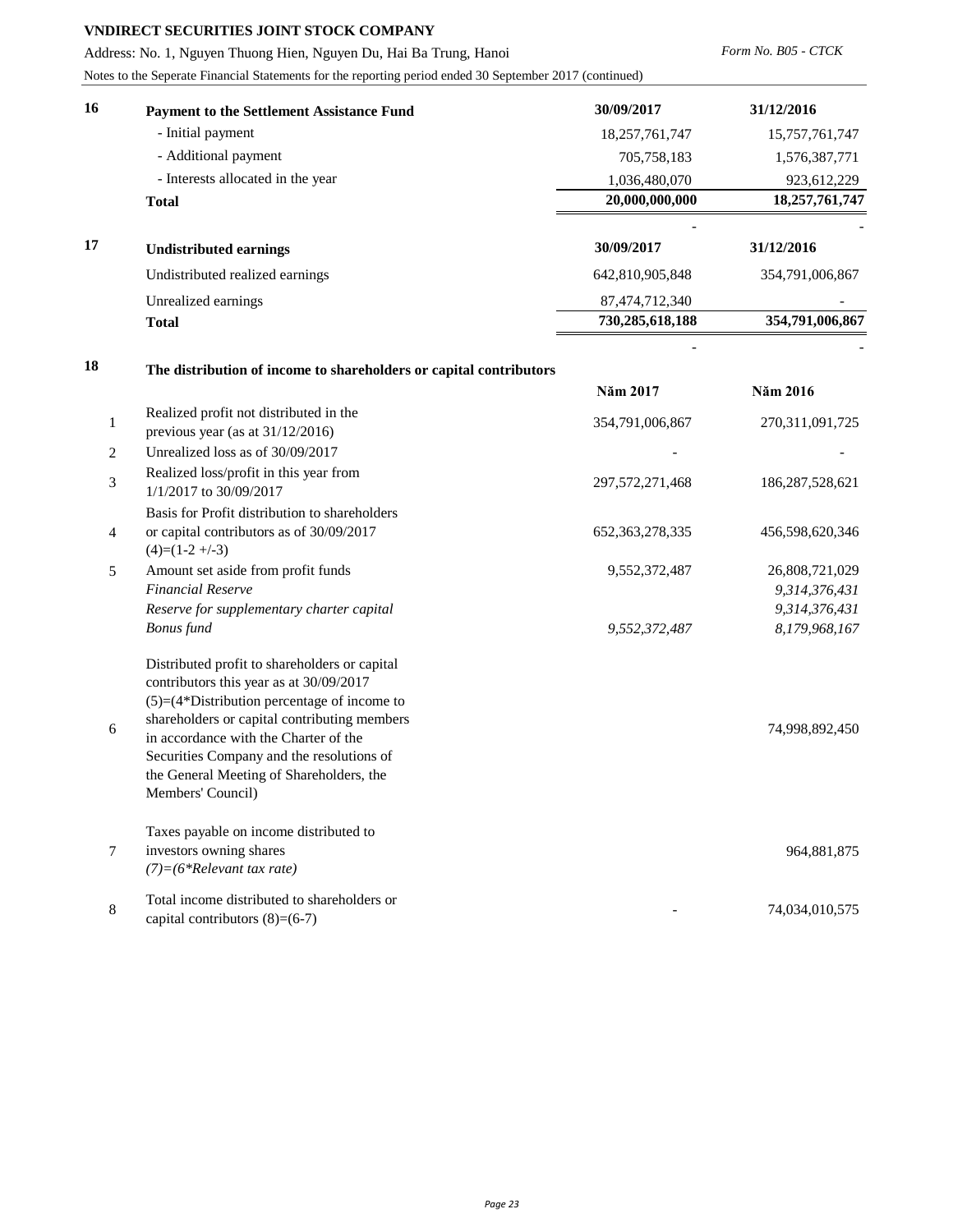Address: No. 1, Nguyen Thuong Hien, Nguyen Du, Hai Ba Trung, Hanoi

Notes to the Seperate Financial Statements for the reporting period ended 30 September 2017 (continued)

# **B Notes to Comprehensive Income Statement**

**19 Income**

# **19.1 Gains from financial assets at fair value through profit/loss**

**a. Gains from sales of financial assets at FVTPL**

| 2017                  | <b>Quantity sold</b> | Value sold         | <b>Total weighted</b><br>average cost of<br>capital by the end of<br>the trading day | <b>Gains from securities sold</b><br>during the year |
|-----------------------|----------------------|--------------------|--------------------------------------------------------------------------------------|------------------------------------------------------|
| Listed shares         | 48,989,270           | 960.906.033.847    | 854,085,702,221                                                                      | 106,820,331,626                                      |
| Unlisted shares       | 570.013              | 3,105,989,592      | 2.936.204.710                                                                        | 169.784.882                                          |
| Listed bonds          | 58,028,222           | 6,727,161,290,551  | 6,718,530,218,895                                                                    | 8,631,071,656                                        |
| Unlisted bonds        | 7,135,369            | 2,724,563,782,367  | 2,694,159,810,442                                                                    | 30,403,971,925                                       |
| Derivative securities |                      |                    |                                                                                      | 24,436,000                                           |
|                       | 114,722,874          | 10,415,737,096,357 | 10,269,711,936,268                                                                   | 146,049,596,089                                      |

# **b Dividends, interests arising from financial assets at FVTPL**

|                 | 30/09/2017    |                | 30/09/2016               |
|-----------------|---------------|----------------|--------------------------|
|                 | This period   | Accumulated    |                          |
| Dividend income | 7,980,304,475 | 37,958,846,296 | 36,820,871,802           |
|                 | 7,980,304,475 | 37,958,846,296 | 36,820,871,802           |
|                 | -             | ۰              | $\overline{\phantom{a}}$ |

### **c Gains from held-to-maturity investments**

|   |                                        | 30/09/2017     |                          |                 |  |
|---|----------------------------------------|----------------|--------------------------|-----------------|--|
|   |                                        | This period    | <b>Accumulated</b>       | 30/09/2016      |  |
|   | Income from interests on term deposits | 39,685,730,667 | 131,419,504,826          | 108,952,949,390 |  |
|   |                                        | 39,685,730,667 | 131,419,504,826          | 108,952,949,390 |  |
| d | Interests on loans and receivables     |                | $\overline{\phantom{0}}$ |                 |  |
|   |                                        | 30/09/2017     |                          |                 |  |

|   |                                                                                        |                |                    | 30/09/2016      |  |
|---|----------------------------------------------------------------------------------------|----------------|--------------------|-----------------|--|
|   |                                                                                        | This period    | <b>Accumulated</b> |                 |  |
|   | Interest income from margin loans                                                      | 87,555,070,070 | 227,073,839,080    | 142,031,676,003 |  |
|   | Interest income from advances to customers<br>for proceeds from the sale of securities | 6,199,499,315  | 14,336,052,749     | 5,133,532,730   |  |
|   |                                                                                        | 93,754,569,385 | 241,409,891,829    | 147.165.208.733 |  |
| e | Interest from financial assets available for                                           |                |                    |                 |  |
|   |                                                                                        | 30/09/2017     |                    | 30/09/2016      |  |
|   |                                                                                        | This period    | <b>Accumulated</b> |                 |  |
|   | Income from bond interest                                                              | 5,745,758,611  | 35,608,423,283     | 175,735,001     |  |
|   |                                                                                        | 5,745,758,611  | 35,608,423,283     | 175,735,001     |  |

 **- - -**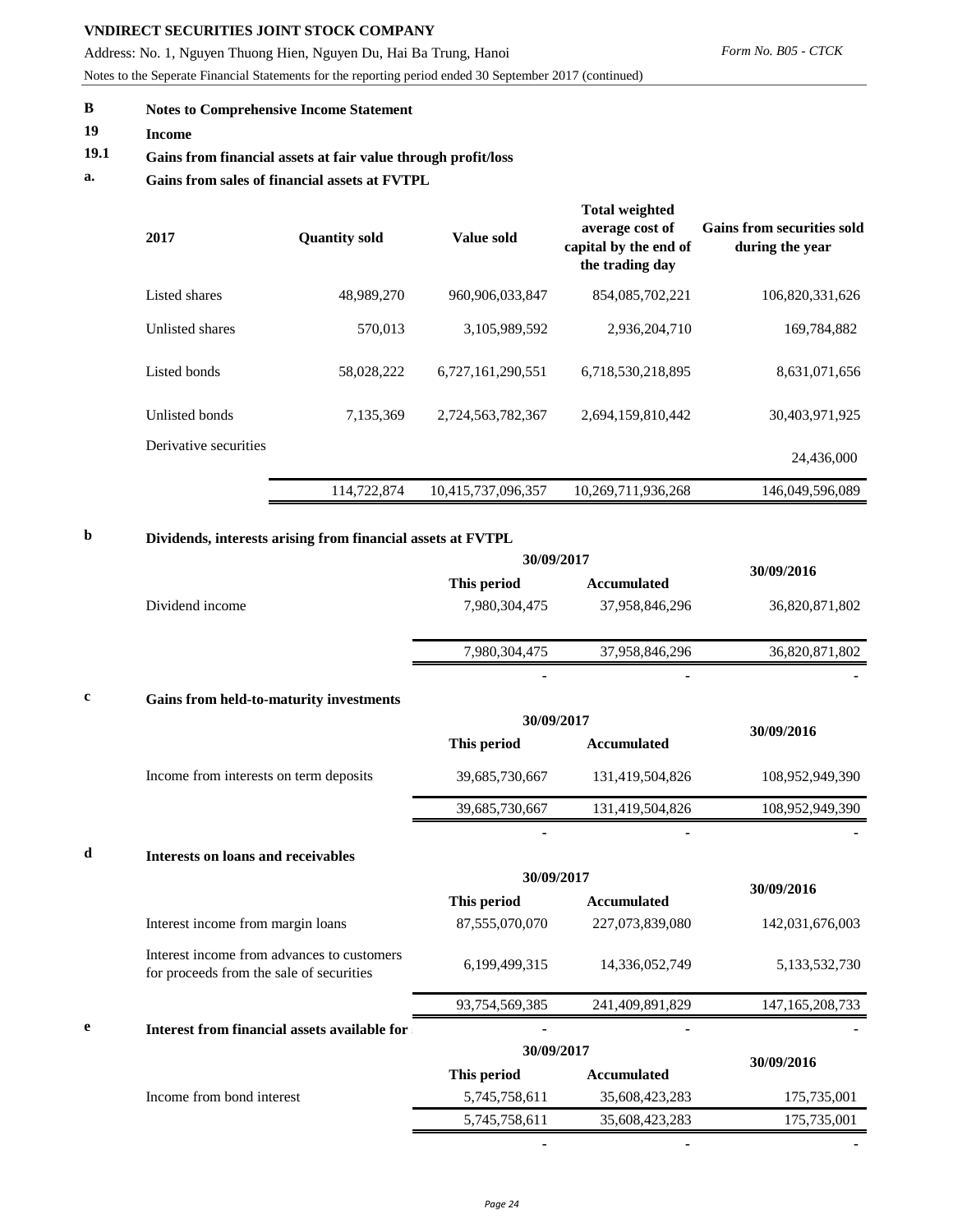Address: No. 1, Nguyen Thuong Hien, Nguyen Du, Hai Ba Trung, Hanoi Notes to the Seperate Financial Statements for the reporting period ended 30 September 2017 (continued)

# **19.2 Loss from financial assets at fair value through profit/loss**

### **a. Loss from sale of financial assets at FVTPL**

|           | 2017                                                                                  | <b>Quantity sold</b> | Value sold                | <b>Total weighted</b><br>average cost of<br>capital by the end of<br>the trading day | <b>Loss from securities sold</b><br>during the year |
|-----------|---------------------------------------------------------------------------------------|----------------------|---------------------------|--------------------------------------------------------------------------------------|-----------------------------------------------------|
|           | Listed shares                                                                         | 16,820,790           | 419,140,263,052           | 443,027,449,153                                                                      | (23,887,186,101)                                    |
|           | Unlisted shares                                                                       | 500,000              | 1,229,200,000             | 1,869,000,000                                                                        | (639,800,000)                                       |
|           | Listed bonds                                                                          | 35,788,230           | 4,622,535,390,000         | 4,625,481,873,600                                                                    | (2,946,483,600)                                     |
|           | Unlisted bonds                                                                        | 12,849,745           | 10,600,696,682,018        | 10,631,076,171,409                                                                   | (30,379,489,391)                                    |
|           | Derivative securities                                                                 |                      |                           |                                                                                      | (19, 474, 000)                                      |
|           |                                                                                       | 65,958,765           | 15,643,601,535,070        | 15,701,454,494,163                                                                   | (57,872,433,092)                                    |
| 20<br>No. | <b>Revenue from financing activities</b><br>Type of revenue from financing activities |                      | 30/09/2017                |                                                                                      | 30/09/2016                                          |
|           |                                                                                       |                      | This period               | <b>Accumulated</b>                                                                   |                                                     |
|           | Interests on demand deposits and deposits<br>with term not exceeding 3 months         |                      | 5,482,852,867             | 9,645,548,266                                                                        | 3,458,192,649                                       |
|           | <b>Total</b>                                                                          |                      | 5,482,852,867             | 9,645,548,266                                                                        | 3,458,192,649                                       |
|           |                                                                                       |                      |                           |                                                                                      |                                                     |
| 21        | <b>Financial expenses</b>                                                             |                      |                           |                                                                                      |                                                     |
| No.       | <b>Type of financial</b><br>expenses                                                  |                      | 30/09/2017<br>This period | <b>Accumulated</b>                                                                   | 30/09/2016                                          |
|           | Interest expenses                                                                     |                      | 48,228,071,386            | 145,819,132,100                                                                      | 90,815,240,468                                      |
|           | <b>Total</b>                                                                          |                      | 48,228,071,386            | 145,819,132,100                                                                      | 90,815,240,468                                      |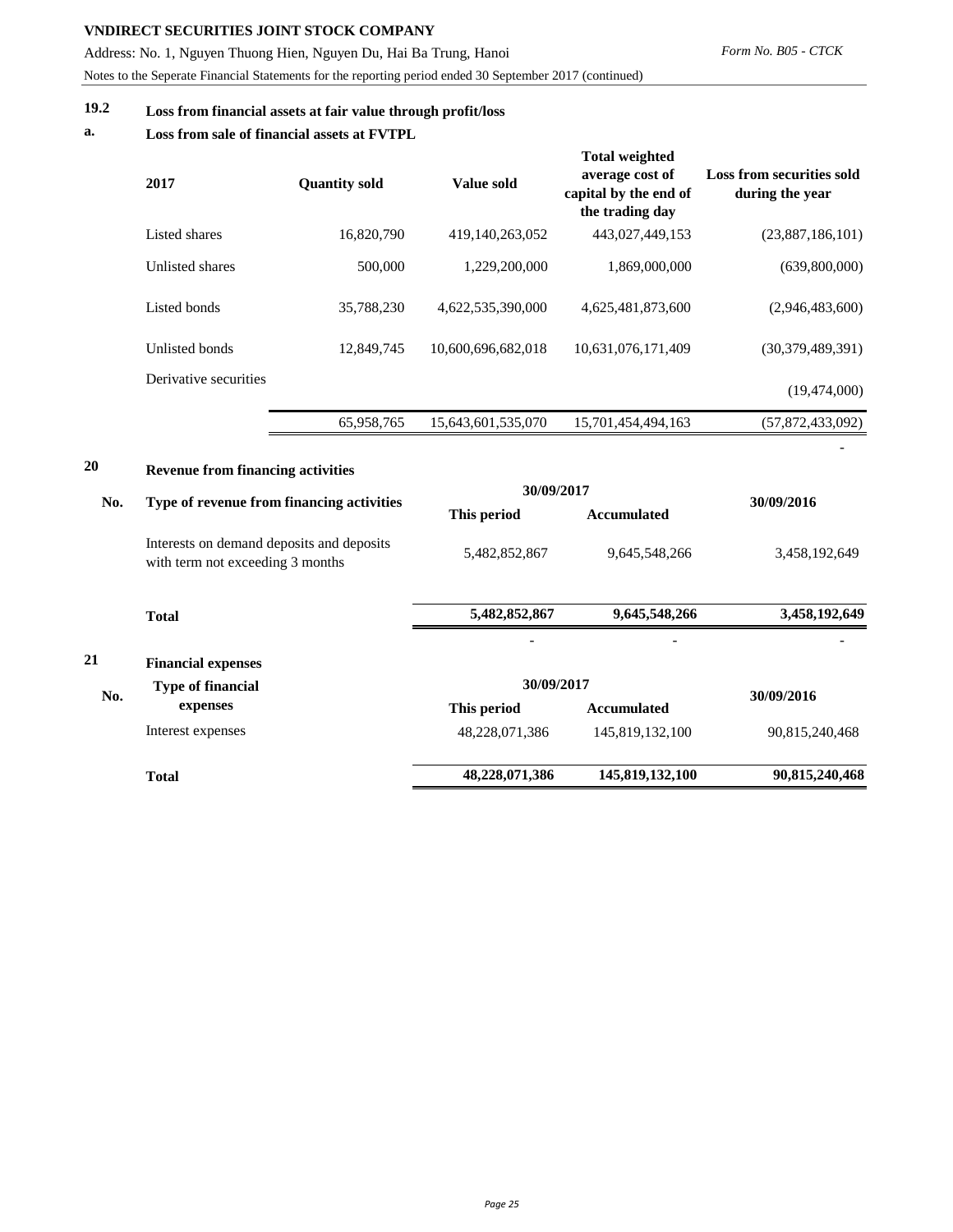Address: No. 1, Nguyen Thuong Hien, Nguyen Du, Hai Ba Trung, Hanoi

Notes to the Seperate Financial Statements for the reporting period ended 30 September 2017 (continued)

**- - -**

| General and Administrative expenses of the Securities Company<br><b>Types of General and Administrative</b> | 30/09/2017        |                    |                    |  |
|-------------------------------------------------------------------------------------------------------------|-------------------|--------------------|--------------------|--|
| expenses                                                                                                    | This period       | <b>Accumulated</b> | 30/09/2016         |  |
| Salaries and related expenses                                                                               | 34, 306, 207, 872 | 100,921,019,201    | 83,176,643,299     |  |
| Stationery expenses                                                                                         | 407,414,344       | 714,176,414        | 524, 343, 114      |  |
| Office supplies expenses                                                                                    | 745,577,664       | 2,300,595,529      | 3,896,439,301      |  |
| Fixed asset depreciation expenses                                                                           | 4,797,589,310     | 14, 206, 248, 243  | 13,746,005,408     |  |
| Tax expenses, fees and charges                                                                              | 5,050,000         | 110,611,000        | 175,898,000        |  |
| Leasehold expenses                                                                                          | 14,507,891,147    | 42,920,366,480     | 35,685,730,092     |  |
| Other expenses                                                                                              |                   |                    |                    |  |
| <b>Total</b>                                                                                                | 54,769,730,337    | 161,173,016,867    | 137, 205, 059, 214 |  |
|                                                                                                             |                   |                    |                    |  |

**23 Other income**

|    | Details of other income                           | 30/09/2017                        | 30/09/2016         |               |  |
|----|---------------------------------------------------|-----------------------------------|--------------------|---------------|--|
|    |                                                   | This period                       | <b>Accumulated</b> |               |  |
|    | Income from disposal of assets                    |                                   | 85,454,545         |               |  |
|    | Other income                                      | 124,836,334                       | 377,956,178        | 2,947,483,960 |  |
|    | <b>Total</b>                                      | 124,836,334                       | 463,410,723        | 2,947,483,960 |  |
| 24 | Other expenses                                    |                                   |                    |               |  |
|    | Details of other expenses                         | 30/09/2017                        |                    | 30/09/2016    |  |
|    |                                                   | This period<br><b>Accumulated</b> |                    |               |  |
|    | Tax difference expenses after tax<br>finalization |                                   |                    | 3,114,786,849 |  |
|    | Other expenses                                    | $\overline{\phantom{0}}$          | 7,973,858          | 707,877       |  |
|    |                                                   |                                   |                    |               |  |

**Total - 7,973,858 3,115,494,726** 

- - -

**25 Corporate Income Tax Expenses**

|                                                                                                                                  | 30/09/2017      |                |                |
|----------------------------------------------------------------------------------------------------------------------------------|-----------------|----------------|----------------|
| <b>Details of Income Tax Expenses</b>                                                                                            | This period     | Accumulated    | 30/09/2016     |
| 1. Current Corporate Income Tax Expenses of<br>the Securities Company                                                            | 25,338,197,290  | 66,517,187,361 | 28,480,117,999 |
| - Corporate income tax expenses of the<br>Securities Company calculated on taxable<br>income of the current year                 | 25,338,197,290  | 66,517,187,361 | 28,480,117,999 |
| - Adjustment of income tax expenses of the<br>Securities company in previous years into<br>current income tax expenses this year |                 |                |                |
| 2. Total current income tax expenses of the<br>securities company                                                                | 25,338,197,290  | 66,517,187,361 | 28,480,117,999 |
| Deferred income tax expense of the Securities<br>3.<br>Company                                                                   | (4,567,119,061) | 21,868,678,085 |                |
| - Deferred income tax expense of the<br>Securities Company arising from temporarily<br>taxable differences                       | (4,567,119,061) | 21,868,678,085 |                |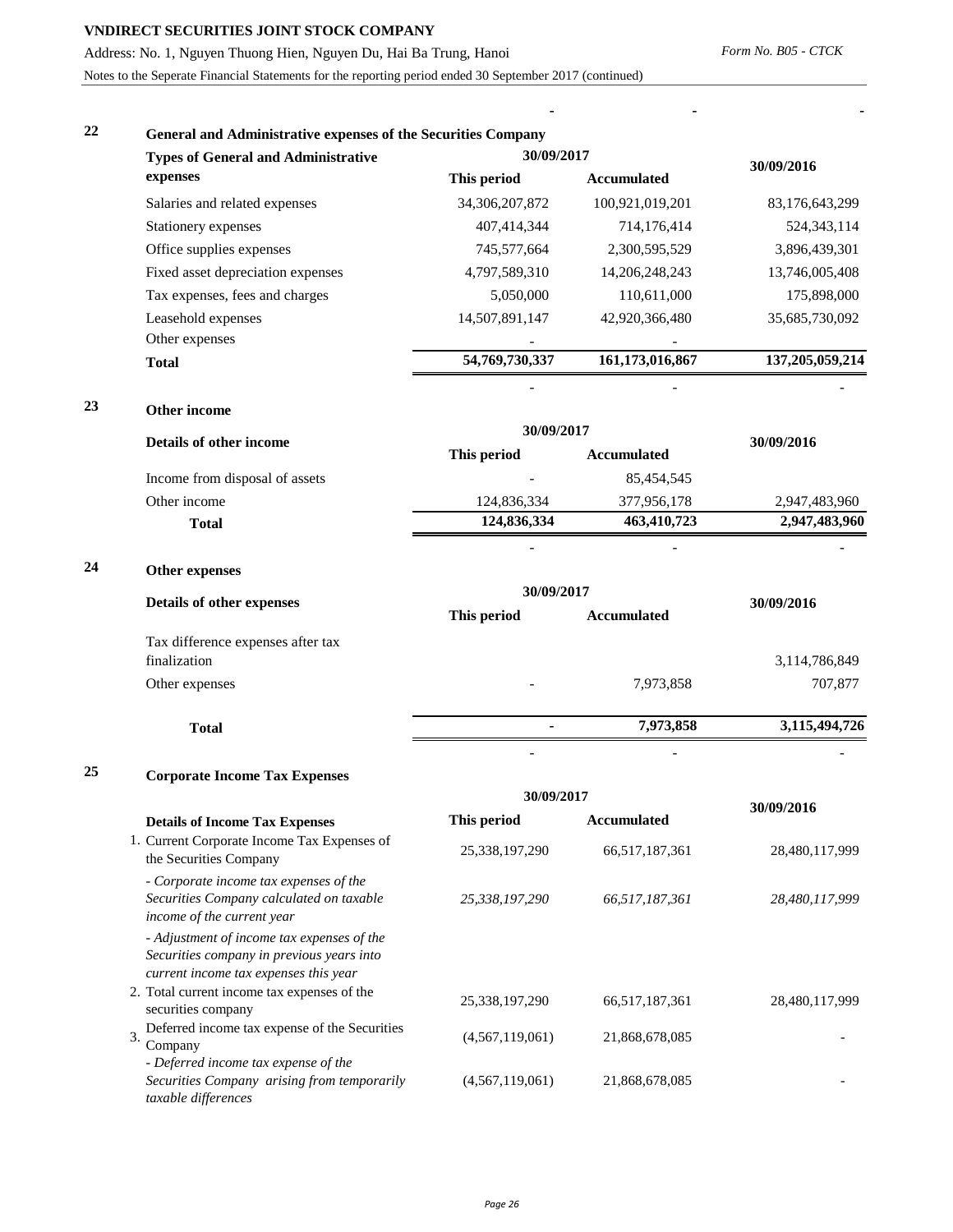Address: No. 1, Nguyen Thuong Hien, Nguyen Du, Hai Ba Trung, Hanoi

Notes to the Seperate Financial Statements for the reporting period ended 30 September 2017 (continued)

| - Deferred corporate income tax expenses<br>arising from the reversal of the deferred<br><i>income tax assets</i> |                 |                |  |
|-------------------------------------------------------------------------------------------------------------------|-----------------|----------------|--|
| - Income from deferred income tax expense<br>arising from temporarily deductible<br>differences                   |                 |                |  |
| - Income from deferred income tax expense<br>arising from taxable loss and unused tax<br>incentives               |                 |                |  |
| - Income from deferred income tax expense<br>arising from reversal of payable deferred<br><i>income</i> tax       |                 |                |  |
| Total deferred corporate Income Tax expenses                                                                      | (4,567,119,061) | 21,868,678,085 |  |

**27 Accumulated Statement of Comprehensive Income** 

| <b>Items</b>                           | <b>Opening balance</b> | <b>Arising amounts</b>                        | Change in owner's<br>equity and<br>recognition in income<br>statement | <b>Ending balance</b> |  |
|----------------------------------------|------------------------|-----------------------------------------------|-----------------------------------------------------------------------|-----------------------|--|
| $\mathbf{A}$                           | 1                      | $\overline{2}$                                | 3                                                                     | 4                     |  |
| Earned profit after<br><b>CIT</b>      | 354,791,006,867        | 297, 572, 271, 468                            | (9,552,372,487)                                                       | 642,810,905,848       |  |
| Unearned profit<br>after CIT           |                        | 87,474,712,340                                |                                                                       | 87, 474, 712, 340     |  |
| <b>Total</b>                           | 354,791,006,867        | 385,046,983,808                               | (9,552,372,487)                                                       | 730,285,618,188       |  |
| Prepared by<br>(Signed)                |                        | Checked by<br>(Signed)                        | Approved by<br>(Signed and sealed)                                    |                       |  |
| Ms. Vu Thanh Van<br>General Accountant |                        | Ms. Nguyen Ha Ninh<br><b>Chief Accountant</b> | Mr. Nguyen Hoang Giang<br><b>General Director</b>                     |                       |  |

Prepared on 20 October 2017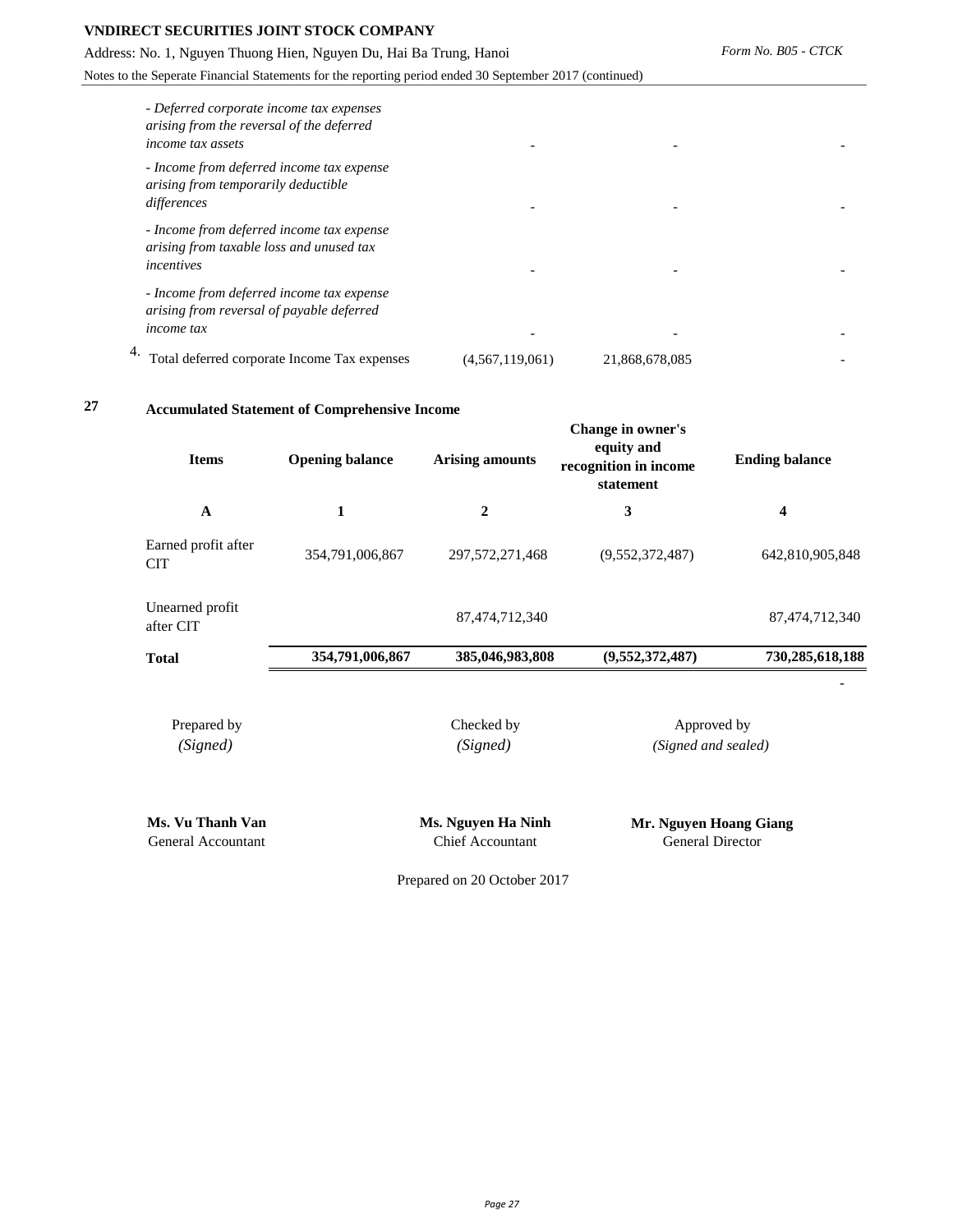Address: No. 1, Nguyen Thuong Hien, Nguyen Du, Hai Ba Trung, Hanoi

#### Notes to the Separate Financial Statements for the reporting period ended 30 September 2017 (continued)

#### *Appendix 1*

#### **4. Allowance for impairment of assets**

|                       | <b>Type of Financial Assets</b>  | Basis for creating allowance in this period |                    |                                                                       |                           |                                         |                                                |
|-----------------------|----------------------------------|---------------------------------------------|--------------------|-----------------------------------------------------------------------|---------------------------|-----------------------------------------|------------------------------------------------|
| No.                   |                                  | Quantity                                    | <b>Book value</b>  | Market value at the time of<br>preparation of financial<br>statements | Allowance for this period | <b>Allowance for previous</b><br>period | Amount set aside or<br>reserved in this period |
| $\mathbf{A}$          | $\bf{B}$                         | 1                                           | $\overline{2}$     | 3                                                                     | $\overline{4}$            | 5                                       | 6                                              |
| $\mathbf I$           | <b>Financial Assets at FVTPL</b> | 55,315,144                                  | 975,086,000,023    | 989,655,683,240                                                       | 94,773,707,217            | 99,577,829,722                          | (4,804,122,505)                                |
|                       | AB <sub>O</sub>                  | 17,574,123                                  | 170,489,057,266    | 107,202,150,300                                                       | 63,286,906,966            | 87,890,679,166                          | (24, 603, 772, 200)                            |
| $\overline{2}$        | SD <sub>9</sub>                  | 95                                          | 1,576,877          | 1,016,500                                                             | 560,377                   | 3,996,246,877                           | (3,995,686,500)                                |
| 3                     | <b>VNM</b>                       | 47,112                                      | 6,993,993,514      | 7,029,110,400                                                         |                           | 2,975,031,304                           | (2,975,031,304)                                |
| $\boldsymbol{\Delta}$ | HAG                              | 21                                          | 366,396            | 176,400                                                               | 189,996                   | 2,727,444,490                           | (2,727,254,494)                                |
| 5                     | BMI                              | 459,289                                     | 11,829,497,460     | 13,411,238,800                                                        |                           | 760,592,260                             | (760, 592, 260)                                |
| 6                     | <b>HNG</b>                       |                                             |                    |                                                                       |                           | 355,965,300                             | (355,965,300)                                  |
| $7\phantom{.0}$       | <b>MBB</b>                       | 190,164                                     | 4,265,406,320      | 4,136,067,000                                                         | 129,339,320               | 291,922,230                             | (162, 582, 910)                                |
| 8                     | <b>BCC</b>                       | 142                                         | 2,657,827          | 1,377,400                                                             | 1,280,427                 | 214,603,227                             | (213, 322, 800)                                |
| 9                     | <b>APC</b>                       | 10                                          | 33,000             | 450,000                                                               |                           | 157,768,500                             | (157,768,500)                                  |
| 10                    | <b>EVE</b>                       | 47                                          | 1,187,120          | 775,500                                                               | 411.620                   | 66,142,720                              | (65, 731, 100)                                 |
| 11                    | FIT                              | 423                                         | 3,801,270          | 3,756,240                                                             | 45,030                    | 1,753,130                               | (1,708,100)                                    |
| 12                    | <b>VCB</b>                       | 218,572                                     | 8,281,361,121      | 8,218,307,200                                                         | 63,053,921                |                                         | 63,053,921                                     |
| 13                    | <b>FLC</b>                       | 480,257                                     | 3,731,503,330      | 3,534,691,520                                                         | 196,811,810               | 306,300                                 | 196,505,510                                    |
| 14                    | <b>BVH</b>                       | 48                                          | 2,792,996          | 2,640,000                                                             | 152,996                   | 4,785,896                               | (4,632,900)                                    |
| 15                    | <b>VCG</b>                       | 320,283                                     | 6,404,327,271      | 6,629,858,100                                                         |                           |                                         |                                                |
| 16                    | <b>HHS</b>                       | 276                                         | 2,537,310          | 1,150,920                                                             | 1,386,390                 | 1,500,770                               | (114, 380)                                     |
| 17                    | <b>VIC</b>                       | 873                                         | 36,395,719         | 44,697,600                                                            |                           | 864,919                                 | (864,919)                                      |
| 18                    | VGG                              | 524,700                                     | 33,029,430,000     | 28,281,330,000                                                        | 4,748,100,000             |                                         | 4,748,100,000                                  |
| 19                    | ACB                              | 767,288                                     | 20,557,794,028     | 23,479,012,800                                                        |                           | 1,871,928                               | (1,871,928)                                    |
| 20                    | <b>NTC</b>                       | 220,600                                     | 11,351,883,600     | 15,640,540,000                                                        |                           |                                         |                                                |
| 21                    | <b>DIG</b>                       | 531,265                                     | 8,486,743,278      | 8,447,113,500                                                         | 39,629,778                | 86,788                                  | 39,542,990                                     |
| $22\,$                | PTI                              | 15,016,055                                  | 303,238,919,882    | 379,906,191,500                                                       |                           |                                         |                                                |
| 23                    | HOT                              | 964,481                                     | 27,005,468,000     | 30,863,392,000                                                        |                           |                                         |                                                |
| 24                    | LV O                             |                                             |                    |                                                                       |                           | 292,710                                 | (292,710)                                      |
| 25                    | Others                           | 17,999,020                                  | 359, 369, 266, 438 | 352,820,639,560                                                       | 26, 305, 838, 586         | 129,971,207                             | 26,175,867,379                                 |
| $\mathbf{I}$          | <b>Financial Assets HTM</b>      |                                             | 2,493,465,032,772  | 2,493,465,032,772                                                     |                           |                                         |                                                |
| Ш                     | <b>Financial Assets for loan</b> |                                             | 2,854,049,162,361  | 2,756,581,332,743                                                     | 97,467,829,618            | 89,717,704,545                          | 7,750,125,073                                  |
| IV                    | <b>Financial Assets AFS</b>      | 974,739                                     | 240,148,400,823    | 240,148,400,823                                                       |                           |                                         |                                                |
|                       | Corporate bonds                  | 224,739                                     | 232,648,400,823    | 232,648,400,823                                                       |                           |                                         |                                                |
| $\overline{2}$        | <b>Equity securities</b>         | 750,000                                     | 7,500,000,000      | 7,500,000,000                                                         |                           |                                         |                                                |
|                       | <b>TOTAL</b>                     | 56,289,883                                  | 6,562,748,595,979  | 6,479,850,449,578                                                     | 192,241,536,835           | 189,295,534,267                         | 2,946,002,568                                  |